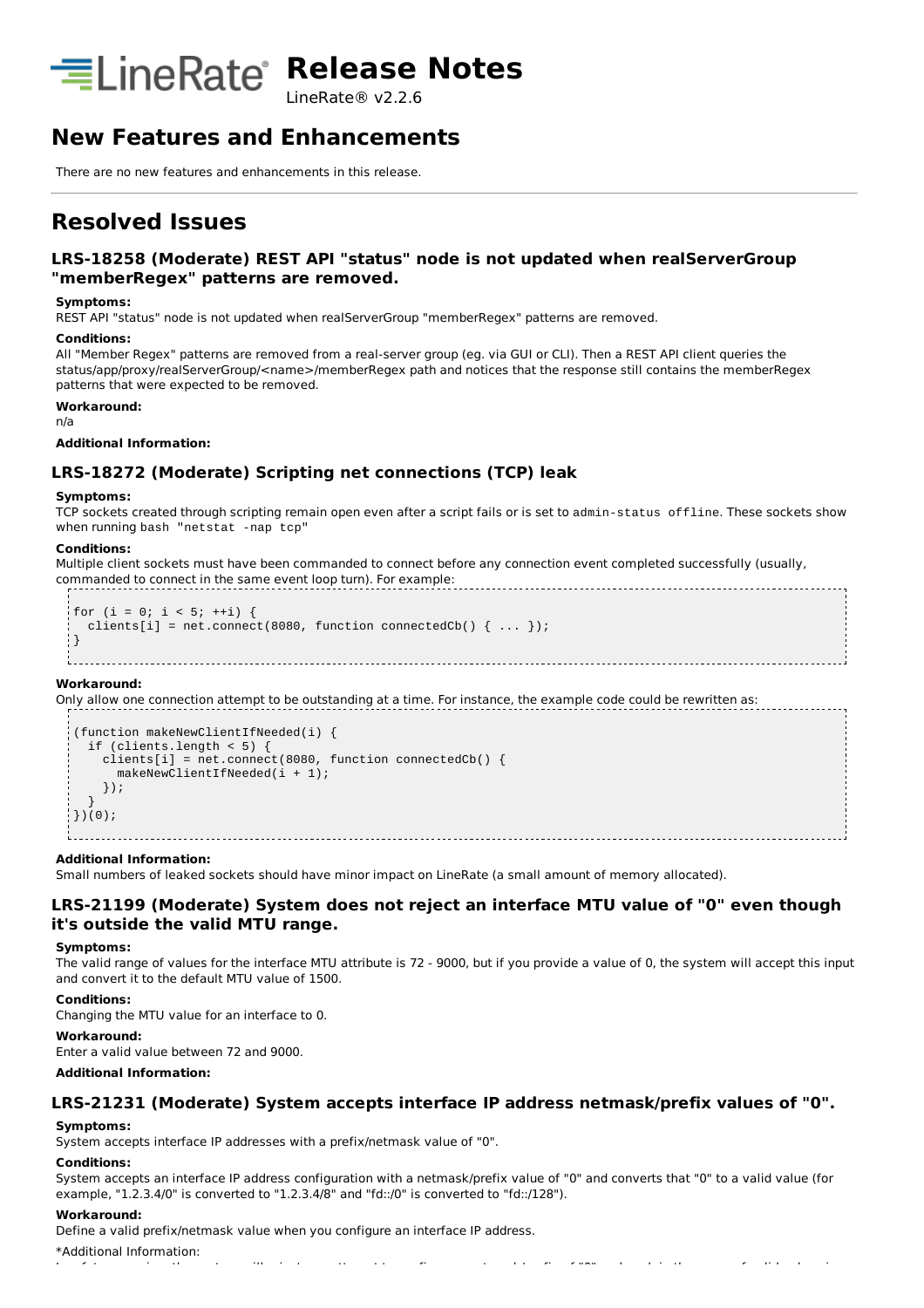In a future version, the system will reject any attempt to configure a netmask/prefix of "0" and explain the range of valid values in the resulting error message (ie. 1-32 for ipv4 addresses and 1-128 for ipv6 addresses).

## **LRS-24737 (Moderate) controller.messages log file contains a series of warning messages like "Statistics block for <ssl profile name> already exists for pid N"**

### **Symptoms:**

controller.messages log file contains a series of warning messages like "Statistics block for <ssl profile name> already exists for pid N".

### **Conditions:**

- use the CLI to create an SSL profile (eg. "ssl profile sp01")
- attach a certificate bundle (eg. "attach chain-cerfificate b01")
- destroy the the certificate bundle (eg. "no certificate bundle b01")
- destroy the SSL profile (eg. "no ssl profile foo")
- recreate the SSL profile and note that a series of warning messages are written to the controller.messages log file

### **Workaround:**

None known.

#### **Additional Information:**

## **LRS-27333 (Moderate) Default ciphers used by scripting client request must be the same as the ones used by the core product**

#### **Symptoms:**

HTTPS client requests made from LineRate scripts enable all OpenSSL ciphers by default.

#### **Conditions:**

Make HTTPS client requests through LineRate scripts.

#### **Workaround:**

Specify the list of ciphers to use or exclude via the 'ciphers' option passed into the scripting HTTPS client request.

#### **Additional Information:**

## **LRS-28586 (Moderate) v8 Security Bug for Memory Corruption and Stack Overflow**

### **Symptoms:**

Data path process aborts, disrupting some portion of user traffic.

### **Conditions:**

A script has a deep recursive workload. This can be triggered by specially-crafted requests or responses, especially if those are parsed using `JSON.parse()`.

### **Workaround:**

If a script is parsing external data (for example, using `JSON.parse()`), limit the size of external data the script will attempt to parse.

#### **Additional Information:**

Advisory posting: https://groups.google.com/forum/#!topic/Nodejs/-siJEObdp10

# **Open Caveats**

## **LRS-28585 (Catastrophic) Crash under high load when accessing REST API or GUI**

### **Symptoms:**

System stops processing traffic and becomes, at least temporarily, unusable via SSH. System may reboot.

#### **Conditions:**

System is under high load and a configuration change is made via the REST API.

#### **Workaround:**

None known.

### **LRS-272 (Severe) Real servers should not allow max-connections of more than 64,511**

## **Symptoms:**

Load balancer stops passing traffic and continually tries to open a connection to a single real server. Statistics show Other connection errors climbing rapidly for one real server.

### **Conditions:**

A real server is configured with max-connections as 0 (unlimited) or a number larger than 65536 - 1024 = 64512.

#### **Workaround:**

Set max-connections to a number between 0 and 64511.

#### **Additional Information:**

The bug is triggered because a single source IP address can have at most 65535 connections open to a single destination IP address. Since the LineRate Proxy will not use source ports less than 1024, the limit is 64511.

## **LRS-543 (Severe) Error when changing a next hop route to a direct route**

#### **Symptoms:**

The 'ip route' command gives an error when attempting to change a direct connect to a gateway route or vice versa. Error is: ERROR: Unable to create static route: Route already exists with target of <Interface or IP>

#### **Conditions:**

An IP route to a destination network is already configured and you wish to change the route.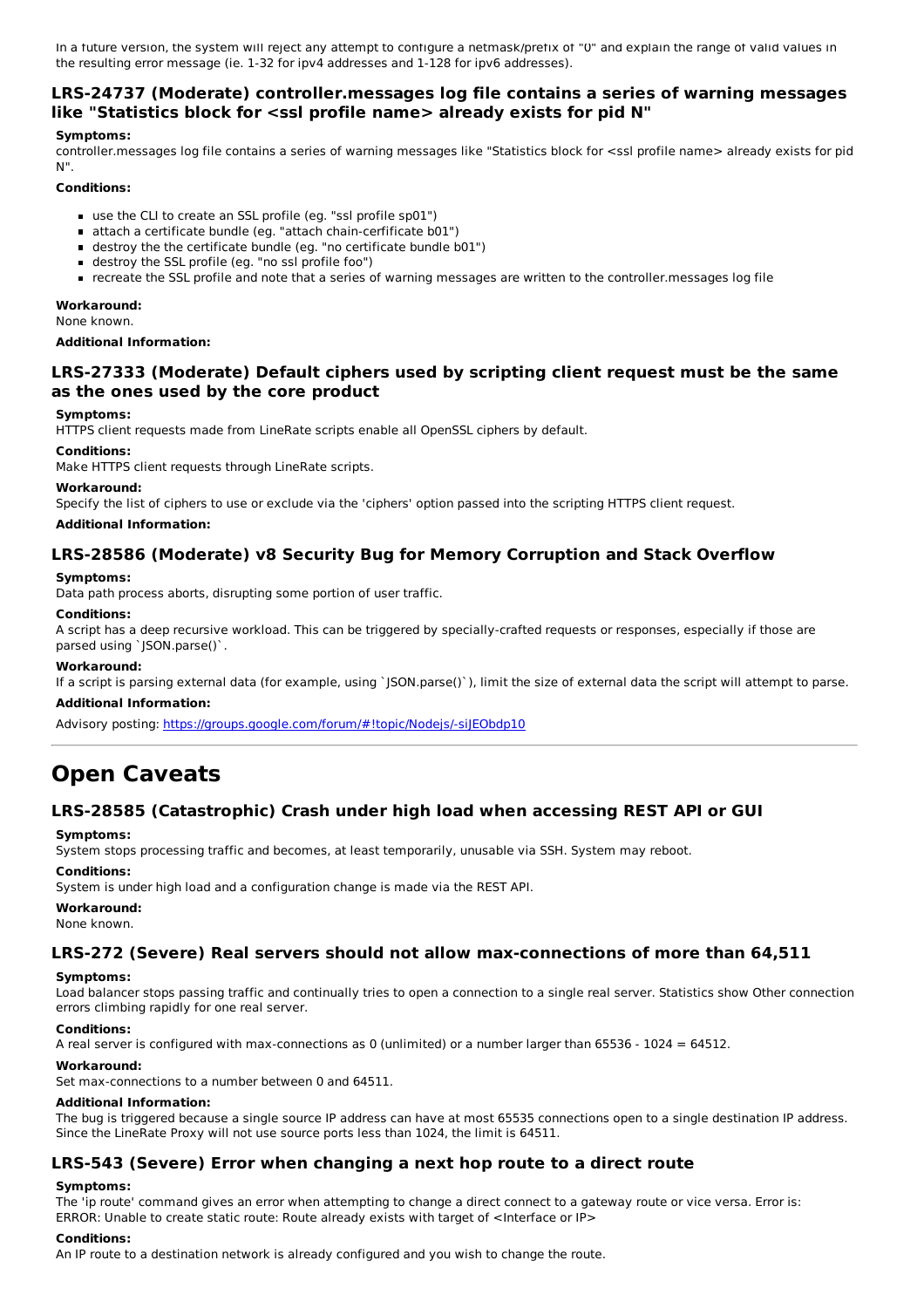### **Workaround:**

Remove the route with 'no ip route' and then add the new target

Example showing issue:

host-1-16(config)# ip route 2.0.0.0/8 bce1 host-1-16(config)# ip route 2.0.0.0/8 10.201.128.115

ERROR: Unable to create static route: Route already exists with target of bce1

## **LRS-722 (Severe) Ethernet link saturation may cause unintentional CARP failover**

### **Symptom:**

CARP failover happens even though the master device is healthy and operating normally.

### **Conditions:**

Passing traffic at or near full link capacity on the same interface as CARP is configured.

### **Workaround:**

Manage traffic flow to an HA cluster such that peak traffic load is not greater than approximately 90-95% of link capacity.

### **Additional Information:**

When traffic on a particular Ethernet link approaches the maximum capacity for that link, outgoing packets on the link will be dropped. Currently, the system does not distinguish CARP packets from any other traffic on the link. If too many CARP packets get dropped, one of the standby units in the HA cluster will notice that the master unit is no longer advertising and take over the master role.

## **LRS-733 (Severe) ix interfaces with no cable sometimes show link up**

### **Symptoms:**

Some ix interfaces (Intel 82598 and 82599) will have link state change periodically when no physical link is present.

### **Conditions:**

Idle disconnected interfaces.

### **Workaround:**

None. This is a benign side effect associated with interrupts on disconnected interfaces.

## **LRS-762 (Severe) interface shutdown should bring link down**

### **Symptom:**

When "shutdown" is configured on an ix or igb interface, the Ethernet link remains active, although no traffic passes.

#### **Conditions:**

A device with ix or igb interfaces.

### **Workaround:**

None.

### **Additional Information:**

When these Ethernet interfaces are configured with "shutdown", although the link carrier remains active, no packets are received or transmitted.

### **LRS-943 (Severe) Shell may become slow under traffic load**

### **Symptoms:**

LROS shell responds slowly to commands.

#### **Conditions:**

System is operating at very high CPU due to traffic processing.

#### **Workaround:**

None

## **LRS-1032 (Severe) Turning off tcp-multiplex with no real-server idle-timeout and low maxconnection count may cause connection hang**

#### **Symptom:**

After turning tcp-multiplex off within a virtual-server, incoming client HTTP requests may stop being completed.

### **Conditions:**

The real-server must have max-connections set to a low number (a number near the number of load balancing processes, typically near 16) and idle-timeout must not be set on the real-server and tcp-multiplex must be enabled on the corresponding virtual-server. Then, after tcp-multiplex is disabled from the virtual-server, the symptoms may occur.

### **Workaround:**

Always set idle-timeout on real-servers. Or, if you experience this problem, first disable tcp-multiplex, then manually force each realserver associated with that virtual-server to "admin-status offline" then back to "admin-status online".

## **LRS-1081 (Severe) Copy/Paste of keys and certificates are inserted in running config incorrectly**

### **Symptom:**

Copy and paste of SSL certificates and keys are not inserted into the configuration correctly.

### **Condition:**

System configured for SSL profiles.

#### **Workaround:**

**Symptoms:**

Users can put the certificate and key configuration in a file and use the lros shell --config option in bash to enter the configuration.

## **LRS-1124 (Severe) Chain certificates are missing from the show ssl profile command**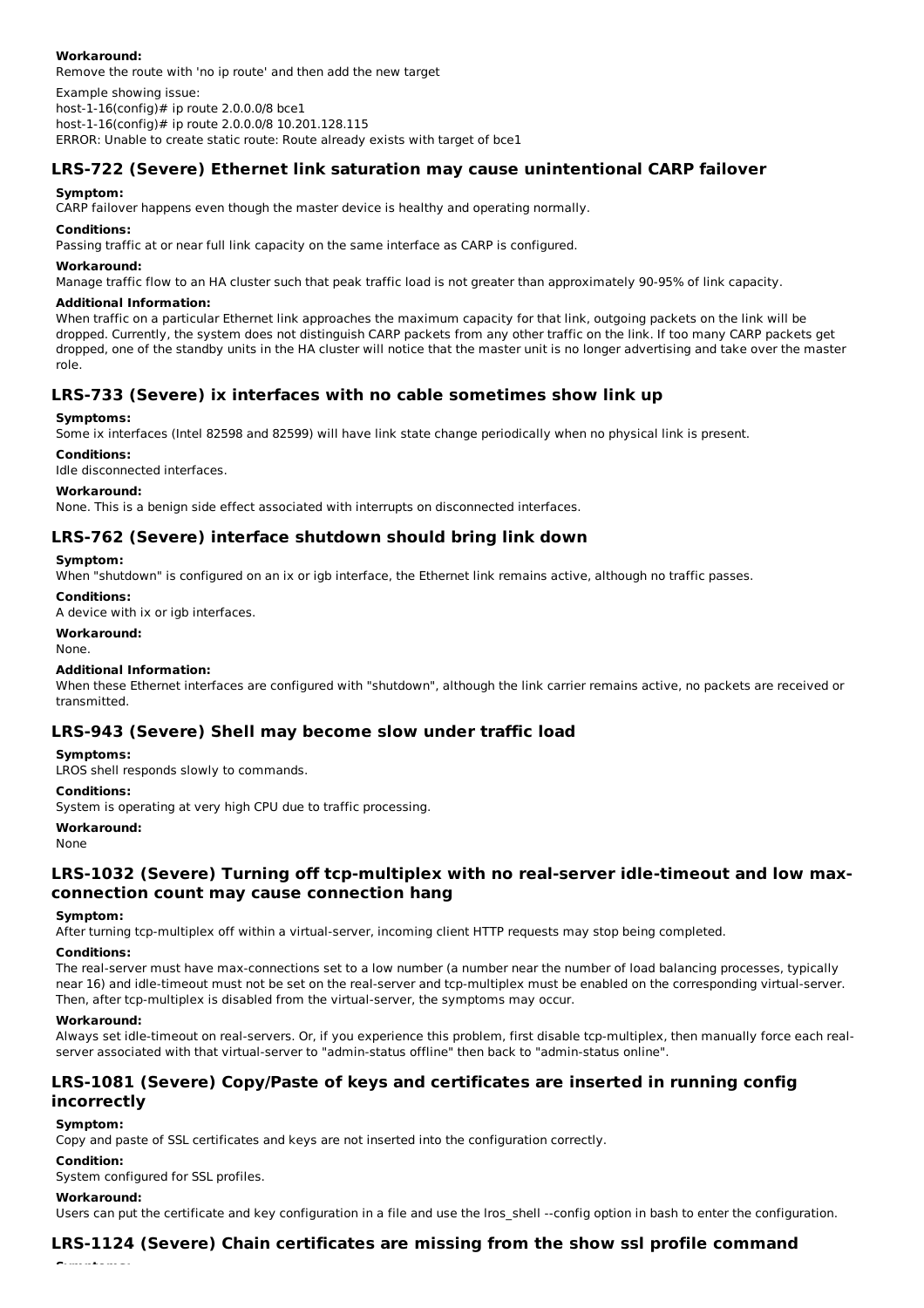### **Symptoms:**

The show ssl profile  $\langle$  sprofile name $\rangle$  command does not show configured chain certificates.

### **Conditions:**

An SSL profile (foo) is configured with one or more chain certificates. A show ssl profile foo is issued.

### **Workaround:**

Use show run to see which chain certificates are configured for a given profile.

## **LRS-1271 (Severe) Multiple nodes in failover group may become master if link comes up before switch begins forwarding packets**

#### **Symptoms:**

Multiple nodes in a failover group show that they are master for the failover group.

#### **Conditions:**

The switch that the LROS system is attached to has a delay between when link is established on a port and when the port is ready to RX/TX packets. This delay is typical in many switches and is related to spanning tree features.

#### **Workaround:**

Turn off spanning tree features on the switch port directly connected to each LROS system. On Cisco switches, the command to disable spanning tree for a port is "spanning-tree portfast". Refer to your switch documentation for more information.

### **LRS-1447 (Severe) In non tcpmux mode HTTP CONNECT message is forwarded to realserver even when "is-proxy" http option for the real-server is not set.**

#### **Symptoms:**

HTTP CONNECT request is forwarded to the real server instead of being blocked

#### **Conditions:**

- The virtual server has tcp-multiplex disabled.
- The virtual server has the http protocol option "forward-connect-request" enabled.
- For all the real servers attached to the virtual server, the http protocol option "is-proxy" is disabled.

#### **Workaround:**

Use tcp-multiplex for virtual servers.

#### **Additional Information:**

Under the above specified conditions a HTTP CONNECT request is forwarded to the real-server incorrectly. If the real server is indeed a proxy, a proper response may be received. In addition, when this happens, the http connect specific statistics would not show proper values. Specifically, the "httpServerConnectRequests" stat may not be updated properly.

## **LRS-1498 (Severe) Internally generated HTTP 502 responses do not always increment counter**

#### **Symptom:**

No statistics are updated under certain conditions when the load balancer returns a 502 Bad Gateway message.

#### **Condition:**

Particular error cases within the load balancer do not update the internally generated 502 response error counters.

### **Workaround:**

None known.

### **LRS-1590 (Severe) Certificate bundles without an END line for each BEGIN are accepted**

#### **Symptom:**

Certificate bundles that are missing an END CERTIFICATE are accepted by the command line.

#### **Condition:**

System configured for certificate bundles and a bundle that is missing an END statement is entered into the configuration.

#### **Workaround:**

None. Use care when entering the certificates and verify that all certificates the system has are correct using the show certificate brief command.

### **LRS-1764 (Severe) Stripping certain headers may result in unexpected behavior**

**Symptom:**

HTTP connections between client and virtual server are dropped, corrupted, etc.

### **Conditions:**

Virtual server has the following configuration: protocol http strip-request-header <STRING>

where <STRING> contains certain special keywords, including but not necessarily limited to, the following special keywords that affect the core load balancing functionality:

Transfer-Encoding Content-Length Content-Type Connection **Host** 

**Workaround:** None known.

**Symptom:**

## **LRS-1835 (Severe) CARP: group status goes admin down when changing interface MTU**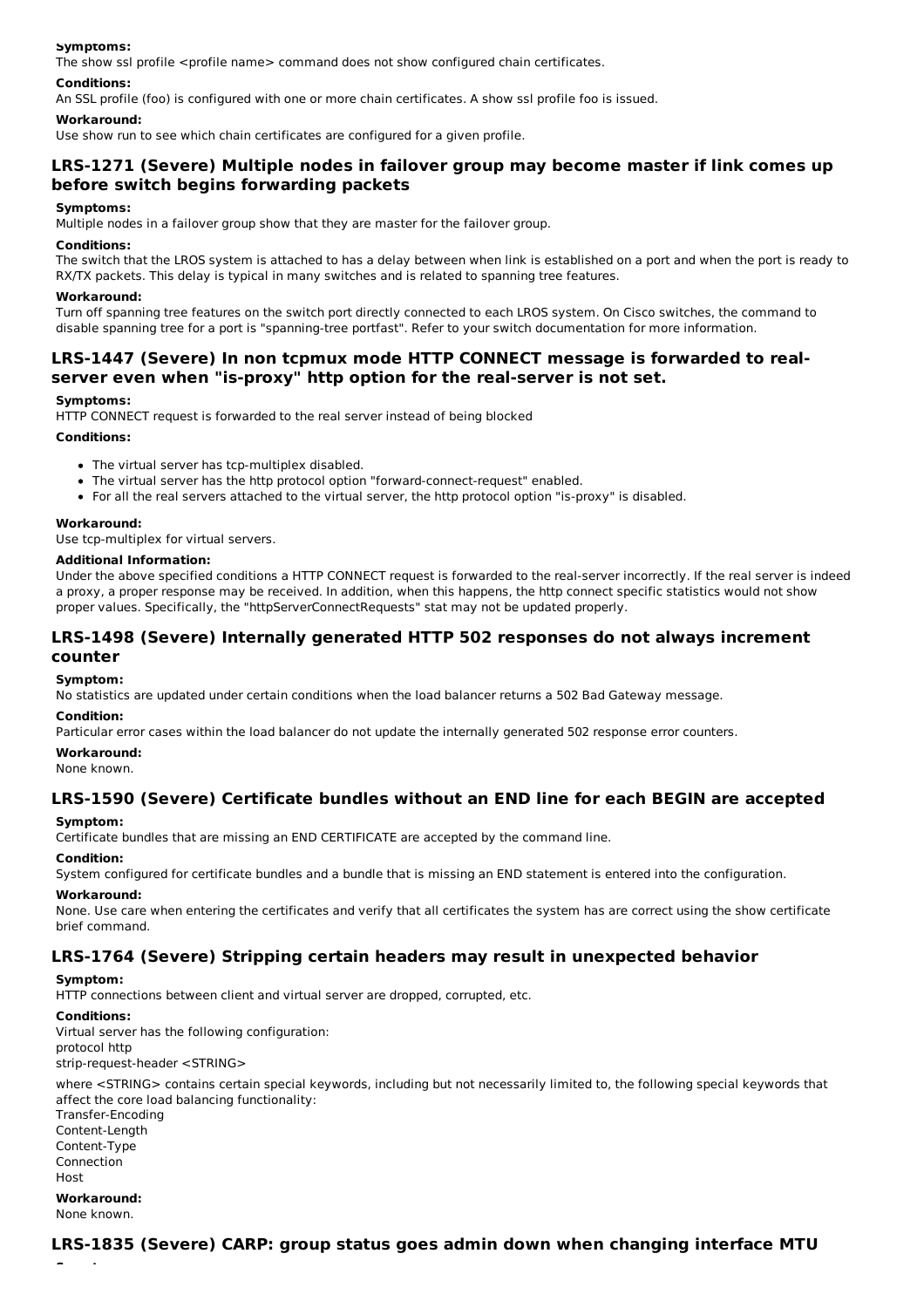### **Symptom:**

The "show carp" command shows one or more CARP groups as administratively down, even though the groups are configured to be administratively up (not shutdown).

### **Conditions:**

The MTU configuration on the parent interface of the CARP group was changed.

### **Workaround:**

In configuration mode for the parent interface of the CARP group, perform a "carp <group> shutdown" followed by "no carp <group> shutdown".

## **LRS-1927 (Severe) lb\_http process stuck at 100% CPU**

### **Symptoms:**

A load balancer data path process (process name lb\_http) runs at 100% CPU, even though network traffic may not be at a high level.

### **Conditions:**

System configured for load balancing or perhaps SSL offload. Other conditions uncertain.

#### **Workaround:**

Killing the Ib http process appears to resolve the high CPU issue. The system will restart the process.

## **LRS-1976 (Severe) System may become unresponsive when changing number of load balancer processes while under traffic load**

#### **Symptoms:**

The system shell may become unresponsive while configuring "load-balancer processes <nprocs>" (version 1.6.x) or "proxy processes <nprocs>" (version 2.x) and may begin to send TCP reset packets in response to new incoming traffic.

### **Conditions:**

Changing the number of load balancer or proxy processes while under very high traffic load.

#### **Workaround:**

**Note:** Consider your changes carefully before using this workaround, because this command can have a serious impact on your system. For information about the command discussed below. For 1.6.x, see

https://docs.lineratesystems.com/100Release\_1.6/200CLI\_Reference\_Guide/Configure\_Commands/Load\_Balancer\_Mode\_Commands. For 2.x, see

https://docs.lineratesystems.com/200Release\_2.0/200CLI\_Reference\_Guide/Configure\_Commands/Proxy\_Mode\_Commands.

Configure the number of load balancer or proxy processes, or reduce traffic load before changing this configuration option.

## **LRS-2082 (Severe) System closes/opens an excessive number of real-server connections with tcp-multiplexing enabled**

#### **Symptoms:**

The system opens and closes more connections to real servers than is necessary.

#### **Conditions:**

The system is configured for load balancing with tcp-multiplex enabled on one or more virtual servers.

#### **Workaround:**

None known.

## **LRS-2151 (Severe) Load balancer might reissue a request that was partially transmitted**

#### **Symptoms:**

Web servers see duplicate request header fragments that were not issued multiple times by actual clients.

#### **Conditions:**

This occurs when max-in-flight is greater than 1 on a real server, that real server prematurely closes a connection during a response, and a request header is only partially transmitted.

#### **Workaround:**

Set max-in-flight to 1 on all real servers.

### **LRS-2215 (Severe) Session caching doesn't work with TLSv1 and some SSL servers**

#### **Symptoms:**

SSL session cache on a remote SSL server is not being used, even though LineRate Proxy is configured to use SSL caching when initiating sessions to the remote server. This was seen when using a Spirent test product as the SSL server, but could be present with other SSL implementations as well.

#### **Conditions:**

System is configured for SSL initiation to real servers and is configured to use TLSv1 (which is included in the default cipher list) and is configured to use session caching.

### **Workaround:**

None known.

### **LRS-2217 (Severe) Load balancer processes consume all available memory**

### **Symptom:**

Load balancer datapath processes consume a large amount of memory and may consume all free memory. This may also result in processes being killed, which can be seen in the system logs as messages similar to:

LROS kernel: <3>pid 1744 (lb\_http), uid 0, was killed: out of swap space

LROS: ProcManager: lb\_http exited: exited due to signal 9. Restarting.

### **Conditions:**

**Workaround:**

Load balancer is configured for SSL and is processing a large number of SSL negotiations simultaneously, in excess of the platform's SSL capabilities. This happens more readily at larger SSL key sizes, particularly with 4096-bit keys.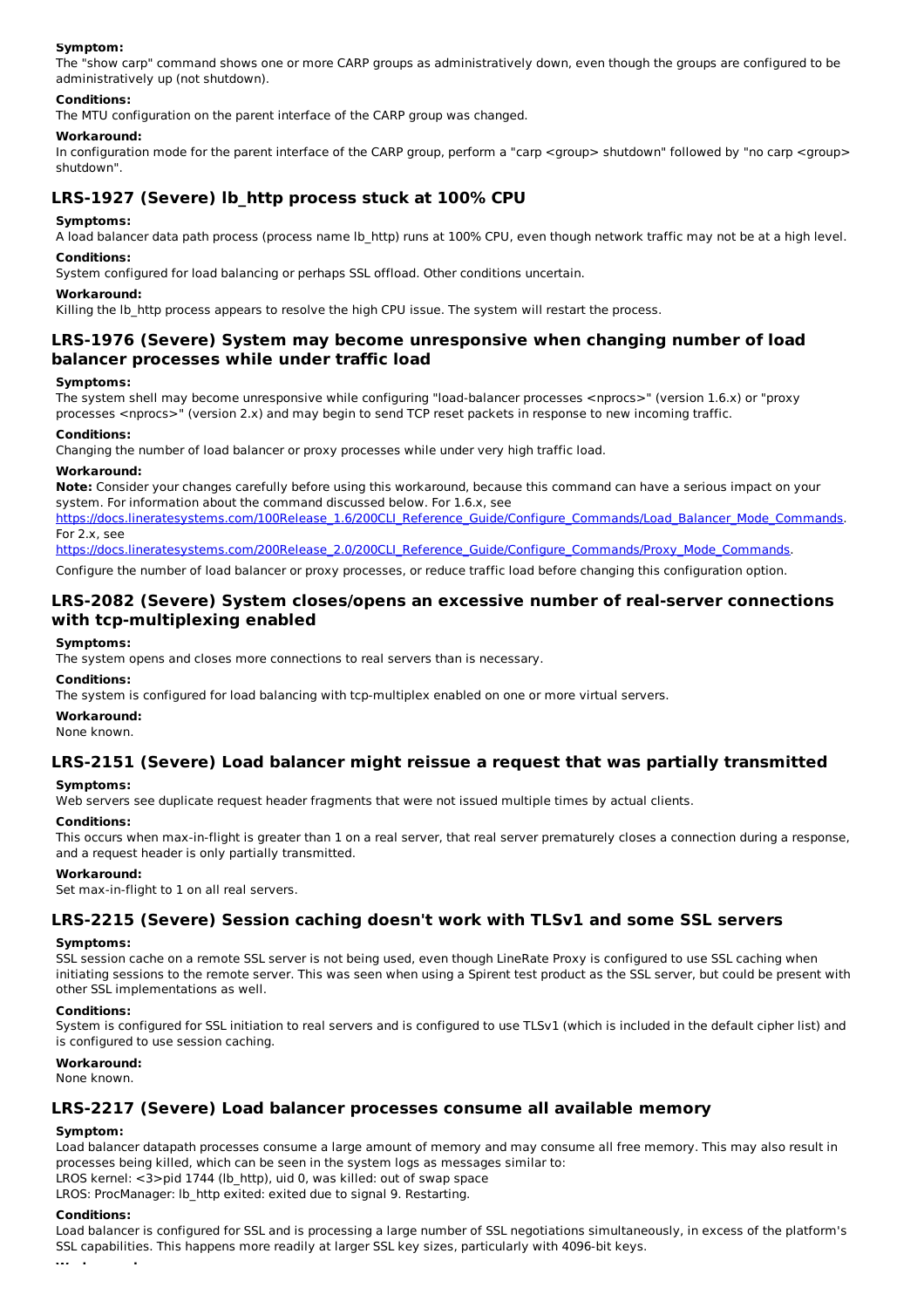### **Workaround:**

Configure the system to avoid having too many active SSL connections at any given time by adjusting the max-client-conn setting. In version 1.6.x, use load-balancer max-client-conns <conns>. In version 2.x, use proxy max-client-conns <conns>. For a device with 24 GB of memory, a setting of 200000 should be sufficient.

## **LRS-2219 (Severe) TCP negotiates small MSS, then sends big packets**

### **Symptoms:**

When the system terminates a TCP connection, either as client or server, it may send packets to the other endpoint that are larger than the negotiated MSS value.

### **Conditions:**

Unknown, but may have to do with the local interface MTU on the system being higher than the negotiated MSS value.

#### **Workaround:**

Reducing the system's interface MTU size may solve the issue.

## **LRS-2221 (Severe) Virtual server has huge queue without traffic**

### **Symptoms:**

The virtual server request manager queue contains a large number of requests, which may result in the load balancer sending HTTP 503 responses if the queue grows larger than 10,000 entries.

### **Conditions:**

The system is configured for load balancing and a virtual server has real servers attached to it, but one or more of the real servers is not responding to requests and the non-responsive real server does not have a health monitor enabled to check its health.

#### **Workaround:**

Configure a health monitor for all real servers and enable the health monitor.

### **LRS-2419 (Severe) Installer: ISO install fails on some HP machines over virtual CD/DVD**

### **Symptom:**

Installation from ISO image via virtual DVD fails due to mount failure of cd9960 device.

#### **Conditions:**

This issue has only been observed on HP DL120 G7 servers with BIOS version J01 from 05/20/2011 and ILO firmware version 1.26 from 8/26/2011. This BIOS version is not the official supported version of BIOS from HP.

### **Workaround:**

Install LROS from USB key or physical optical drive.

### **Additional information:**

On the same servers, BIOS version J01 from 4/21/2011 and ILO version 1.20 from 3/14/2011 work correctly with virtual DVD install.

### **LRS-2588 (Severe) Real server latencies may not be accurate**

#### **Symptoms:**

Real server latency numbers, observed with "show real-server <name> stat" may vary quickly and widely in a short period of time. **Conditions:**

System is configured for load balancing and has active traffic to real servers.

#### **Workaround:**

None known

### **LRS-2603 (Severe) Duplicate IP addresses can be configured on multiple interfaces**

### **Symptom:**

The same IP address can be configured on more than one interface. Virtual IPs may reset traffic after.

#### **Condition:**

LROS 1.4.0

#### **Workaround:**

None, user must ensure that IP addresses are not duplicated in the configuration

### **LRS-2628 (Severe) Real server continues to receive traffic after removal from group**

#### **Symptoms:**

A virtual-server contains a real-server group and that group contains a real server that is subsequently removed from the group. The removed real server continues to take traffic from the virtual-server, even though it is no longer configured to do so.

#### **Conditions:**

System is configured for load balancing.

#### **Workaround:**

Once in this condition, using 'admin-status offline' followed by 'admin-status online' on the affected real-servers resolves the issue.

### **LRS-2685 (Severe) Assertion failure when increasing number of lb\_http processes under load**

#### **Symptoms:**

Logs report that an Ib http process has exited with signal 6.

### **Conditions:**

The configuration was just changed to increase the number of load balancer processes.

#### **Workaround:**

Remove load from the proxy before changing number of processes.

#### **Additional Information:**

While an lb http process will crash, it will immediately restart (usually in under 1 millisecond). Only connections to the crashing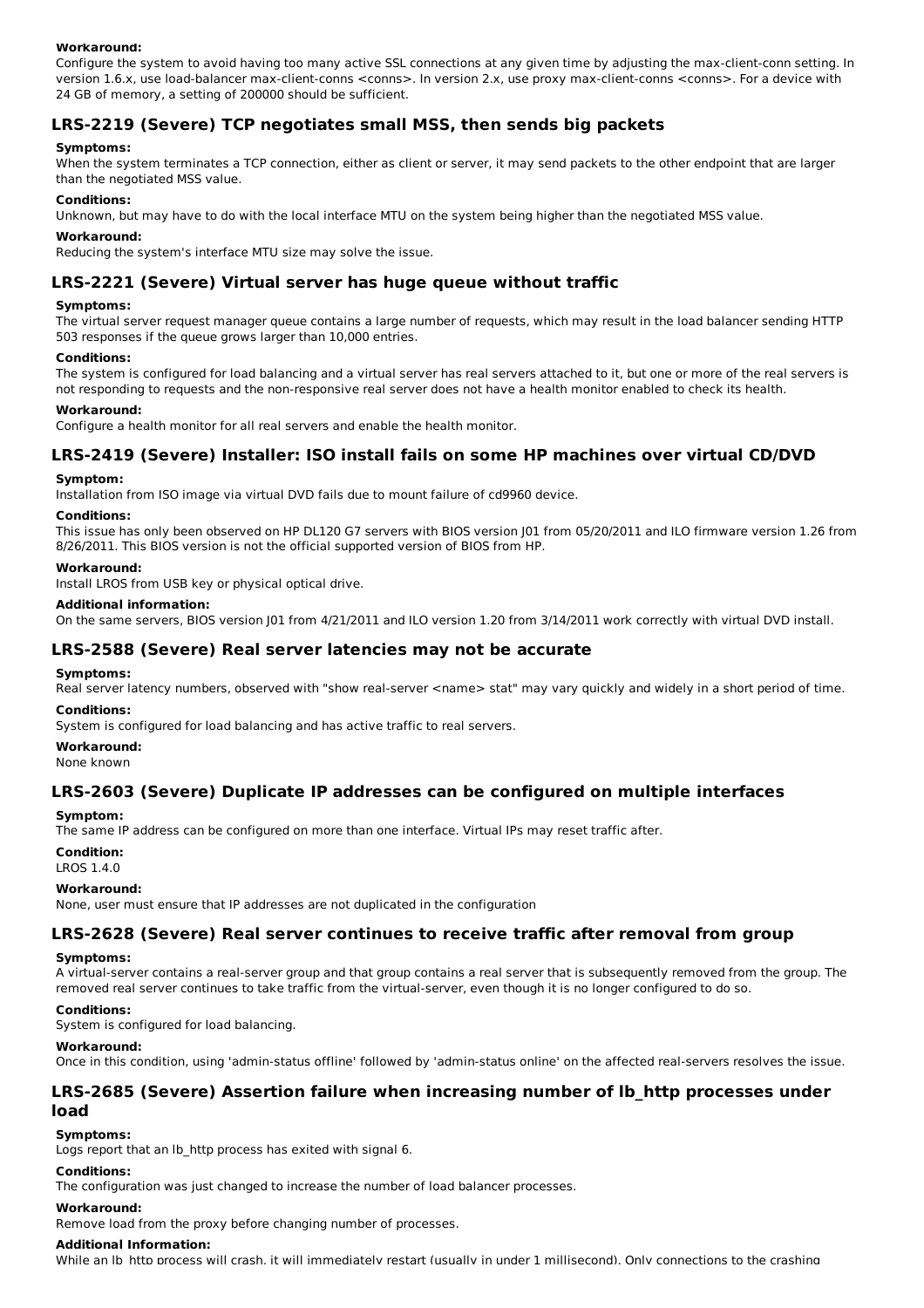## **LRS-2727 (Severe) Weighted Round-robin free load-balancing algorithm results in a 10% performance drop**

### **Symptoms:**

Performance dips by about 10% on a fully loaded system when a virtual server's load balancing algorithm is weighted-round-robinfree (vs. round-robin-free)

### **Conditions:**

The LineRate Proxy is at maximum load.

### **Workaround:**

With equally weighted servers, use round-robin free instead.

### **Additional Information:**

The 10% performance drop only occurs at near maximum load. The drop in performance will be influenced by the percentage of requests load balanced by the weighted round robin free algorithm. If most of the traffic goes to a virtual server with a different algorithm, no performance drop may be observed.

## **LRS-2797 (Severe) REST not working correctly when configured to use the same IP address and port as a virtual-ip interface**

### **Symptom:**

REST server not handling requests properly.

### **Conditions:**

Configure the REST server to accept connections on the same IP address and port as that of a virtual IP.

### **Workaround:**

This configuration is not supported. You must configure REST server to use either a different address or port.

### **LRS-2860 (Severe) Unavailable servers cause unbounded reissue attempts for requests**

### **Symptoms:**

A virtual server has a rapidly growing request queue, even with minimal load.

### **Conditions:**

All real servers for a given virtual server have no health monitor configured, and these real servers refuse all connections from LineRate Proxy.

#### **Workaround:**

Add health monitoring to the real servers.

### **Additional Information:**

The queuing is caused by LineRate Proxy constantly reissuing requests when it fails to connect to a real server, instead of eventually giving up and returning an error response.

### **LRS-2897 (Severe) System timer threads may in aggregate deny service to management tasks**

### **Symptoms:**

Management console becomes unresponsive under certain load conditions.

#### **Conditions:**

Certain load patterns that generate an excessive amount of deferred work handled by multiple system-level timer threads (tmr\_sys, tmr\_tcp, tmr\_syn, etc.) such that two or more of these high-priority threads consume sufficient management CPU resources as to deny service to the interactive management tasks. The load on these threads may be observed by running the following command, 'top -S 1000 | grep swi4'.

### **Workaround:**

**Note:** Consider your changes carefully before using this workaround, because these commands can have a serious impact on your system. For 1.6.x, see

https://docs.lineratesystems.com/100Release\_1.6/200CLI\_Reference\_Guide/Configure\_Commands/Load\_Balancer\_Mode\_Commands. For 2.x, see

https://docs.lineratesystems.com/200Release\_2.0/200CLI\_Reference\_Guide/Configure\_Commands/Proxy\_Mode\_Commands. Also see, https://docs.lineratesystems.com/200Release\_2.0/200CLI\_Reference\_Guide/Configure\_Commands/Scheduler\_Mode\_Commands.

Reserve a CPU for the timer threads by reducing the number of load balancer or proxy processes by one and moving the "processclass clock" to the next to last CPU in the "scheduler cpu manual" mode.

## **LRS-2966 (Severe) Memory leak when using REST to manage the system**

#### **Symptom:**

Slow memory leak will eventually lead to the Out-Of-Memory Killer killing random processes. The OOM can pick any user process, which may lead to a network outage as some LROS processes do not automatically recover.

### **Conditions:**

Extended use of the REST API to monitor the system.

**Workaround:**

None

## **LRS-2971 (Severe) Timer threads (tmr\_\*) may run at ~95% under load and ~65% at idle**

### **Symptoms:**

System timer threads may consume excessive CPU.

## **Conditions:**

Unknown.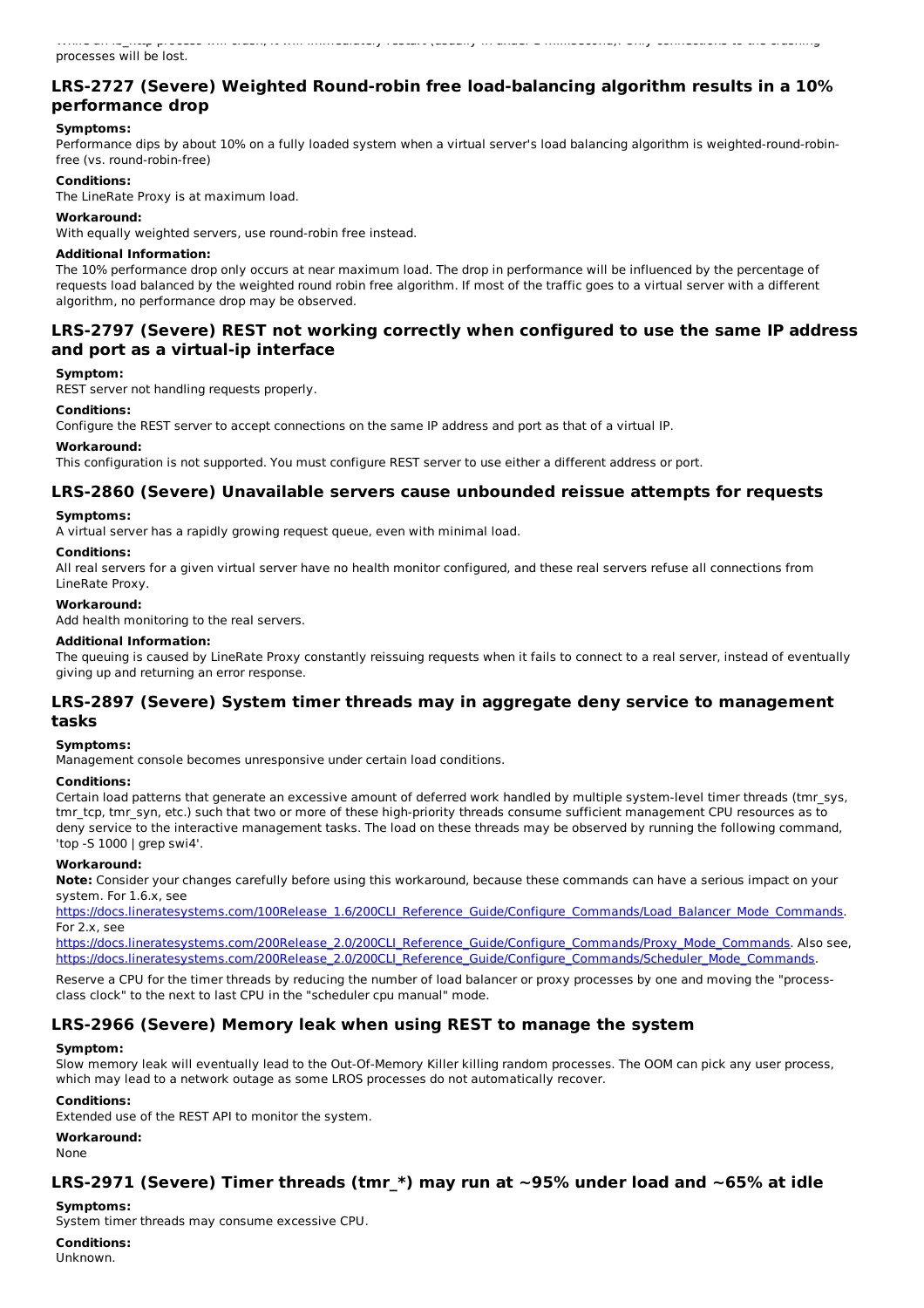None needed. System performance appears unaffected.

## **LRS-2997 (Severe) WRRF: Service TCP load balancing ratios to real-servers is not what is configured**

### **Symptom:**

The actual ratio of load balanced connections to real servers is not the same as what is configured by a real server's weight.

### **Condition:**

System configured with the weighted-round-robin-free load balancing algorithm on virtual servers.

### **Workaround:**

None known.

## **LRS-3049 (Severe) The fact that config data is being reloaded should be made more obvious.**

### **Symptoms:**

When the user initiates a config data reload in the GUI, it should be more obvious that the config data is being reloaded (for example, activate the "spinner" in all possible "reload" scenarios and make it larger and/or more central). The problem is that the browser considers the page to have loaded before the GUI has actually finished reloading the config data (that is, the page load and config reload are two separate activities). When the browser's spinner or progress bar stops moving, it's easy to assume the application is finished reloading the config data - and this assumption is likely to always be incorrect.

### **Conditions:**

The UI reloads the underlying config data in the following cases:

- when you first log in
- when you click the browser "reload" button
- when you click the application "reload config data" button

#### **Workaround:**

None.

## **LRS-3059 (Severe) Icons should provide useful health/status info on hover/mouseover.**

### **Symptoms:**

When you hover over icons, they don't display relevant health/status information (for example, diagnosis of the underlying problem).

## **Conditions:**

Configuration contains objects that are "down", misconfigured, or only partially configured.

### **Workaround:**

None.

## **LRS-3074 (Severe) When the session idle timeout has been reached, the icons become broken images and the "reload" button fails to redirect the user to the login page.**

#### **Symptoms:**

After clicking a tab, object icon, or configuration reload button, the GUI displays broken image icons.

### **Conditions:**

Broken links can occur after the session idle timeout period has expired.

### **Workaround:**

Log in to the application again by clicking the browser reload button or by clicking the log out link located at the top of the application. Enter a valid user name and password in the login page to start a new session.

## **LRS-3143 (Severe) Loading of large configuration fails sometimes**

### **Symptoms:**

When a large startup configuration is applied to the system via 'lros shell --config <config-filename>", the operation fails and error messages similar to the following may be present in the system logs:

ERROR: timeout while sending remote set to applic

Connection to host-67 closed.ttp/realServer/rs-1213-02

ashok@fiji:~\$ 0 host-67-data LROS: health: \***Error**\* controller communication exception (parseHeader):

Encountered EOF before it was expected

Mar 29 10:58:20 host-67-data LROS: health: \***Error**\* Communication failure with controller. Restarting

communications and resyncing. Mar 29 10:58:24 host-67-data LROS: Health SysdbRemote: An operation unexpectedly timed out. Path: /conf

ig/certificates

Mar 29 10:58:59 host-67-data LROS: health: \***Error**\* controller communication exception (parseHeader): Connection reset by peer

### **Conditions:**

This problem has been observed only once while loading a large configuration file (2500 Virtual-servers, 2500 virtual-ip's, 10000 realservers) via the command 'lros shell --config <config-filename>'.

### **Workaround:**

Apply new configuration in smaller chunks when using 'lros\_shell --config <config-filename>' command.

## **LRS-3189 (Severe) "Down" object rows should be highlighted appropriately (ie. even when they are not the "selected" object).**

#### **Symptoms:**

The table rows for objects in the GUI that are "down" are not highlighted in any way.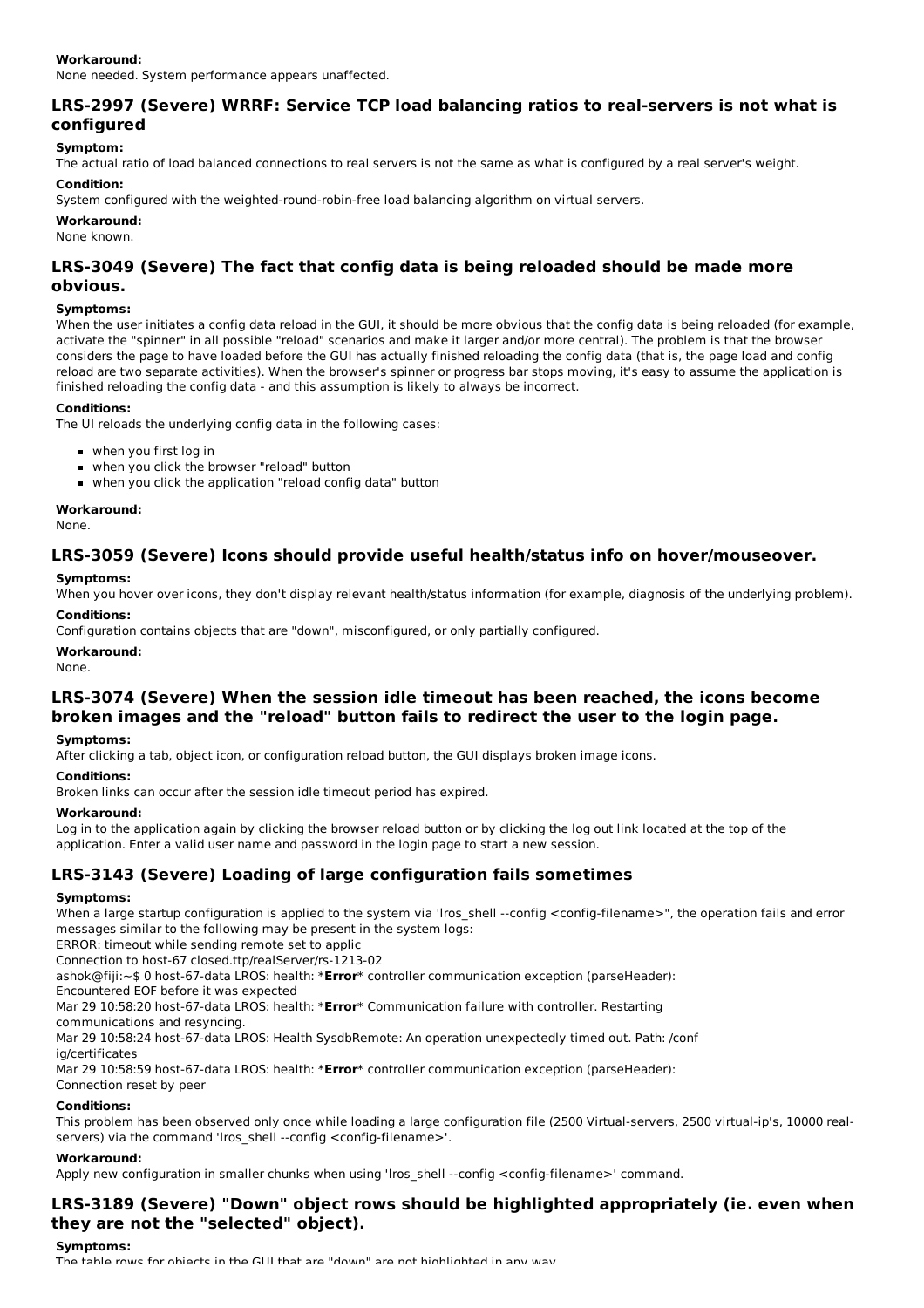The table rows for objects in the GUI that are "down" are not highlighted in any way.

#### **Conditions:**

Find the table rows for one virtual-ip object that is "down" (that is, has a "status" of "DOWN: administratively offline") and one virtualip that is "up" (that is, has a "status" of "up"). Note that both rows essentially look the same (that is, the "down" row is not appropriately highlighted).

### **Workaround:**

None.

## **LRS-3539 (Severe) Client connections hang if TCP multiplex is enabled when real server does not have max-connections configured**

#### **Symptom:**

Incoming connections from clients to a virtual IP do not close or get a response and appear to hang.

#### **Condition:**

The virtual server where the virtual IP is attached has tcp-multiplex enabled and one or more of the real servers attached to that virtual server have no max-connections value set.

#### **Workaround:**

Disable tcp-multiplex or set max-connections on all real servers where you intend to use tcp-multplex.

### **LRS-3676 (Severe) Upgrade command doesn't give clear error on insufficient space**

#### **Symptom:**

An error message similar to the following is displayed when using the upgrade command: ERROR: Error upgrading: Running /boot/install failed. Unexpected error upgrading LROS

Messages similar to the following will also be present in /var/log/controller.messages:

- Jun 12 13:29:41 LROS LROS: Validating the running configuration is saved...
- Jun 12 13:29:41 LROS LROS: Mounting Root image (/home/linerate/backups/LROS-1.5.3-R-amd64.upg)...
- Jun 12 13:29:41 LROS LROS: Validating the running configuration is saved...
- Jun 12 13:29:42 LROS LROS: Mounting Root image (/home/linerate/backups/LROS-1.5.3-R-amd64.upg)...
- Jun 12 13:29:42 LROS LROS: Setting undefined device to ad0

Jun 12 13:29:42 LROS LROS: Error: insufficient space on target

Jun 12 13:29:42 LROS LROS: space required : 3 G

Jun 12 13:29:42 LROS LROS: space available: 2 G

#### **Conditions:**

The system is low on disk space and there is not enough space to upgrade the image.

**Workaround:**

None.

### **LRS-3801 (Severe) Unacceptable latency with L4 load balancing**

#### **Symptom:**

Very high latencies are seen when doing layer 4 (TCP) load balancing. Average latencies may be above 100ms and some latencies may approach 700ms.

#### **Condition:**

Virtual server is configured with 'service tcp' and the system CPU is above a certain threshold, about 75-80%.

#### **Workaround:**

Do not allow CPU to get to 75% by distributing traffic among more nodes in a cluster.

### **LRS-3802 (Severe) Error messages in log: write error: broken pipe**

#### **Symptom:**

Log messages similar to the following appear in system logs:

LROS: Termination(201.0.69.1:9952 -> 201.0.13.4:8080) to Initiation(201.0.15.1:9936) write error: Broken pipe

#### **Condition:**

Unknown, but may be related to layer 4 (TCP) load balancing.

### **Workaround:**

None known

### **LRS-3804 (Severe) SNMP output traffic not incrementing for port channel interface**

#### **Symptom:**

SNMP counter for output byte count on a port channel interface does not increment. However, input byte count works correctly.

#### **Condition:**

System has a port channel interface configured and that interface is being monitored for output traffic via SNMP IF-MIB.

#### **Workaround:**

Poll the physical interface or subinterfaces, instead of the port channel, for output data counts.

## **LRS-3806 (Severe) Second interface in failover group lags on carp state change**

#### **Symptom:**

When one CARP group within a failover group changes state, there may be a delay before the other CARP groups in the failover group also change state.

#### **Conditions:**

System is configured with a failover group that has multiple CARP groups configured within the failover group.

### **Workaround:**

None known.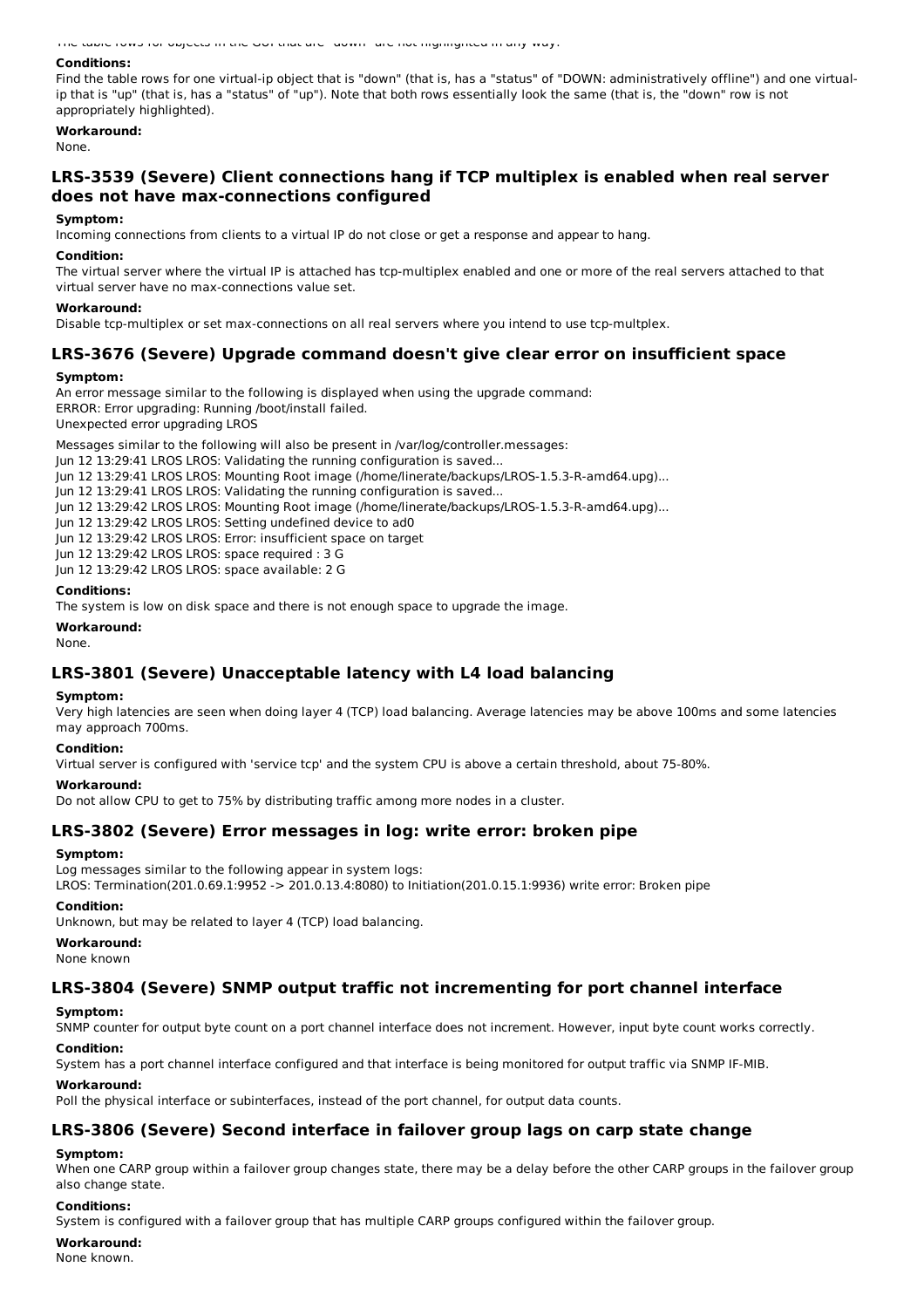## **LRS-3808 (Severe) SNMP queries slow under traffic load**

### **Symptom:**

SNMP queries to a system may slow down as the CPU and traffic load increase on the system.

### **Condition:**

CPU load on the system is somewhat high.

### **Workaround:**

Apply the following configuration, where <mgmtCPU> is the number of the highest CPU on your system. That number is 15 for a system with 16 hyperthreads or 23 for a system with 24 hyperthreads.

scheduler cpu manual process-class regex "snmpd" "<mgmtCPU>"

## **LRS-3810 (Severe) Performance drop when doing tcpdump**

#### **Symptom:**

Overall system performance may degrade more than necessary when performing a packet capture using the tcpdump utility.

### **Conditions:**

Packet capture is being performed on a VLAN sub-interface which is attached to a port channel.

#### **Workaround:**

Ensure traffic load is fairly low before performing packet capture or perform the capture on a physical interface.

### **LRS-4065 (Severe) HTTP re-issues and 502 errors on low traffic rate virtual-servers**

### **Symptom:**

502 error HTTP responses are seen in response to some HTTP requests and the Reissues Dropped counter is incrementing.

### **Conditions:**

- 1. The virtual server is configured with service http.
- 2. The virtual server is configured to enable tcp-multiplex.
- 3. There is a fairly low rate of traffic on the virtual server.

4. The servers attached to the virtual server have timeouts set that close connections that are opened but where no request is sent on that connection (this is often called connection timeout).

5. The real server configuration on the system has a keepalive-timeout that is longer than the timeout from #4 above or does not have keepalive-timeout set.

#### **Workaround:**

Configure the system's real server keepalive-timeout to a value that is less than the server's timeout for connections that do not issue a request.

### **LRS-4498 (Severe) Intermittent carp problems on systems with bce interfaces**

#### **Symptom:**

CARP peers both switch to master and are unable to contact each other, leading to data traffic problems.

## **Conditions:**

CARP is configured on a bce interface.

### **Workaround:**

Install or replace bce interfaces with another vendor type, such as igb, ix, or em.

## **LRS-5884 (Severe) Systems with oce interfaces may stop processing traffic briefly when receiving fragmented IP packets**

#### **Symptom:**

Traffic coming through an oce interface may stop briefly when that interface is receiving fragmented IP packets with certain characteristics

### **Conditions:**

Fragmented IP packets are being received on the interface.

#### **Workaround:**

None known

### **LRS-6631 (Severe) Only a subset of proxy processes handle new client connections**

### **Symptoms:**

Only a subset of data path proxy (lb\_http) processes handle new client connections to a virtual IP. You might see this reflected in CPU utilization.

### **Conditions:**

If the sock mgr process has crashed (as evidenced by a message in the system logs that "sock mgr" process has crashed and restarted, or a core file in the /var/crash directory is created) and:

- a virtual IP is deleted and re-created with the same IP address and port or
- a virtual IP is deleted and another virtual IP is created with the IP address and port of the deleted virtual IP or
- a virtual IP is admin offline/onlined or
- a proxy (lb\_http) process restarts or
- the number of proxy processes in the system is increased.

### **Workaround:**

Reduce the proxy processes to 0 and then set it back to previous value. Use the following config command to set the proxy processes to 0

• proxy processes 0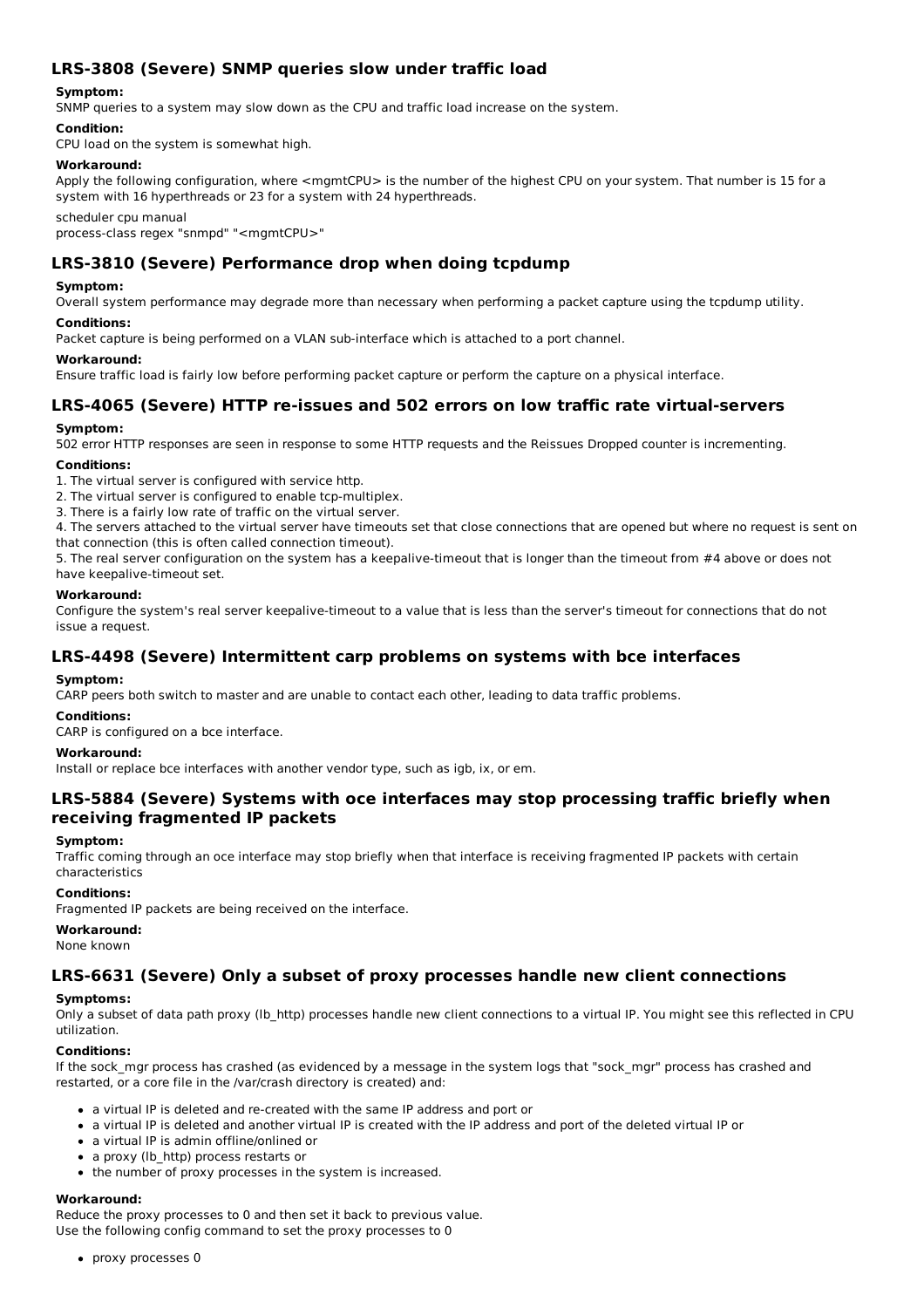proxy processes 0

Use the following to set the number of proxy processes to auto

proxy processes auto

## **LRS-6634 (Severe) After SYN flood attack, cannot enter configuration mode to configure objects for a period of time**

### **Symptom:**

During and after a SYN flood attack, you cannot enter configuration mode to modify the objects in the configuration.

#### **Condition:**

System under SYN flood attack.

#### **Workaround:**

None, after the attack is mitigated, you will be able to enter configuration mode.

#### **Additional Information:**

During this time, you may see the following messages in the /var/log/messages file:

Jan 31 11:29:17 host-71-data LROS: HTTP LBMgmt-SysdbRemote SysdbRemote ERROR: timeout while sending remote set to application. Path: /config/app/proxy/virtualIP/VIP-1

Jan 31 11:29:17 host-71-data LROS: lb\_http: \***Error**\* controller communication exception (parseHeader): Encountered EOF before it was expected

Jan 31 11:29:17 host-71-data LROS: lb\_http: \***Error**\* Communication failure with controller. Restarting communications and resyncing.

### **LRS-6638 (Severe) SYN flood on a single VIP with traffic causes client errors**

#### **Symptom:**

During SYN flood attack on a single virtual IP, traffic to real clients is severely degraded.

#### **Condition:**

System under SYN flood attack on a virtual IP that is passing traffic.

#### **Workaround:**

None.

### **LRS-7380 (Severe) System needs to detect and take action on data path processes that are unresponsive**

#### **Symptom:**

In some rare instances, the system can get into a state where configuration information is not pushed to all data path processes. This can manifest itself in different ways. For example, while in this state, if a script is configured and turned administratively online, it may not run on all data path processes.

#### **Condition:**

This can happen when certain load balancer processes are unresponsive to configuration commands - for example - if a bad running script got into an infinite loop.

## **Workaround:**

None known.

### **LRS-8978 (Severe) Memory leak when adding and removing large configuration**

#### **Symptoms:**

System consumes more memory after removing and re-adding the same configuration.

#### **Conditions:**

System is configured for load balancing with virtual servers, real servers, and virtual IPs.

#### **Workaround:**

None.

#### **Additional Information:**

## **LRS-9373 (Severe) Forward proxy configuration which includes LROS interface IP in IP range (or specifies it as virtual IP) is vulnerable to DoS attack**

### **Symptoms:**

CPU and memory usage increase until lb\_http processes crash.

## **Conditions:**

A forward proxy configuration exists which contains a system IP address, and a request from a client to this IP address is made.

#### **Workaround:**

Rewrite forward proxy definitions to use multiple ranges, excluding the system IP addresses.

#### **Additional Information:**

### **LRS-9608 (Severe) Memory leak when script in auto-restart mode has runtime error**

#### **Symptoms:**

Memory usage of data path processes continually increases. Depending on the size of system memory, rate of increase, system load, and garbage collection frequency, this could conceivably result in a crash due to lack of memory. If the system is not already low on memory, usage will likely plateau as the garbage collector does its job.

### **Conditions:**

A script is repeatedly crashing with a runtime error, for example, due to a missing module.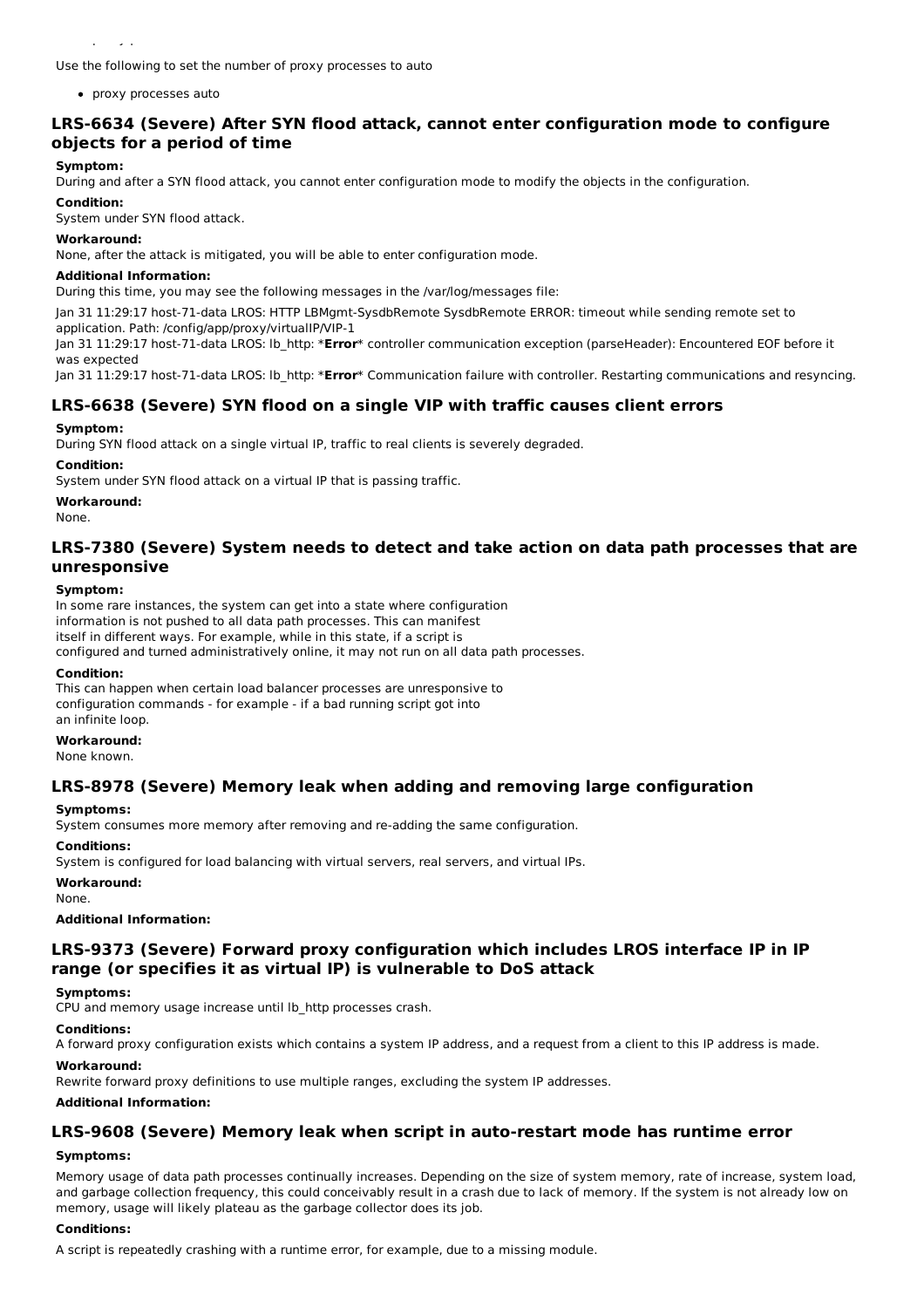### **Workaround:**

Set the script to manual restart mode using: conf script <scriptname> restart-mode manual

## **LRS-9709 (Severe) LROS usb image no longer fits on a 2GB thumb drive.**

## **Symptoms:**

LROS usb image no longer fits on a 2GB thumb drive.

### **Conditions:**

The introduction of the scripting feature set caused the LROS usb image to increase in size (from just under 2GB to just under 4GB).

#### **Workaround:**

Use 4GB media instead of 2GB media.

### **Additional Information:**

## **LRS-10248 (Severe) Zombie connections not reaped for VIP using IP other than CARP IP**

### **Symptoms:**

System has stale TCP connections after switching from CARP master to backup role.

### **Conditions:**

The virtual IP address is configured to use the IP address of a loopback interface, to which packets are internally routed from a publicfacing interface, such as physical or VLAN.

### **Workaround:**

None. TCP connections will either time out and expire, or if the unit becomes master again, incoming TCP connections will trigger collisions upon which the system will respond with a TCP reset.

### **Additional Information:**

## **LRS-13156 (Severe) Panic during IPv6 multicast group subscription teardown from thirdparty application**

### **Symptoms:**

Kernel panic can occur when a third-party application leaves an IPv6 multicast group.

#### **Conditions:**

In some cases, a third-party application that leaves an IPv6 multicast group after the group network interface is destroyed can cause a system panic.

### **Workaround:**

User is advised to avoid installing or enabling applications or services that join IPv6 multicast groups.

### **Additional Information:**

Installation of additional software on the LineRate Proxy hardware is not supported.

## **LRS-13202 (Severe) Scripts can set HTTP/1.1 headers on HTTP/1.0 responses, like node**

**Symptoms:** An HTTP/1.0 client receives a response with HTTP/1.1 headers and behavior when a script sets HTTP/1.1 headers.

**Conditions:** A script must actively set the 'Transfer-Encoding' header:

```
vs.on('request', function(req, res, next) {
  // BAD: Didn't check req.httpVersion first!
  res.setHeader('Transfer-Encoding', 'chunked');
| \});
```
**Workaround:** Do not set the 'Transfer-Encoding' header yourself. Scripting will automatically add it if necessary. If the script needs to set the 'Transfer-Encoding' header, it should first check the request HTTP version:

```
vs.on('request', function(req, res, next) {
  if (req.httpVersion === '1.1') {
     // This isn't necessary; scripting will set it for you.
     res.setHeader('Transfer-Encoding', 'chunked');
  }
\vert } ) ;
```
**Additional Information:** This is the same behavior as node.js.

## **LRS-14080 (Severe) System generates core file when script incorrectly pipes and writes the response**

### **Symptoms:**

A client request terminates early, because the data path process has crashed. The system also generates a core file.

#### **Conditions:**

A script is intercepting the response, the script incorrectly pipes and writes to the response.

### **Workaround:**

It is invalid to pipe and write to the response. A script should either pipe or write to the response, not both.

### **Additional Information:**

## **LRS-14081 (Severe) System is slow and lb\_http processes are at 100% for some time**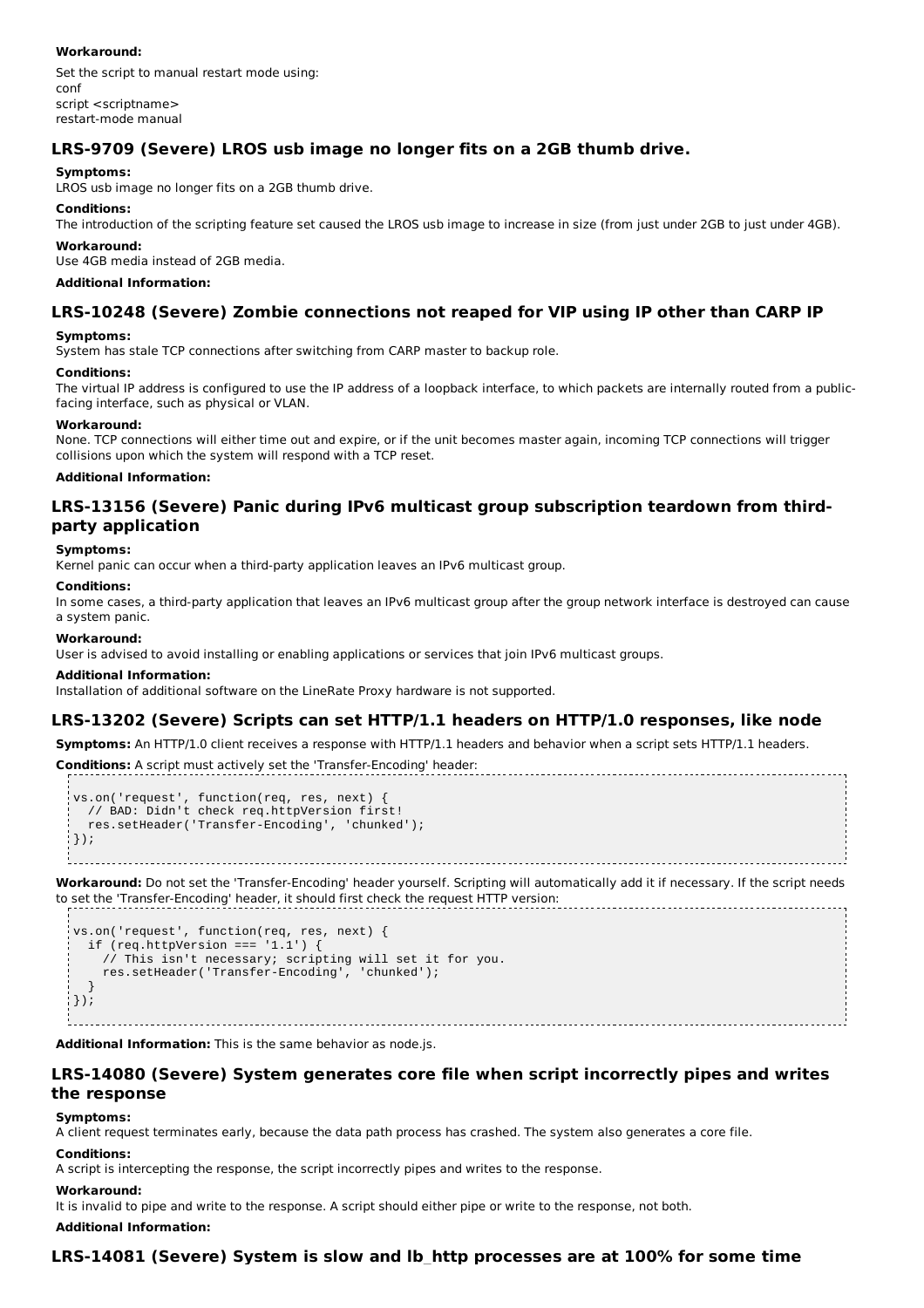## **Symptoms:**

System becomes slow and lb\_http processes are shown at 100% CPU even though no traffic is active on the system.

**LRS-14081 (Severe) System is slow and lb\_http processes are at 100% for some time**

#### **Conditions:**

System with a large number of open stale connections.

#### **Workaround:**

None known. The system will eventually clear all of the stale connections and return to a normal state.

#### **Additional Information:**

This happens on a system that has had a large number of open connections that have been terminated abnormally (no RST or FIN), and then more connections using those same ports have been sent causing the device to reset those connections.

## **LRS-17539 (Severe) Data path processes are terminated due to out-of-memory due to a script consuming all memory with HTTP.ClientRequest**

#### **Symptoms:**

Data path processes are terminated due to out-of-memory.

#### **Conditions:**

A script has hundreds of thousands or millions of outstanding HTTP.ClientRequests and HTTP.ServerRequests.

#### **Workaround:**

The proxy can be configured to limit the admission of new traffic using the "proxy max-client-conns" command. The script can be written to retire requests quickly even if the HTTP.ClientRequests that it makes are not satisfied.

**Additional Information:** Every time a script makes an HTTP.ClientRequest, memory is allocated that can't be freed until the response arrives or times out. If the HTTP.ClientRequest must be completed before an outstanding

HTTP.ServerRequest/HTTP.ServerResponse pair can be completed (that is, a request from the client of the proxy), consider setting a low timeout on the pair to ensure memory is reclaimed quickly. At scale, try to minimize the amount of data and total transactions that must be "in flight" in the proxy at a given time.

### **LRS-18267 (Severe) "ERROR: Unable to create socket: Interrupted system call" message when creating a virtual IP**

#### **Symptoms:**

When creating a virtual IP, the error message "ERROR: Unable to create socket: Interrupted system call" is seen.

#### **Conditions:**

The system is configured with the interfaces bound together using LACP. The IP address of the LACP interface is being used for the IP address of the virtual IP.

#### **Workaround:**

None known.

#### **Additional Information:**

### **LRS-18885 (Severe) Connections do not appear on the expected VIP when using IP address range**

#### **Symptoms:**

Connections do not appear on the expected VIP when using IP address ranges.

#### **Conditions:**

Configure the system with two or more virtual IPs that use IP address ranges. The IP address ranges on the virtual IPs must overlap.

### **Workaround:**

Adjust the VIP ranges so they do not overlap.

**Additional Information:**

### **LRS-20742 (Severe) Management commands on very small-scale virtual deployments take a long time**

#### **Symptoms:**

Management commands via SSH or REST query take a long time (10's of seconds to minutes) to complete.

#### **Conditions:**

LineRate is deployed on a physical machine or as a virtual guest with 2 CPUs. This means two total processing cores (or hyperthreads) available to LineRate, not two CPUs each with two or more cores.

#### **Workaround:**

Configure request rate limiting on all virtual servers, subcommand of virtual server service http, appropriate for the features configured in your environment.

#### **Additional Information:**

On a system with two CPUs, the management process is located on the same CPU as the data path process. Under heavy traffic load, the data path process will consume 100% of the CPU, starving the management process. Management access to the system will return to normal as traffic load dissipates.

## **LRS-24934 (Severe) All SSL traffic fails with mismatched cert and key in ssl profile**

### **Symptoms:**

All traffic sent to a virtual IP over an SSL connection fails.

### **Conditions:**

- 1. Attach an SSL profile to the virtual IP interface.
- 2. Attach a primary certificate constructed using an ECC key.
- 3. Attach a private key constructed using RSA (not the key used to construct the certificate).

#### **Workaround:**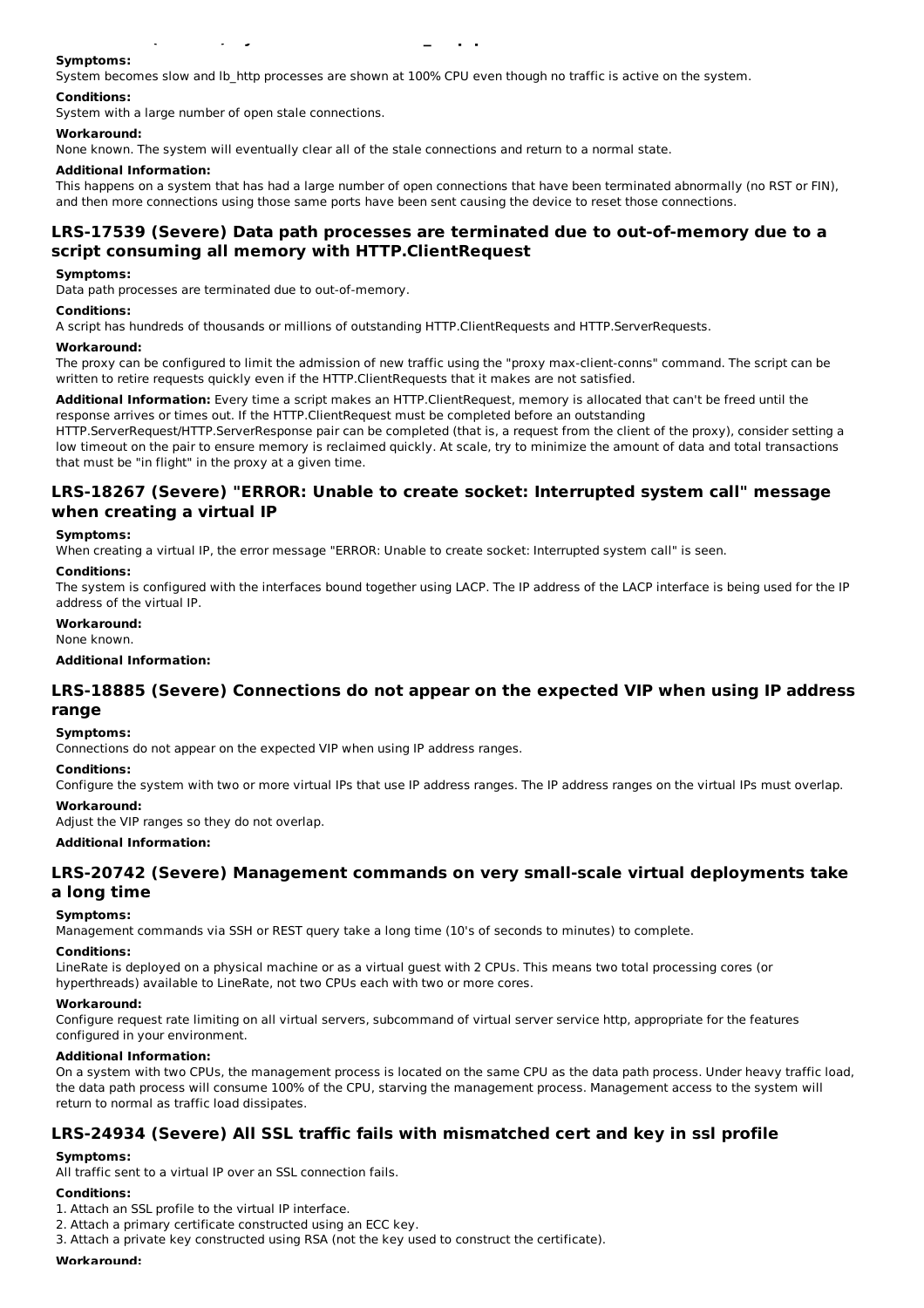#### **Workaround:** None.

#### **Additional Information:**

This is a misconfiguration of the SSL profile. The output of "show ssl profile <profile\_name>" indicates if the key and certificate match. For this misconfiguration, the show output indicated the key and certificate do not match. Attaching the correct matched pair will resolve the problem.

## **LRS-110 (Moderate) In TCP Multiplex mode, a server connection may be closed even when the client is the cause of the timeout**

#### **Symptoms:**

Server connections are closed when it takes longer than the response timeout for the client to receive the request.

#### **Conditions:**

A virtual server is configured with tcp-multiplex, a server is responding to a client, and the client takes too long to receive the request, the load balancer will sometimes close the server connection as well.

#### **Workaround:**

None.

### **LRS-183 (Moderate) Server does not always timeout properly**

#### **Symptoms:**

Client connections see HTTP 502 errors, and the server statistics report reset errors.

#### **Conditions:**

Seen on some occasions when a client closes a connection while the server is responding.

#### **Workaround:**

None, however, when a new request is initiated to the server, the idle timeout for the connection goes back into effect.

### **LRS-410 (Moderate) Password too long is silently not accepted**

#### **Symptoms:**

Passwords longer than 128 characters are silently ignored when configured. The password does not become part of the running configuration and is not saved.

**Conditions:**

None.

#### **Workaround:**

Use passwords shorter than 128 characters.

### **LRS-477 (Moderate) Some IP traffic stats do not increment**

#### **Symptoms:**

The following statistics in 'show ip traffic' do not increment:

- bad hop count
- security failures
- with options

#### **Conditions:**

Any IP traffic.

**Workaround:** None.

### **LRS-483 (Moderate) Broadcast packets may be double counted in statistics**

#### **Symptoms:**

Broadcast packets may be double counted at the driver layer.

#### **Conditions:**

None.

### **Workaround:**

None.

## **LRS-595 (Moderate) virtual ip names should be allowed to be keywords**

### **Symptom:**

Use of a keyword as an argument to an existing command fails. For example, "virtual-ip carp".

### **Condition:**

Entering a CLI keyword for a command's argument is not accepted by the CLI and returns an error message.

### **Workaround:**

Use non-keyword strings as arguments for commands.

## **LRS-610 (Moderate) ICMP echo doesn't show up in sent ICMP stats**

### **Symptom:**

When using the ping command from an LROS system, packets are sent and received correctly, but the counter for ICMP echos sent, as viewed by 'show ip traffic' does not increment.

#### **Conditions:**

ICMP echo packets are being generated from an LROS system.

#### **Workaround:**

None.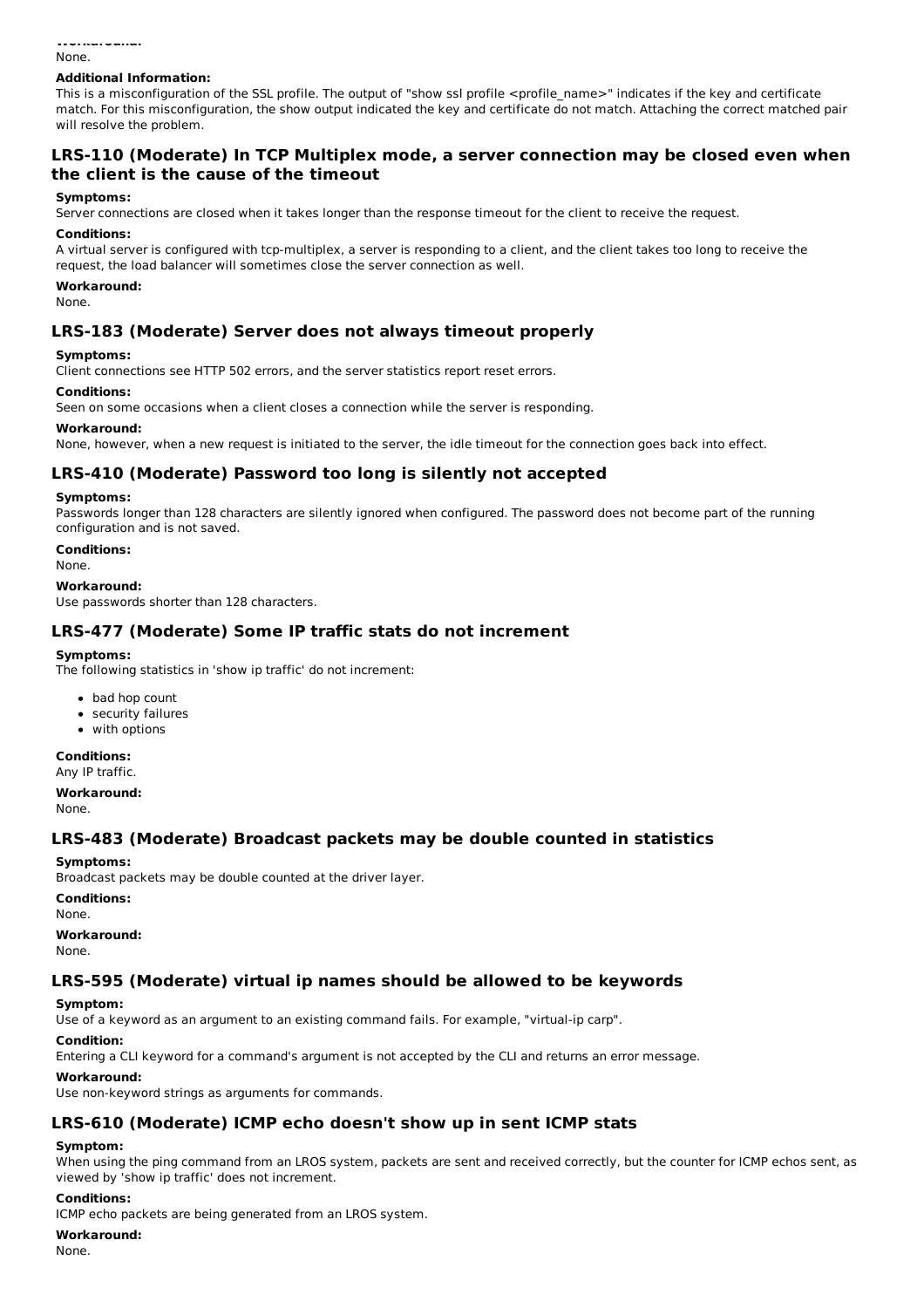## **LRS-700 (Moderate) Load balancer does not conform to RFC 2616 handling of connection headers**

### **Symptoms:**

The load balancer forwards headers named after tokens in Connection headers received in an HTTP/1.0 (or lower version) HTTP message. This could result in strange connection behavior or failure to process a request properly on a real server.

### **Conditions:**

An HTTP/1.0 or earlier client transmits a Connection header along with other headers that match tokens in the connection header to the load balancer.

### **Workaround:**

None.

Additional info:

Problems due to this behavior should be rare.

## **LRS-871 (Moderate) Command line search & edit displays strange characters**

### **Symptom:**

Command line search with the CTRL-R command inserts invalid characters with right arrow key.

**Condition:**

Using the CTRL-R command to reverse search the command history.

**Workaround:**

None

## **LRS-874 (Moderate) Duplicate acks during health monitoring**

### **Symptoms:**

Duplicate tcp ACK packets may be generated for HTTP queries from the health monitor.

### **Conditions:**

Health monitoring is enabled.

### **Workaround:**

None.

## **LRS-879 (Moderate) Duplicate registration message from SNMP is seen during boot up process**

### **Symptom:**

A message similar to the following is seen in the boot logs. net-snmp[1064]: duplicate registration (lrsSnmp/inst, lrsSnmp/inst)

### **Condition:**

Appears to happen on every boot.

**Workaround:** None known.

# **LRS-892 (Moderate) Real server max-connections can be set to unlimited while real-server is attached to virtual server in TCP multiplex mode**

### **Symptoms:**

Real server connections grow without bound when attached to a virtual server that is in tcp-multiplex mode.

### **Conditions:**

After configuring a virtual server to be in tcp-multiplex mode, set the max-connections limit on a real-server to 0.

**Workaround:**

Ensure that all real servers used with a tcp-multiplex mode virtual server have max-connections set.

### **LRS-936 (Moderate) Real server connections can exceed max-connections**

### **Symptoms:**

Real servers have more active connections than specified in max-connections.

### **Conditions:**

System is configured to have more than one load balancer process (which is the default on system with more than 4 cores). Also, the configured max-connections value does not evenly divide across the total number of load balancer processes.

### **Workaround:**

The overage is due to rounding. For example, with 15 load balancer processes and max-connections as 500, the true number of maxconnections is round(500/15)\*15. Either adjust max-connections down to the next lowest or next highest multiple of the number of lb\_http processes. bash "ps -auxww lb\_http | grep -v -E 'grep|management' | wc -l" will show the number of load balancer processes currently configured.

## **LRS-947 (Moderate) Certain errors are not translated to human readable form**

## **Symptoms:**

Certain error messages are cryptic. For example: "ERROR: memberRegex rs.%2A not configured on rserverGroup foo"

### **Conditions:**

A typed command has an error.

## **Workaround:**

None.

## **LRS-984 (Moderate) 'no base <name>' commands do not check for existence of object to**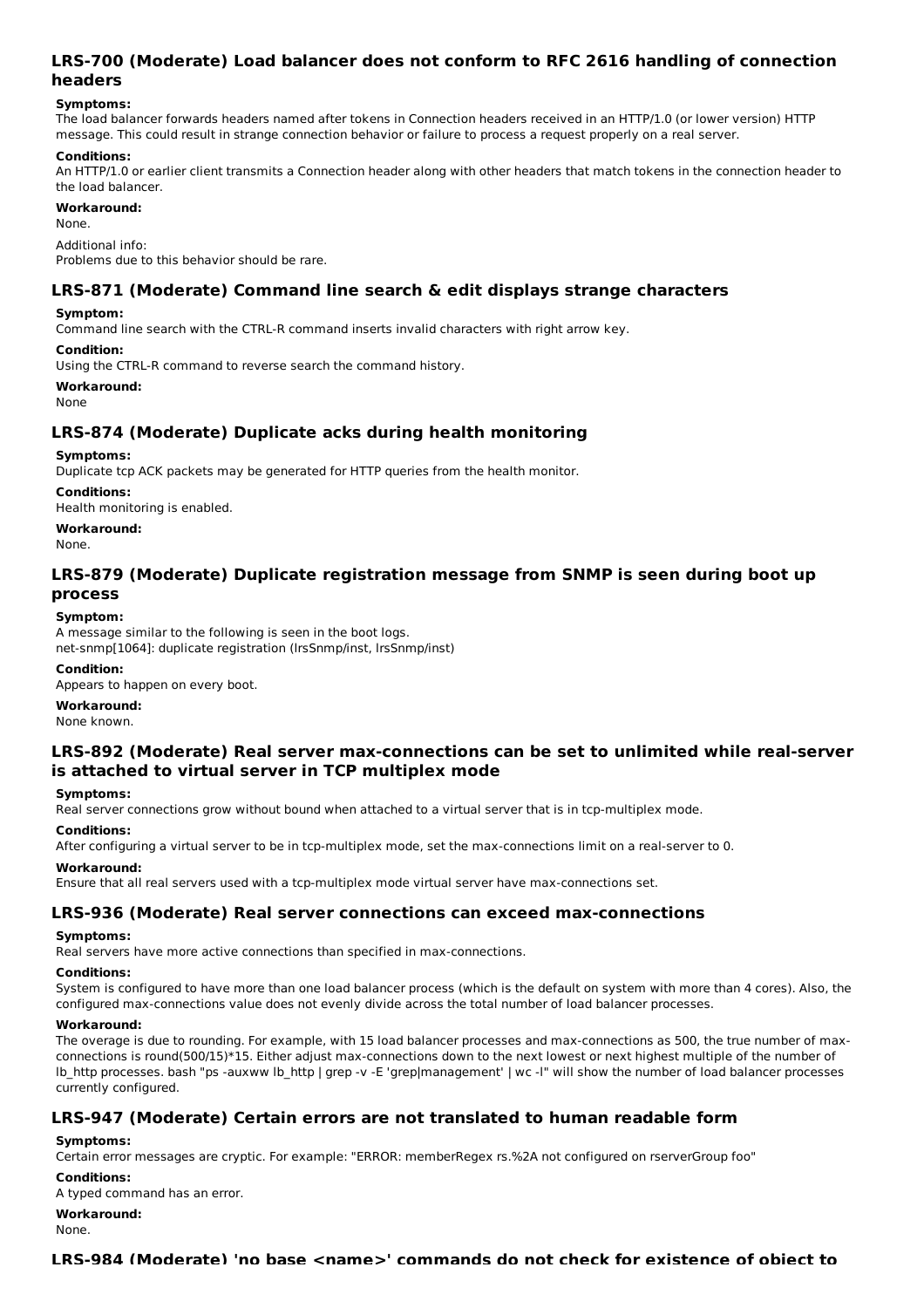## **be removed Symptom:**

Entering an invalid base name removes the base that is configured under the virtual IP or real server.

### **Condition:**

System configured with virtual IP or real server that use bases.

#### **Workaround:**

None.

## **LRS-1069 (Moderate) Two virtual IPs can be configured with the same IP address/port pair.**

**LRS-984 (Moderate) 'no base <name>' commands do not check for existence of object to**

### **Symptoms:**

One or more virtual IP addresses appear not to obey their parameters (such as, idle-timeout, max-connections, max-in-flight, etc.) **Conditions:**

Occurs when two virtual IPs are configured with the same IP address/port combination.

### **Workaround:**

Do not configure multiple virtual IPs with the same IP/port combination.

## **LRS-1088 (Moderate) Controller communication exception error during boot or when changing number of processes**

### **Symptoms:**

A message similar to the following may appear in the system log:

LROS: health: \***Error**\* controller communication exception (parseHeader): Encountered EOF before it was expected

LROS: health: \***Error**\* Communication failure with controller. Restarting communications and resyncing.

#### **Conditions:**

This message may be printed when any of the following occur:

- The system is booting.
- The number of load balancer processes changes with the 'load-balancer processes' command.
- A load balancer or health process terminates and is restarted.

## **Workaround:**

None.

### **Additional Information:**

The system will continue to function normally after these error messages, as the load balancer and health processes will re-establish the communication with the controller immediately and will continue to operate normally.

## **LRS-1120 (Moderate) Carp: Deleting carp interface makes it so IP can't be added to carp**

#### **Symptoms:**

The command carp  $\langle$  vhid $\rangle$  ip  $\langle$  ip address $\rangle$  gives:

ERROR: Unable to set IP address: Internal error: No additional information available

### **Conditions:**

A previously configured CARP interface had the same VHID as the CARP interface that shows the symptoms.

### **Workaround:**

Restart the system and then configure CARP, choose a different VHID, or choose a different IP address (if possible).

### **LRS-1150 (Moderate) ctrl-Z causes issues when used in username secret**

### **Symptoms:**

The string "^Z" may appear in command history of the username line

#### **Conditions:**

Pressing control-Z may cause strange behavior with username secrets.

### **Workaround:**

Do not use Ctrl-Z in username secrets.

### **LRS-1155 (Moderate) Long usernames are accepted by LROS but can't be used as logins**

### **Symptoms:**

A username created using the CLI may not be used to log into the device.

### **Condition:**

The username has to be 17 characters or longer.

## **Workaround:**

Create usernames that are no more than 16 characters in length.

## **LRS-1165 (Moderate) Deleting a more precise route that masks a direct attach route may direct traffic to wrong route**

### **Symptom:**

Traffic gets directed to the wrong route.

### **Conditions:**

A direct attach route (interface route) exists, and then a more specific route was added and then deleted.

### **Workaround:**

Deleting and re-adding the direct attach route or using "clear ip route \*" may correct the issue.

Example:

If the configuration contains a default route and also a static route which has an interface as its destination, such as: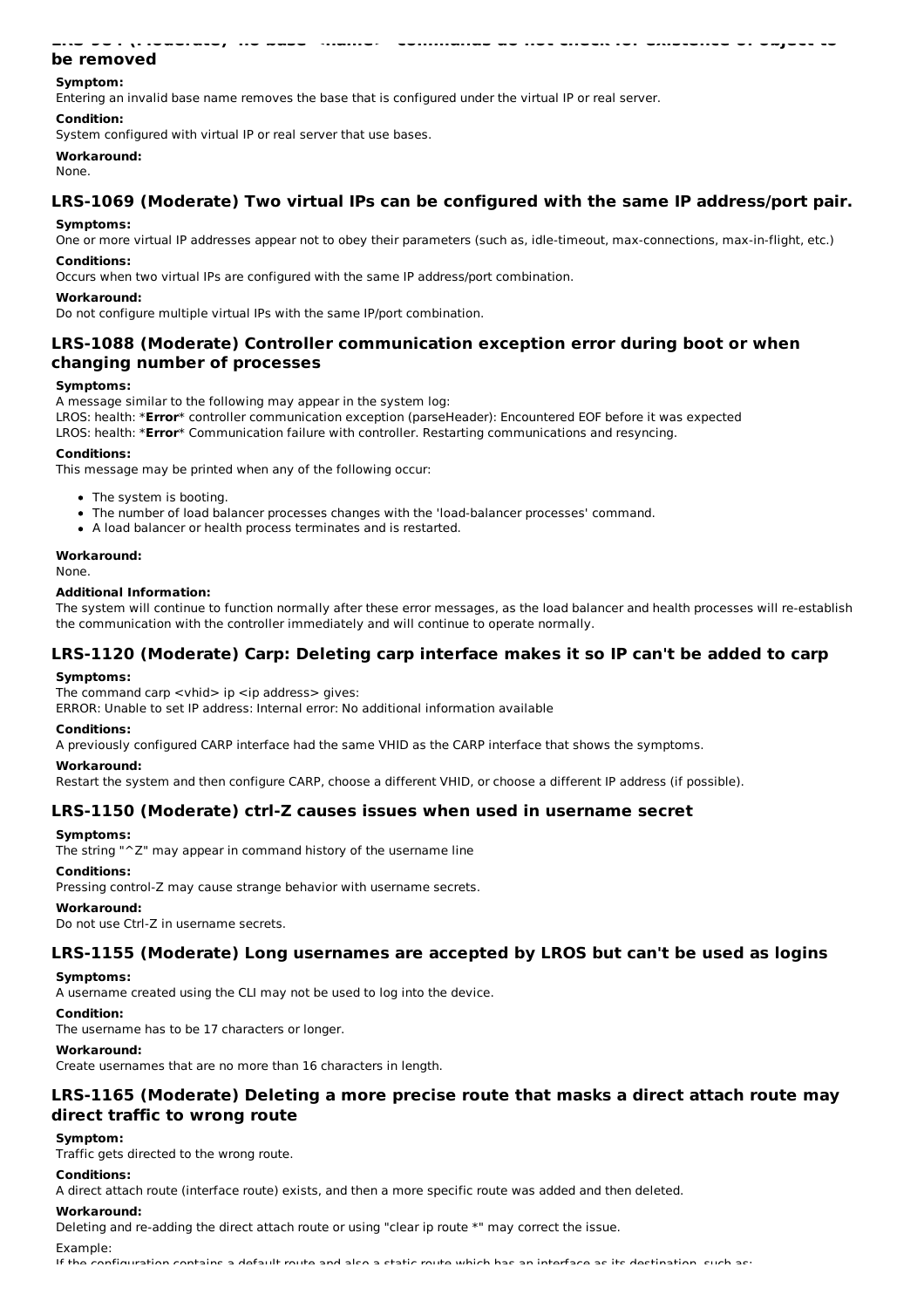If the configuration contains a default route and also a static route which has an interface as its destination, such as: ip route 0.0.0.0/0 10.0.0.1 ip route 10.201.0.0/16 ix0 Then a second route that is a more specific route within the first route is added: ip route 10.201.0.1/32 ix1 And then deleted: no ip route 10.201.0.1/32 ix1 Then traffic to 10.201.0.1 will be directed to the default route instead of correctly being directed to interface ix0.

## **LRS-1206 (Moderate) Subinterfaces don't come up until physical interface is upped**

### **Symptoms:**

Subinterfaces do not pass traffic until the physical interface associated with the subinterfaces has been upped.

### **Conditions:**

Only the subinterfaces have to be configured with an IP address.

### **Workaround:**

Bring up the physical interface associated with the subinterface using the no shutdown command.

# **LRS-1248 (Moderate) Routes requiring recursive route resolution only work intermittently**

### **Symptoms:**

Routes requiring recursive route resolution may or may not be installed properly into the forwarding information base. The show ip route command displays the installed routes. Even if such a route is installed correctly, changing interface IP addresses or unrelated routes may cause it to not be installed properly.

### **Conditions:**

One or more routes requiring recursive route resolution are configured.

### **Workaround:**

Manually resolve routes that would otherwise need recursive route resolution and manually configure the resolved route.

### **Additional Information:**

An example problematic configuration:

interface ix0 ip address 10.1.2.3/16

ip route 10.2.0.0/16 10.1.0.1 ip route 10.3.0.0/16 10.2.0.1

Notice that the gateway for the 10.3.0.0 route can only be reached by recursively resolving the IP route 10.2.0.0/16 route. This will only function correctly if the 10.2.0.0/16 route is installed before 10.3.0.0/16, which is not guaranteed by the system.

Recursive resolution with respect to direct attach routes is sufficient. The following will function correctly as direct attach routes are installed prior to gateway routes, regardless of configuration order in show run:

ip route 10.2.0.0/16 ix0 ip route 10.3.0.0/16 10.2.0.1

## **LRS-1251 (Moderate) help systems erroneously indicates that encapsulation is a valid option for primary interfaces**

Symptoms: Online help system offers "encapsulation" as a valid option for primary interfaces (for example, ix0) when they are only valid on sub-interfaces, such as ix0.1

### **Conditions:**

View online help for any primary interface.

### **Workaround:**

None.

### **Additional Information:**

When attempting configure encapsulation for a primary interface, the system responds with an error that says you can only configure encapsulation on a subinterface.

## **LRS-1252 (Moderate) Help system erroneously offers flowcontrol as a valid option on subinterfaces**

## **Symptoms:**

Online help system offers "flowcontrol" as a valid option for subinterfaces (for example, ix0.1) when they are only valid on primary interfaces, such as ix0.

### **Conditions:**

View online help for any subinterface.

**Workaround:**

None.

## **LRS-1262 (Moderate) syslog: Cannot use "level debug" under "logging filter <filtername>" configuration**

### **Symptoms:**

Entering the configuration command "level debug" or "no level debug" subcommands under the "logging filter <filtername>" command displays the error message - ERROR "debug" not recognized.

### **Conditions:**

None

#### **Workaround:**

The workaround is to use the numeric value of the level "debug", which is 7, instead of the word "debug".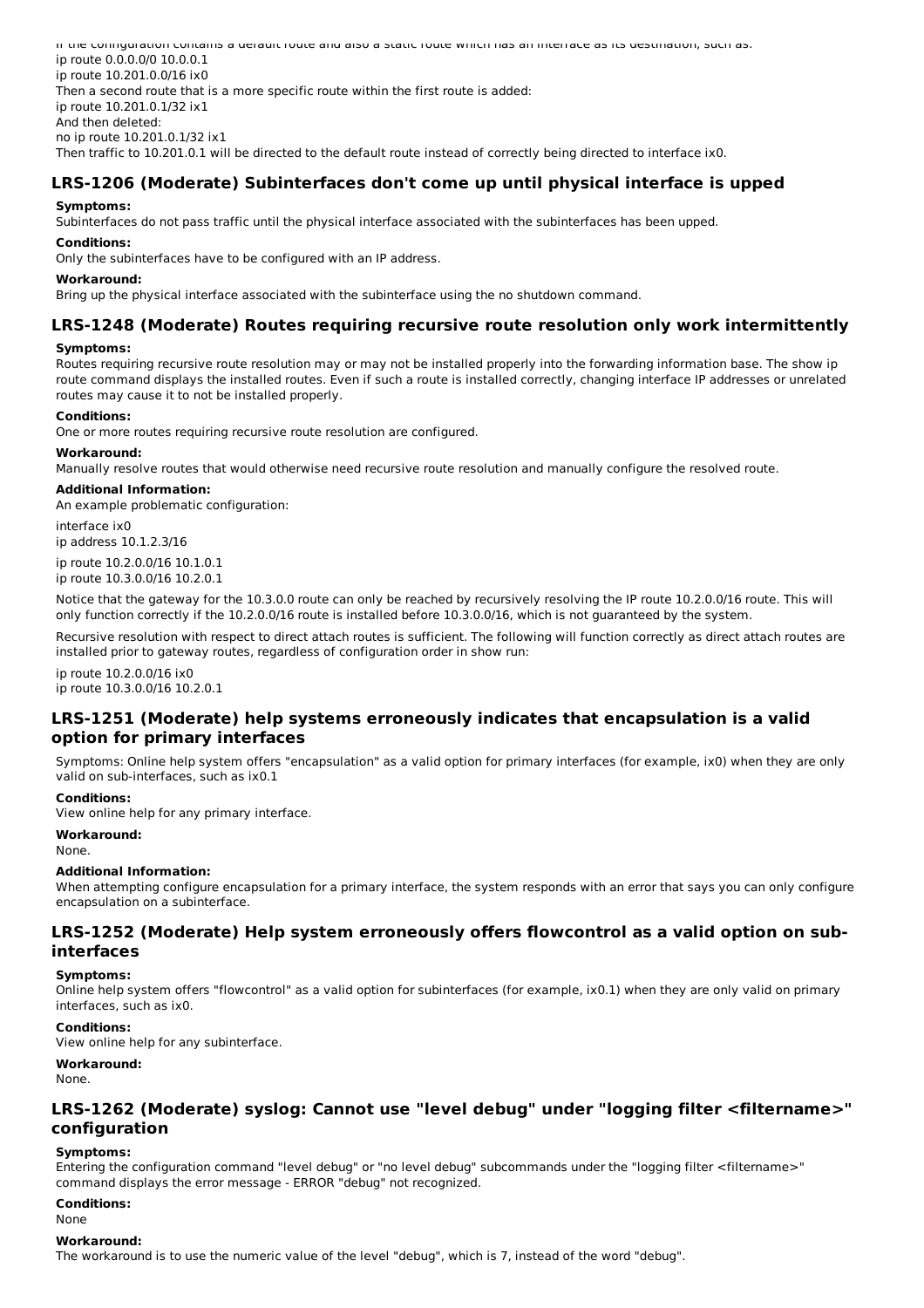## **LRS-1270 (Moderate) Show int shows incorrect subinterface MTU when encapsulation not set on subinterface**

### **Symptom:**

Show interface shows 1500 for a subinterface MTU, even though the MTU is configured to a different number on that subinterface. **Condition:**

## A subinterface has been created, but no "encapsulation" configuration has been set on the subinterface.

#### **Workaround:**

The subinterface interface cannot go to the up state until "encapsulation" is set, so the incorrect MTU will not affect any network traffic. Adding "encapsulation" to the subinterface fixes the problem, and the correct MTU is set.

## **LRS-1290 (Moderate) snmpd: error finding row index in \_ifXTable\_container \_row\_restore**

### **Symptom:**

The following message appears in /var/log/messages at boot time:

snmpd[<process ID>]: error finding row index in \_ifXTable\_container\_row\_restore

**Conditions:**

Unknown

**Workaround:** None known

## **LRS-1337 (Moderate) All kernel messages are logged with level "notice"**

### **Symptoms:**

All kernel messages are being logged only at log level "notice."

### **Conditions:**

Any kernal messages logged.

**Workaround:**

None.

### **LRS-1338 (Moderate) Sent multicast/broadcast packets are not being counted for VLAN sub interfaces**

### **Symptom:**

The sent multicast/broadcast statistic is not incrementing for VLAN subinterfaces.

#### **Condition:**

System configured for VLAN subinterfaces

#### **Workaround:**

None.

### **LRS-1359 (Moderate) SNMP: Internal error: Path not found message when enabling SNMP on an IP address**

### **Symptom:**

Configuring snmp-server to listen on an IP address displays the error message: "ERROR: Unable to enable snmp agent on udpv4 <ipaddr>Internal error: Path not found" in the CLI.

### **Condition:**

System configured to use SNMP.

Two lros-shell sessions need to be active, and one deletes the snmp-server configuration using "no snmp-server", while the second one is in the "snmp-server" configuration mode.

**Workaround:**

None.

### **Additional Information:**

Modifying the same config at the same time from two different lros-shell sessions is discouraged.

## **LRS-1371 (Moderate) SNMP server listens on default UDP port on all IPv4-enabled interfaces when not configured**

### **Symptoms:**

The system is listening on the default SNMP UDP port (161) on all IPv4-enabled interfaces, even though snmp-server is not configured.

### **Conditions:**

No snmp-server configuration is present in the running-config.

## **Workaround:**

None.

### **Additional information:**

Although the SNMP server is listening on the ports, the default snmp-server configuration does not have any community strings configured, so no SNMP queries will be accepted by the SNMP server. All incoming SNMP packets will be dropped by the SNMP server.

## **LRS-1390 (Moderate) Routes can be removed that are not in the running configuration**

**Symptom:**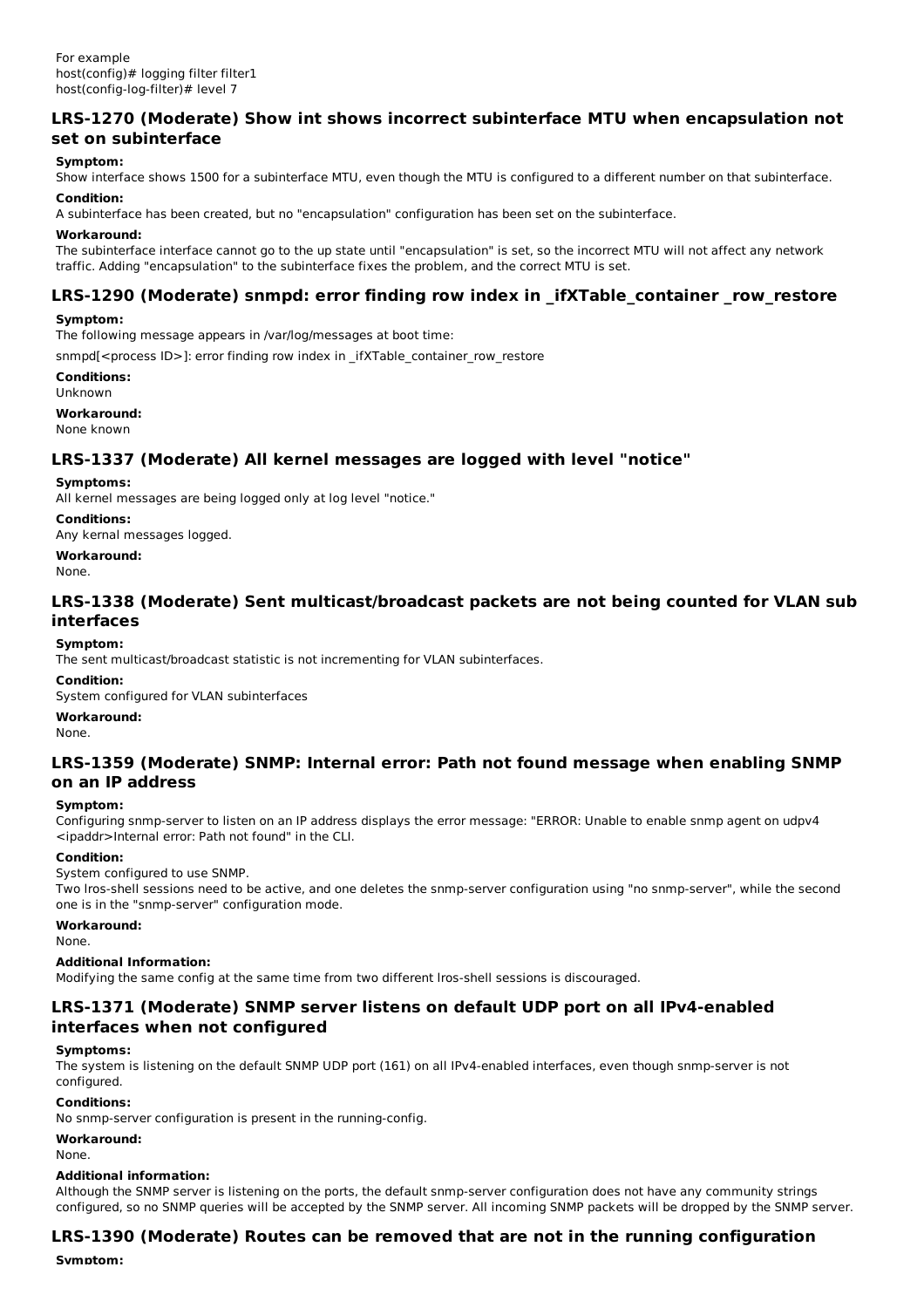**Symptom:**

Users can remove a route that is not in the current running configuration if they specify the interface that the gateway of the route is configured on. For example the route is configured with "ip route 192.168.1.0/24 192.168.2.1" but can be removed with "no ip route 192.168.1.0/24 ix0".

### **Condition:**

System configured for static routes with IP address gateways.

### **Workaround:**

None. Take care when removing routes with the gateway.

## **LRS-1392 (Moderate) Emulex: Show interface shows Auto-speed instead of actual negotiated speed**

### **Symptom:**

Show interface output shows "Auto-speed" instead of the negotiated speed for oce interfaces.

#### **Condition:**

System running on a host with Emulex NICs that use the ocenet driver.

**Workaround:**

None

#### **Additional Information:**

You can verify the speed of the link by checking the interface of the device the system is connected to. For example, by using the "show interface" command on Cisco or Arista switches.

## **LRS-1407 (Moderate) Show interface does not show configured IP addresses**

### **Symptom:**

The show interface command does not show IP addresses that are configured on the interface.

#### **Conditions:**

This may occur after configuring two IP addresses that are in the same IP subnet on the interface.

#### **Workaround:**

Remove IP addresses from the interface such that no two IP addresses configured on the interface are in the same IP subnet. Save the configuration and reload the system.

## **LRS-1432 (Moderate) Real Server URL hash does not recompute upon server address change**

### **Symptoms:**

URLs may get hashed inconsistently to different real servers.

### **Conditions:**

If the IP address or port of a real server is changed, the load balancer does not immediately update the hashing algorithm with that change. So the particular server that any given URL hashes to may differ between load balancer processes, if any process has terminated and restarted since the IP address or port change. Also, a reboot of the system after the IP address or port change may also cause the URLs to hash to different servers.

#### **Workaround:**

None.

### **LRS-1449 (Moderate) OCE interfaces support a maximum of 64 VLANs**

#### **Symptom:**

Configuring more than 64 interfaces with VLANs results in additional interfaces that do not pass traffic, and the following logs are seen in the /var/log/messages file"

'kernel: ocenet register vlan: port=0, too many vlans=65326'

#### **Condition:**

System running on a server with Emulex interface cards.

#### **Workaround:**

None. The current limit on the number of supported VLAN interfaces is 64.

### **LRS-1450 (Moderate) HTTP CONNECT statistics should be displayed as part of "show realserver <server> statistics"**

#### **Symptoms:**

HTTP CONNECT statistics do not show in "show real-server <servername> statistics [detailed]" output.

#### **Conditions**

None.

#### **Workaround:**

There is no workaround to view real server-specific statistics. In version 1.6.x, use "show load-balancer statistics detailed" and in version 2.x, use "show proxy statistics detailed" to see all the aggregated HTTP CONNECT statistics.

## **LRS-1472 (Moderate) VLAN interfaces have intermittent connectivity after initial configuration**

### **Symptom:**

Intermittent network connectivity after configuring VLAN interfaces.

#### **Condition:**

System configured for VLAN interfaces.

#### **Workaround:**

None. The condition appears to resolve itself after approximately 45 seconds.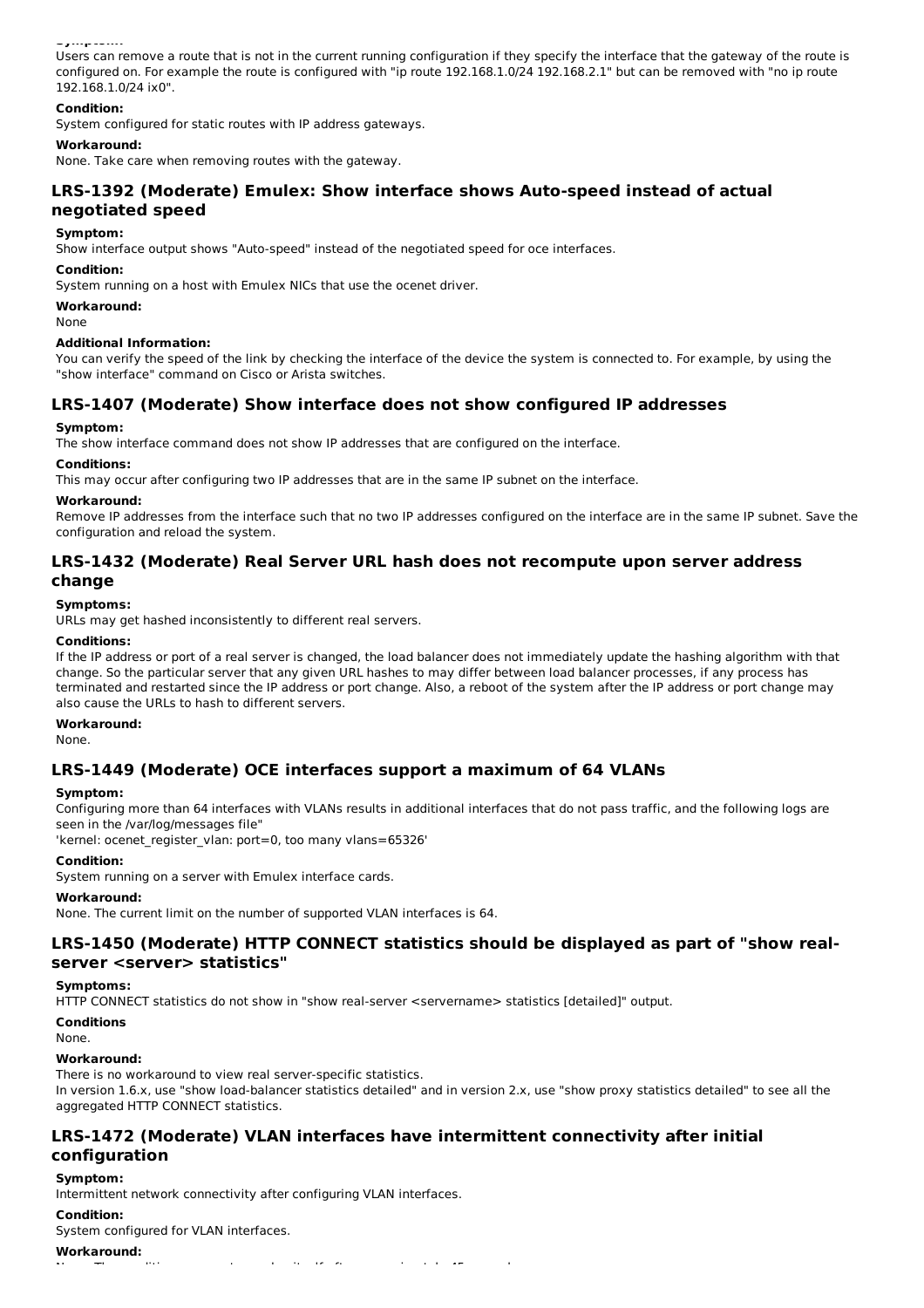None. The condition appears to resolve itself after approximately 45 seconds.

## **LRS-1481 (Moderate) BCE interfaces take 3-4 seconds to come up after down/up**

### **Symptom**

BCE interfaces take 3-4 seconds to become active after enabling them (no shutdown).

**Condition**

## None.

**Workaround**

None. Interfaces will come up after 3-4 seconds.

## **LRS-1482 (Moderate) Error setting /app/lb\_http/rserver/rs1/hmonitor/h1/status: Internal error: Path not found**

### **Symptom**

The message "Error setting /app/lb http/rserver/rs1/hmonitor/h1/status: Internal error: Path not found" is seen in the logs if a health monitor probe receives connection refused.

### **Condition**

System configured for health monitor, and the real server refuses the connection.

### **Workaround**

None.

## **LRS-1523 (Moderate) virtual-ip HTTP response 5xx statistics inconsistent with total number of responses sent**

### **Symptoms:**

The virtual IP statistics for 5XX errors and total responses may be inconsistent with one another. These statistics can be viewed with the "show virtual-ip <name> statistics" command.

### **Conditions:**

Certain errors in HTTP responses received from a real server may cause the counters to be updated incorrectly.

**Workaround:**

None.

### **LRS-1558 (Moderate) Cannot use CTRL+Z to exit config mode while entering a pem-format certificate**

### **Symptom:**

Pressing the CTRL+Z keys to exit configuration mode while entering a PEM format certificate or key does not exit the configuration mode.

### **Condition:**

System with user configuring a PEM format certificate or key.

#### **Workaround:**

Type quit on a line by itself to complete the PEM format command, and then use the CTRL-Z command.

## **LRS-1568 (Moderate) Client for SSL termination cannot validate certificate chain more than 9 deep**

## **Symptom:**

Clients fail to verify certificate chains that are more than nine deep.

#### **Condition:**

System configured for SSL termination with certificate chains that are more than nine deep.

### **Workaround:**

None.

#### **Additional Information:**

The curl command shows the following error message: SSL certificate verify result: unable to get local issuer certificate (20).

### **LRS-1603 (Moderate) "Allow to" rules cannot be enabled on multiple ports for a single IP address.**

### **Symptoms:**

System fails to preserve SSH, REST server, or SNMP server "allow to" rules when the same IP address is used with different port numbers. Instead of adding a new "allow to" rule for each "IP address / port number" combination, the system overwrites the existing "allow to" rule for the given IP address.

### **Conditions:**

None

#### **Workaround**

None

### **LRS-1647 (Moderate) Strings are not quoted in the configuration prompt for sub-modes**

### **Symptom:**

Strings that were quoted in the configuration are not quoted in the sub-mode configuration prompt.

### **Condition:**

Configuration of commands that use quoted strings for their sub-configuration mode commands.

### **Workaround:**

None.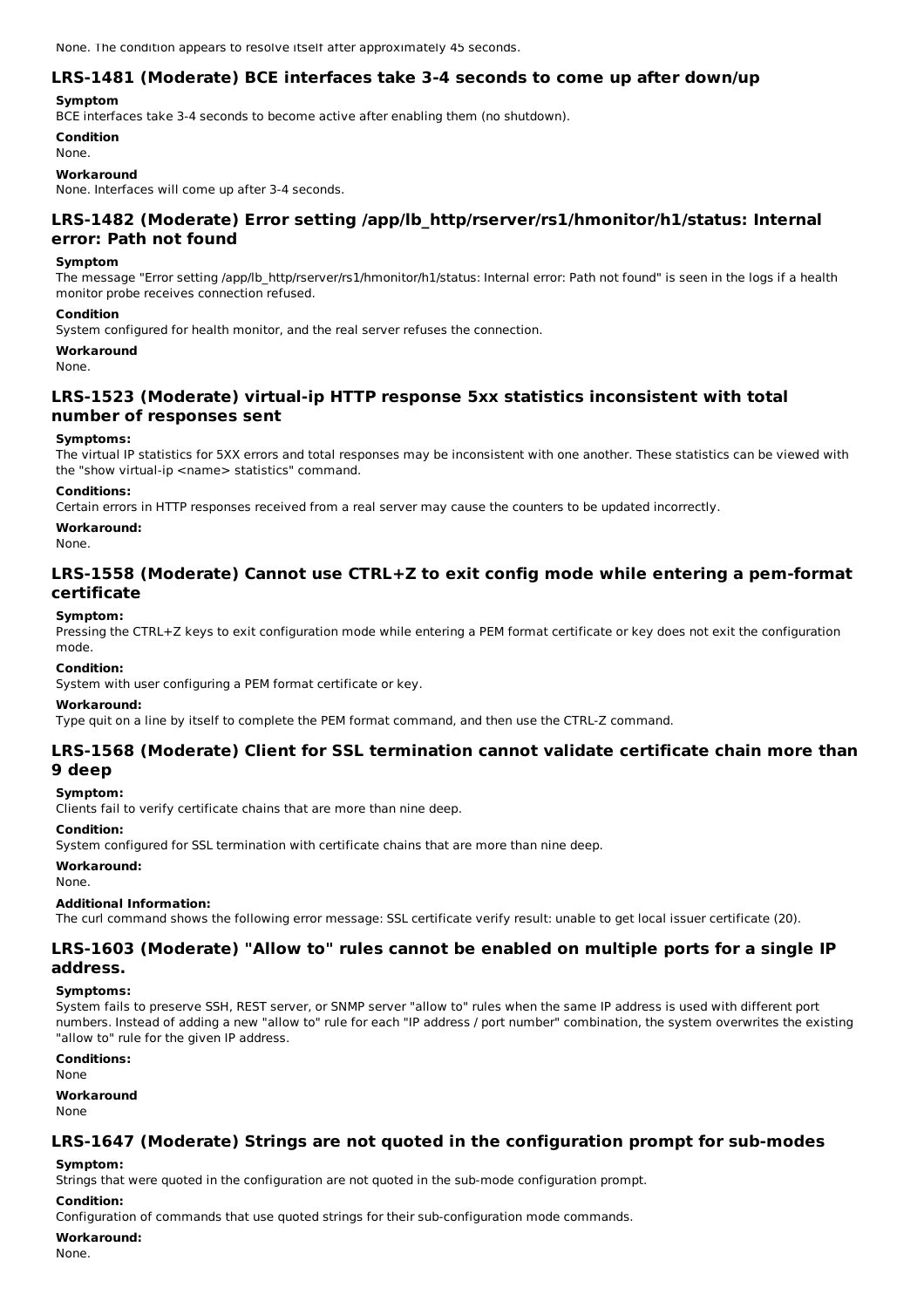## **LRS-1658 (Moderate) System may send duplicate TCP ACK packets in some circumstances**

### **Symptom:**

The system may send a duplicate and unnecessary TCP ACK packet in some rare cases.

### **Conditions:**

Triggering conditions are unknown, but appear to be rare.

### **Workaround:**

None known.

## **LRS-1698 (Moderate) SSL Profile shows RC4-MD5 twice**

### **Symptom:**

After entering an OpenSSL cipher string of RC4-MD5, it is shown twice is the ordered cipher list section of the show ssl profile <profile> command.

### **Condition:**

System configured for SSL profiles that use the OpenSSL cipher string RC4-MD5.

### **Workaround:**

None.

## **LRS-1699 (Moderate) SSL Version list is shown as <none> default in the output of show ssl profile**

### **Symptom:**

The output of the show ssl profile <profile> command shows the SSL version list as none. No option currently exists to modify the supported SSL protocol versions allowed.

### **Condition:**

An SSL profile has been configured.

### **Workaround:**

None needed. The information shown in the show command is extraneous.

## **LRS-1702 (Moderate) Health monitor cannot be removed from a real-server if it is using a base that includes the health monitor**

### **Symptom:**

There is no configuration command to disable health monitoring from a real server if the real server has inherited its health monitor configuration from a real server base.

#### **Condition:**

System configured with health monitoring that is attached to real servers via bases.

#### **Workaround:**

The base must be removed from the real server to remove the health monitor. If this is done, all configuration from the base must be added to the real server (except the health monitor) to ensure it has the same configuration as the other real servers.

## **LRS-1706 (Moderate) Ejecting root filesystem may panic the kernel**

### **Symptom:**

Kernel panics after forcibly removing the media containing the root filesystem. For example, removing the USB drive, ejecting a CD ROM, or unmounting virtual media.

# **Conditions:**

Removing the media containing the root filesystem.

Work Around:

Shut down the system first, and then remove the media containing the root filesystem.

### **LRS-1755 (Moderate) VLAN interface shows zeros for MAC address**

### **Symptom:**

Show interface shows all zeros for the MAC address for a VLAN subinterface.

### **Conditions:**

Subinterface configured on a physical interface and no "encapsulation" is set on the subinterface.

## **Workaround:**

The MAC address may be found on the physical interface associated with the subinterface. The MAC address will also be correct after the encapsulation is set on the subinterface.

## **LRS-1760 (Moderate) Kernel waits indefinitely to flush data when the remote connection advertises a 0 TCP window.**

### **Symptoms:**

Connections that should be closed show in the ESTABLISHED state and continuously attempt to flush with no timeout, even if a response timeout is set.

### **Conditions:**

The remote side of a TCP connection indefinitely advertises a 0 TCP window, and there is data pending in the kernel.

#### **Workaround:**

None.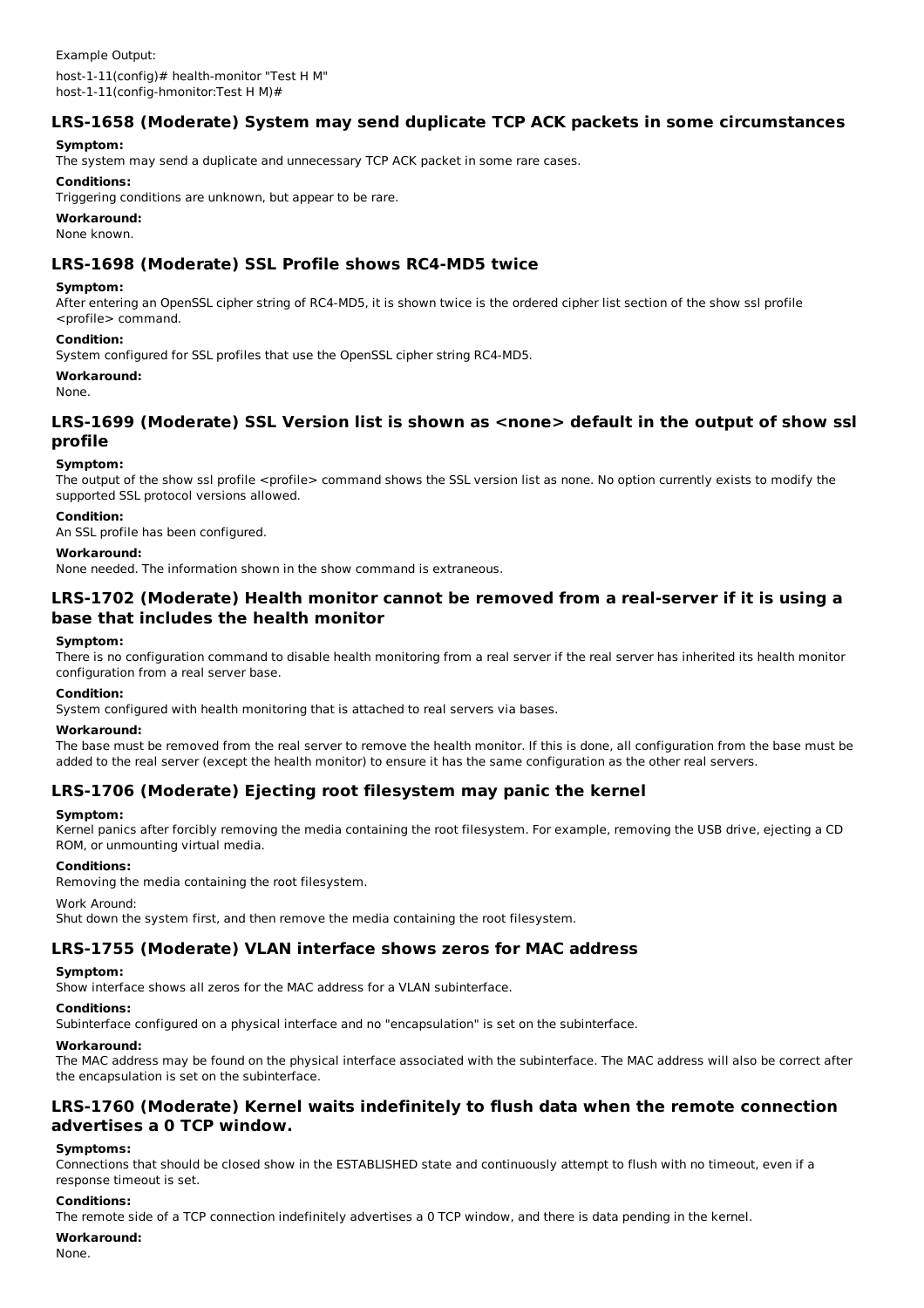## **LRS-1767 (Moderate) Interface MTU change may result in traffic sent to wrong interface briefly**

## **Symptom:**

For a very short window of time, IP traffic flowing through or originating from the system may forward out the wrong interface.

### **Conditions:**

The MTU configuration for any interface on the system is changed by the administrator.

### **Workaround:**

None.

### **Additional Information:**

When the MTU for an interface changes, all static IP routes are cleared and re-added automatically. Because forwarding of IP traffic is not disabled during this time, the order in which the routes are cleared and re-added may allow IP packets to forward to a less specific route (such as the default route) than they should.

## **LRS-1774 (Moderate) Health monitor of HTTPS real servers behaves poorly for more than 1,000 servers**

### **Symptom:**

Real servers are are intermittently marked down and back up when there are no actual problems with the real servers.

### **Condition:**

Health monitoring is configured to monitor a large number of HTTPS real servers, or the real servers are using large key sizes.

### **Workaround:**

Increase the health monitor interval and timeout values. For example, 20-second interval and 3-second timeout.

### **Additional Information:**

With 1,024 bit RSA keys, the health monitor has been successfully tested to 1,000 servers using the default interval and timeout. With larger key sizes, the health monitor will not be able to monitor as many servers without reducing interval and timeout values.

## **LRS-1790 (Moderate) Performance degradation with repeated add/remove of HTTP strip header configuration**

### **Symptom:**

HTTP connections per second performance drops by up to about 5%.

#### **Conditions:**

Repeated addition and removal of multiple different "strip-request-header" header names.

#### **Workaround:**

Removal and re-creation of virtual server or periodic reload of device.

#### **Additional information:**

This issue only occurs when using many different header names. Addition and removal of a small set of the same header names does not cause performance degredation.

## **LRS-1838 (Moderate) CARP: unexpected errors in client traffic after forcing CARP failover**

### **Symptoms:**

HTTP clients may see errors for a short time after a CARP failover.

### **Conditions:**

Two or more systems configured together in a CARP group, and then failure of the master of that CARP group, so that a backup system takes over.

#### **Workaround:**

None known.

#### **Additional information:**

Some client errors due to connection loss are expected during a CARP failover, but the errors may continue for a short time period longer than expected.

### **LRS-1857 (Moderate) Warning messages from commands may be repetitive**

### **Symptom:**

In response to a shell command, many repetitive warning messages appear.

### **Conditions:**

The user executes a shell command, which produces a large quantity of warning messages.

### **Workaround:**

None.

## **LRS-1870 (Moderate) CARP: group should be automatically removed when all carp commands are removed from interface subconfig**

#### **Symptoms:**

The "show carp" command displays CARP groups attached to an interface even after removing all CARP configuration for that group. **Conditions:**

A CARP group was configured on an interface and then each individual CARP configuration was removed from that group.

### **Workaround:**

Manually remove CARP group via: "no carp <group>".

## **LRS-1891 (Moderate) CLI: parser needs strict text matching when using 'no' to remove config**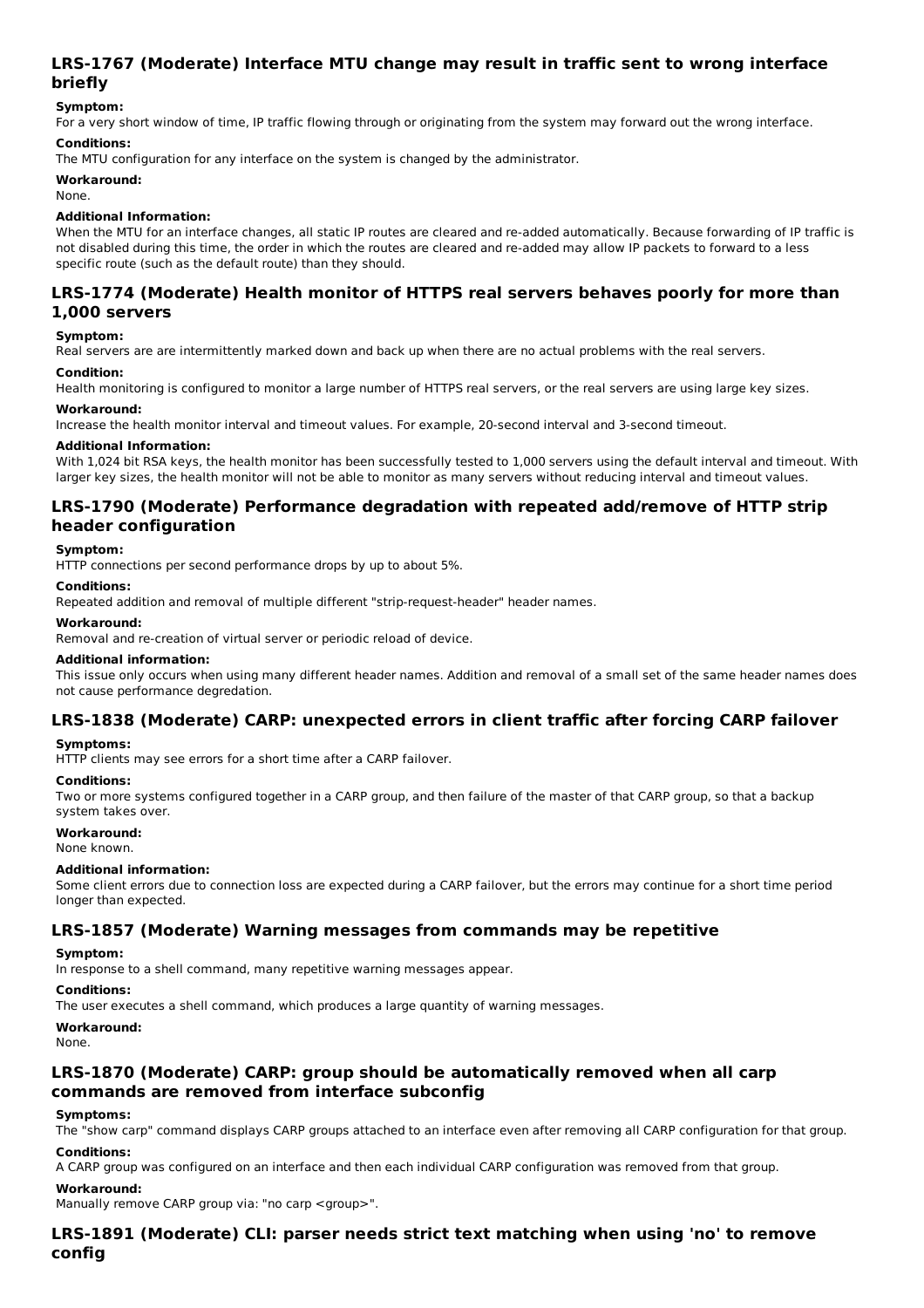#### **Symptom:**

Some CLI commands ignore arguments when using the "no" form of the command to remove configuration from the device.

#### **Conditions:**

Administrator issues a command in the form of "no <command> <keyword> <ignored text>"

### **Workaround:**

### None

## **LRS-1953 (Moderate) login\_getclass message on boot**

#### **Symptoms:**

The following message appears at system boot time: init: login\_getclass: unknown class 'daemon'

#### **Conditions:**

No additional conditions required.

#### **Workaround:**

None known.

#### **Additional information:**

This message appears to have no effect on the correct operation of the system.

## **LRS-1954 (Moderate) Device asks to save configuration when no configuration changes have been made**

#### **Symptom:**

After booting a system and making no configuration changes, then doing a reload, install, or upgrade, the system may say that configuration changes have been made and ask if you want to save those changes.

**Conditions:**

None required,

## **Workaround:**

None known.

## **Additional information:**

In the LROS shell, the current differences between the running-config and startup-config can be viewed with 'show running-config diff'. This shows those items that the system has determined are changes and are in need of saving.

## **LRS-1961 (Moderate) In "netstat -r" output, the "Netif" column is too narrow**

### **Symptoms:**

The "netstat -r" command (used to show network routes) uses fixed-width columns in its output. The column showing the network interface name associated with each route is limited to six characters. If a route goes out a network interface with a name longer than six characters, the network name will be truncated, and only the first six characters will show up.

#### **Conditions:**

This is only a problem when a system has network interface names longer than six characters.

#### **Workaround:**

Use network interface names that are six characters or shorter, or ensure that the first six characters of the interface names are unique.

### **Additional Information:**

No harm is done beyond confusion in the output of 'netstat -r'. Specifically, routing still works correctly with long interface names.

## **LRS-1979 (Moderate) System may take 60 seconds to gain a performance benefit from reducing real-server max-connections**

### **Symptoms:**

A change to real server max-connections may take more than 60 seconds to show meaningful change in overall system performance.

### **Conditions:**

A change is made to either the real server or real server base max-connections parameter.

**Workaround:**

None known.

### **Additional information:**

The change to the max-connections parameter takes effect immediately. However, when reducing max-connections, current connections that are open will not be forcibly closed. No new connections will be opened to a real server until its current connection count falls below the max-connections parameter setting. This may be the cause of this issue.

## **LRS-1987 (Moderate) Performance drop in 1.3.0 when removing and reapplying system configuration using a configuration file**

### **Symptoms:**

~1K performance drop seen in connections/sec when adding/removing system configuration.

### **Conditions:**

Add/remove virtual-ip and virtual-server configuration using a configuration file from bash, for example, lros\_shell --config <somefile>.

### **Workaround:**

Reboot after non-trivial configuration operations, such as bulk configuration add/remove.

## **LRS-2001 (Moderate) Error message in log: mld6\_input: src :: is not link-local (grp=::)**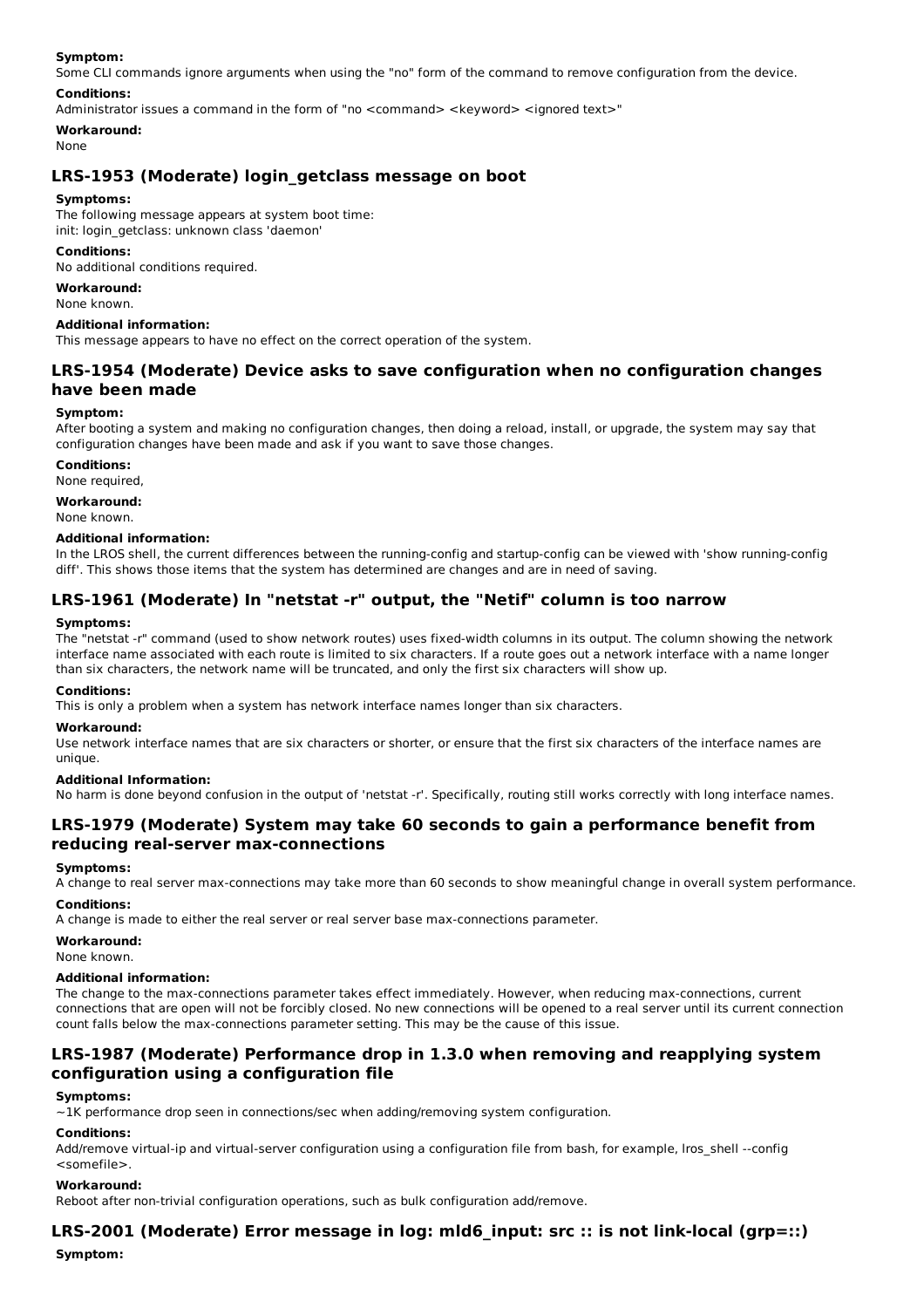Error messages similar to the following may be seen in the system logs:

```
mld6 input: src :: is not link-local (grp=::)
```
**Conditions:** Unknown.

**Workaround:** None known.

## **LRS-2101 (Moderate) IP Fragment stats are maintained inconsistently**

### **Symptoms:**

The IP fragment statistics (available via sysctl) are not perfectly reliable. The reported numbers are only approximate.

### **Conditions:**

Using sysctl to view IP fragment statistics.

### **Workaround:**

None.

### **Additional Information:**

IP fragments are handled correctly, but the statistics about them are counted incorrectly.

## **LRS-2106 (Moderate) Setting "service TCP" on a virtual server results in: ERROR: ServiceTypes do not match**

### **Symptoms:**

Setting "service tcp" on a virtual server fails with error "ERROR: ServiceTypes do not match".

### **Conditions:**

The virtual server has a virtual IP or real server attached to it that is of type "service http" and is online ("admin-status online").

### **Workaround:**

Set "admin-status offline" on all attached real servers and virtual IPs before setting "service tcp" on the virtual server.

## **LRS-2111 (Moderate) When configuration objects are entered into the configuration, they should show their default to be of type http.**

### **Symptom:**

After entering a real-server, virtual-server, or virtual-ip command the service type is not shown in the configuration.

### **Condition:**

System configured with real-server, virtual-server, or virtual-ip commands with no options.

### **Workaround:**

Manually use the "service http" command, which is the default service type.

### **LRS-2309 (Moderate) Plugging in a USB DVD drive may cause a kernel panic**

### **Symptom:**

Kernel panic after inserting a USB DVD drive into a running system.

### **Condition:**

Inserting a USB DVD drive into a running system.

### **Workaround:**

None. Remove USB DVD drive and reboot the system.

## **LRS-2322 (Moderate) Request idle timeout and response timeout only take effect after the currently in flight request completes or the prior timer expires.**

### **Symptoms:**

Certain requests and responses fail to honor the request and response idle timeouts.

### **Conditions:**

The timeouts were modified after the request was issued/response initiated.

### **Workaround:**

None.

## **LRS-2327 (Moderate) Real servers are not shown in virtual server output even if attached with a real server group**

### **Symptom:**

Real servers are shown as "<none>" in the output of "show virtual-server <vserver>" if attached using real server group.

### **Condition:**

System configured for virtual servers that have real server groups attached to them.

### **Workaround:**

Use the "show real-server group" command to see which real servers are attached.

## **LRS-2348 (Moderate) Virtual IP addresses with same IP/port are allowed to be admin status online at the same time.**

### **Symptom:**

Configuring a second virtual IP with the same IP/port as an existing virtual IP is allowed by the system.

### **Condition:**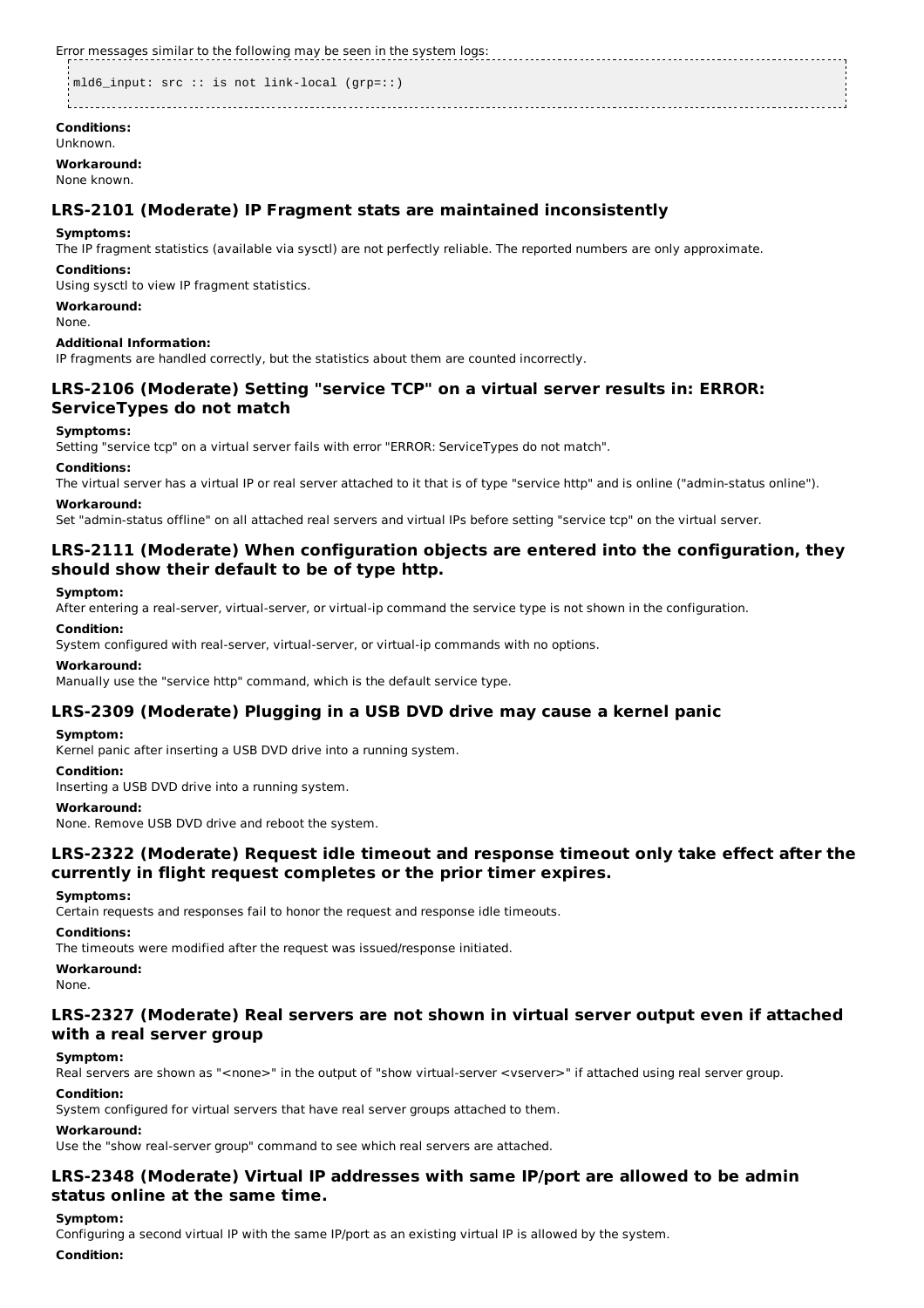None.

#### **Workaround:**

None. Ensure that you are not configuring duplicate virtual IP entries.

## **LRS-2374 (Moderate) Service tcp virtual-servers show url-hash as a valid lb-algorithm**

### **Symptom:**

The "url-hash" is shown as a valid lb-algorithm option when a virtual server is configured as service TCP.

### **Condition:**

System configured with TCP virtual servers.

#### **Workaround:**

None. An error message displays if you configure "url-hash" as the lb-algorithm for a TCP virtual server.

## **LRS-2375 (Moderate) Real server max-connections is not working**

### **Symptom:**

Connections to the real server exceed the number configured by max-connections for the real server.

#### **Condition:**

System configured with TCP real servers.

#### **Workaround:**

None. This is due to the number of load balancing processes that the system is running. The number of connections will not exceed the number of configured max-connections plus the number of load-balancing (version 1.6.x) or proxy (version 2.x) processes.

### **LRS-2377 (Moderate) Actual open connections may be higher than configured real server max-connections**

#### **Symptoms:**

The number of open connections to a real server may be higher than the configured value for max-connections on the real server.

#### **Conditions:**

The system is configured for load balancing, max-connections is configured on a real server, and max-connections is not an even multiple of the value for 'load-balancer processes' (version 1.6.x) or 'proxy processes' (version 2.x).

### **Workaround:**

Set max-connections to an even multiple of the value for load-balancer processes (version 1.6.x) or proxy processes (version 2.x).

#### **Additional information:**

Each load balancer data path process in the system is able to open a number of connections to each real server. The number that each process can open is the value of max-connections for that real server divided by the number of load balancer or proxy processes, rounded up to the nearest integer. This can result in the load balancer opening a few additional connections to each real server.

## **LRS-2384 (Moderate) IP Filter: show ip filter-list brief does not show correct number for Compiled Rules**

#### **Symptoms:**

Incorrect value displayed for Compiled Rules.

### **Conditions:**

Compiled Rules is 2 greater than the true number of rules in an ip filter-list.

#### **Workaround:**

Automated tools will need to subtract 2 from the Compiled Rules value.

## **LRS-2521 (Moderate) ERROR: Unable to create data directory /home/linerate/data: Error 256: mkdir: /home/linerate/data: No such file or directory**

#### **Symptom:**

The error message "LROS: ERROR: Unable to create data directory /home/linerate/data: Error 256: mkdir: /home/linerate/data: No such file or directory" is seen in /var/log/messages after boot up.

#### **Condition:**

None.

#### **Workaround:**

None.

## **LRS-2652 (Moderate) client-ip-header does not accept all characters, even if they are quoted properly.**

### **Symptoms:**

The client-ip-header command (service HTTP setting for a virtual server) does not accept all characters, even when surrounded by double quotes.

### **Conditions:**

Enter characters that are not legal for a Word parameter type, surrounded by quotes, in the client-ip-header command.

#### **Workaround:**

Use only legal characters for a Word parameter type (upper and lower case letters, digits, dashes, and periods).

configured. Also, messages similar to the following will be present in the system logs:

## **LRS-2663 (Moderate) Process manager needs a mechanism to attempt to restart a process (that died unexpectedly) more than once if necessary**

#### **Symptoms:**

The total number of load balancer data path processes (lb\_http processes) that is running on the system is less than the number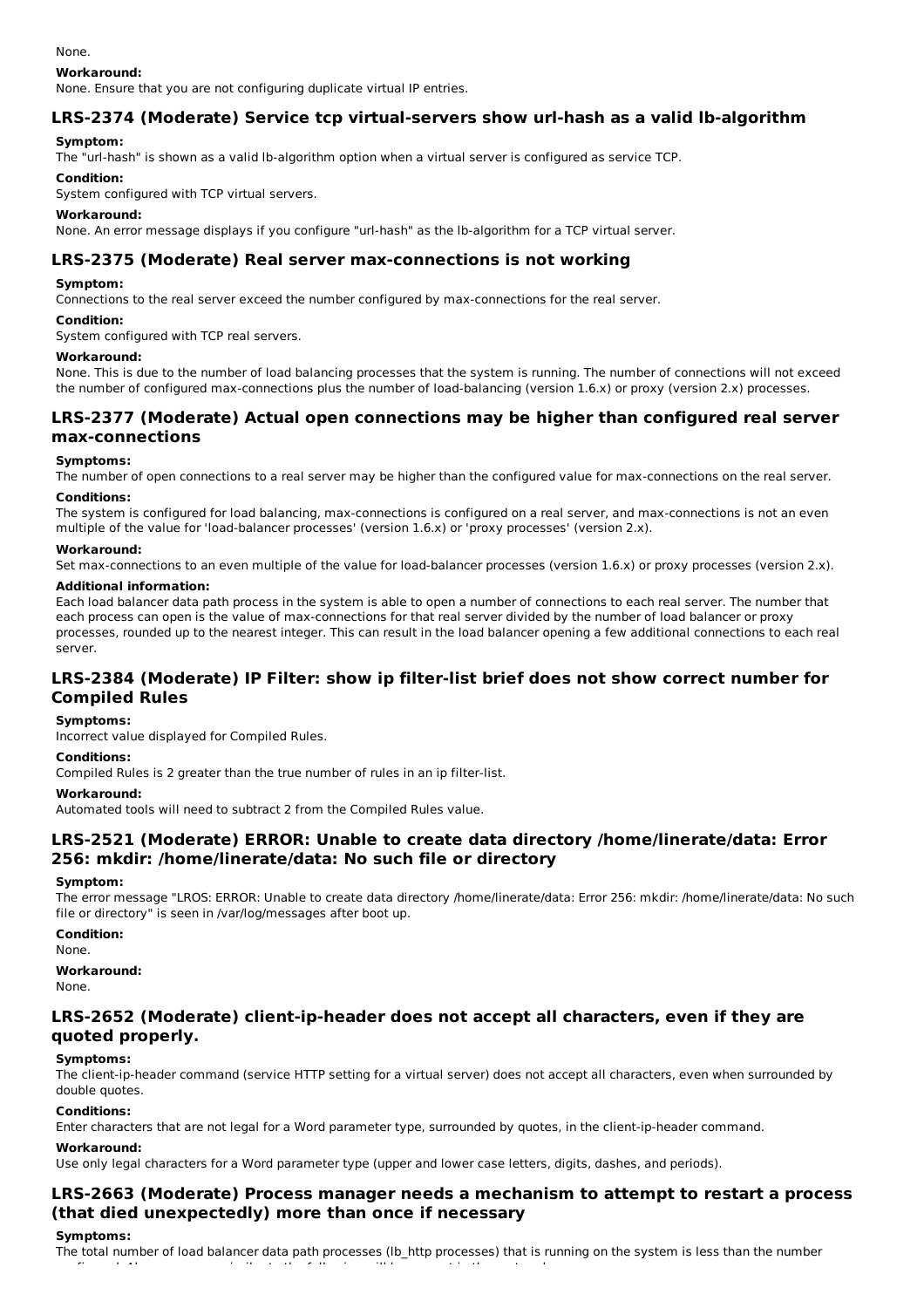configured. Also, messages similar to the following will be present in the system logs: LROS: ProcManager: unable to restart lb\_http

### **Conditions:**

System is configured for load balancing and one or more load balancer data path processes have died for any reason.

### **Workaround:**

None known.

## **LRS-2669 (Moderate) Log message: WARNING: / was not properly dismounted**

### **Symptoms:**

Messages similar to the following may be seen in the system logs at boot time: Trying to mount root from ufs:ufs/LROS5210b4a3e7349f3rootfs WARNING: / was not properly dismounted WARNING: / was not properly dismounted

### **Conditions:**

System has been rebooted. This may be specific to a reboot after the upgrade command.

### **Workaround:**

None known.

## **LRS-2676 (Moderate) REST: PUT to create multiple virtual-ip interfaces doesn't return error message**

### **Symptom:**

Creation of configuration fails but no error is returned from the REST API.

### **Conditions:**

POST or PUT a JSON object containing multiple nodes.

### **Workaround:**

Multi-node JSON objects are not currently supported. The JSON must be subdivided to create or update a single node at a time.

## **LRS-2744 (Moderate) The GUI does not support browser-based navigation (navigating through current session using the browser's Back and Forward buttons)**

### **Symptom:**

System does not allow navigation within the application using standard browser Back and Forward buttons. Clicking the browser's Back or Forward button may exit the GUI.

### **Condition:**

Clicking the browser's Back or Forward button.

### **Workaround:**

Use the filter strip to control navigation. Deleting a filter item in the filter strip will restore the previous view, similar to clicking a browser Back button.

## **LRS-2765 (Moderate) libs/uiproto/client.cc(45): Throw in function void lrs::uiproto::UIProtoClient::connect()**

#### **Symptom:**

Exception when applying an SSL profile base with a very long name to an SSL profile.

#### **Condition:**

System configured with SSL profiles that use SSL profile bases with very long names (greater than 256 characters).

#### **Workaround:**

Use a name for the SSL profile base that is less than 256 characters.

## **LRS-2798 (Moderate) REST: controller disconnected unexpectedly when sending 99 MB JSON object**

### **Symptom:**

Controller failure in REST API during PUT or POST operation.

### **Conditions:**

Send a valid JSON object containing a very large data field in the object.

#### **Workaround:**

Client is required limit size of JSON objects. Reasonable object size is <10 MB.

### **LRS-2800 (Moderate) REST: server returns 500 with no response content**

### **Symptom:**

HTTP response code 500 in REST request when attempting to create a virtual IP.

### **Conditions:**

Badly formatted JSON object send in POST request.

### **Workaround:**

None.

#### **Additional Information:**

REST is expected to return a meaningful error code and description in response to a malformed request.

## **LRS-2819 (Moderate) LROS: netstat command fails occasionally with memory allocation error**

**Symptom:**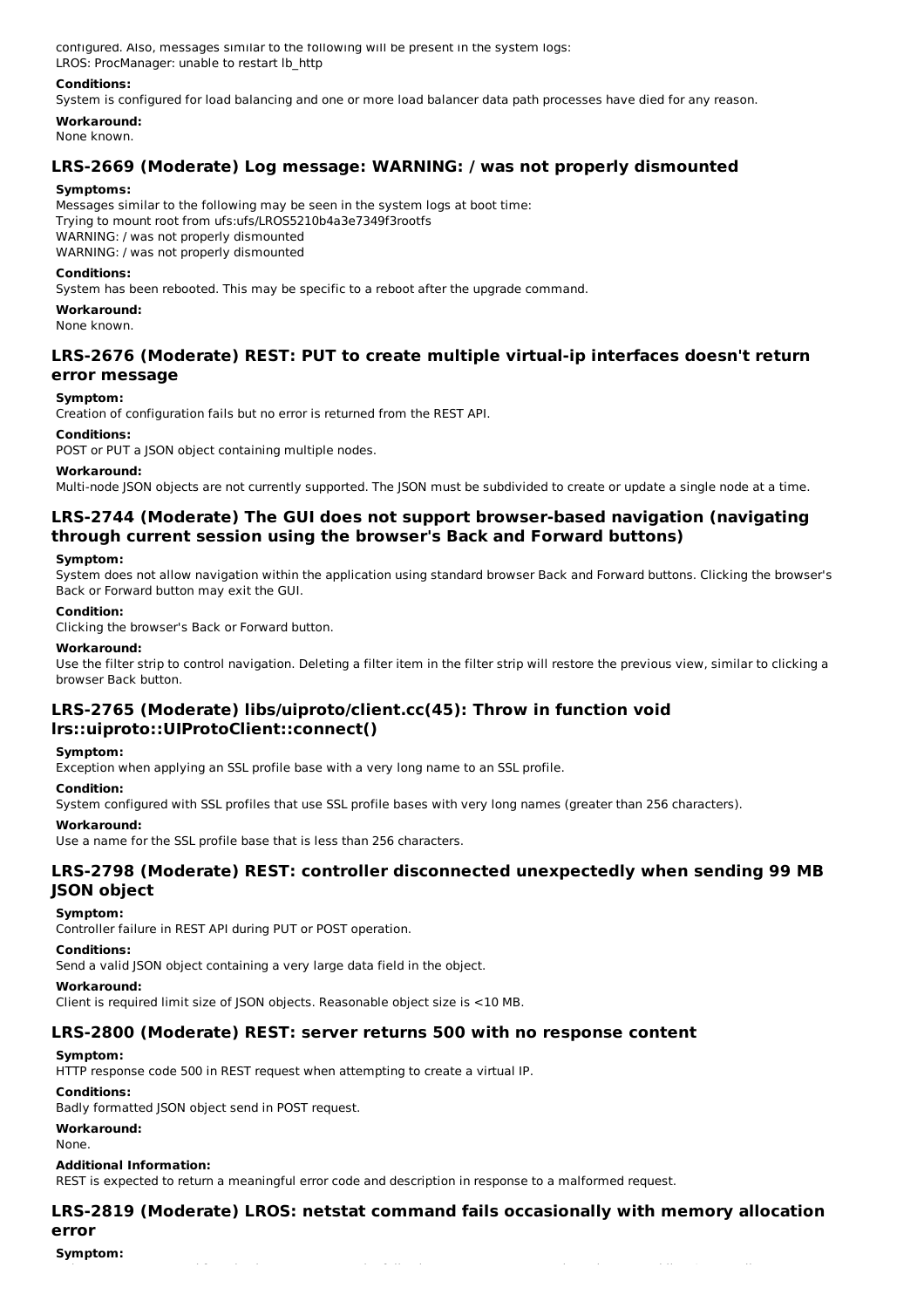Using netstat command from bash prompt returns the following error: "netstat: sysctl: net.inet.tcp.pcblist: Cannot allocate memory"

### **Conditions:**

System is under moderate to heavy load, resulting in low free memory available

#### **Workaround:**

This is a transient issue while the system is under load and does not affect data traffic. Retry the command.

## **LRS-2840 (Moderate) CLI says token "is ambiguous" on syntax errors**

### **Symptom:**

CLI says some errors are due to ambiguous input when they are actually due to syntax errors.

#### **Conditions:**

A CLI command is entered that contains a variable (like <WORD> or <INTEGER> ). The command as entered has a syntax error: the incorrect type of variable is entered (for instance, a string is entered when only a word is allowed, or a word is entered when only an integer is allowed).

#### **Workaround:**

Enter a command with the proper syntax. Use '?' to for help, to know what types of variables are allowed in the command you are entering.

## **LRS-2855 (Moderate) When removing an SSL profile, system should warn if it is in use by configuration objects**

## **Symptom:**

No warning message when removing an SSL profile that is in use.

### **Condition:**

System configured with objects that have SSL profiles attached to them.

#### **Workaround:**

None. Because of late binding, this is allowed.

## **LRS-2900 (Moderate) Error when running show command on SSL profile with long name**

### **Symptoms:**

...

Running 'show ssl profile <ssl-profile-name>' on an SSL profile with a name longer than 245 characters results in an error message similar to the one below:

Ordered cipher list ERROR: Unable to retrieve data from controller: Path: <ssl-profile-name>/cipherNameList

Also, messages similar to the following will be present in the system logs:

Caught exception getting cipherNameList

#### **Conditions:**

System is configured with an SSL profile with a name longer than 245 characters.

#### **Workaround:**

Configure SSL profile with names that are 245 characters or less.

### **LRS-2920 (Moderate) "show debug sysdb value <name>" with bad path exits shell**

### **Symptoms:**

Shell unexpectedly exits after executing "show debug sysdb value <name>", with the following message:

host-name# show debug sysdb value "/app"

ERROR: Exiting on exception:

libs/uiproto/lrs/uiproto/client.tcc(122): Throw in function std::string lrs::uiproto::UIProtoClient::getAsString(const std::string&, bool, double)

Dynamic exception type: boost::exception\_detail::clone\_impl<lrs::uiproto::UnhandledType>

std::exception::what: std::exception [lrs::uiproto::tagUIPath\*] = /app

[lrs::uiproto::tagObjType\*] = 12

Connection to host-name closed.

### **Conditions:**

Execute "show debug sysdb value" with an non-existant sysdb path

### **Workaround:**

**Note:** Consider carefully before using this workaround, because this command can have a serious impact on your system. For information about the command discussed below, see

https://docs.lineratesystems.com/200Release\_2.0/200CLI\_Reference\_Guide/Exec\_Commands/Show\_Commands/Show\_Debug\_Commands.

Log back into the shell, and only use existing paths with "show debug sysdb value <name>".

### **Additional Information:**

Some paths will not cause the shell to exit, but instead display the following error:

ERROR: Could not retrieve '/path/that/does/not/exist;

'Get' request failed: ResponseCode: 101 (Internal error: Path not found)

## **LRS-2969 (Moderate) Tab completion doesn't print help when 1 keyword and CR are candidates**

#### **Symptom:**

Sometimes triggering Tab completion when the completion is ambiguous doesn't print help.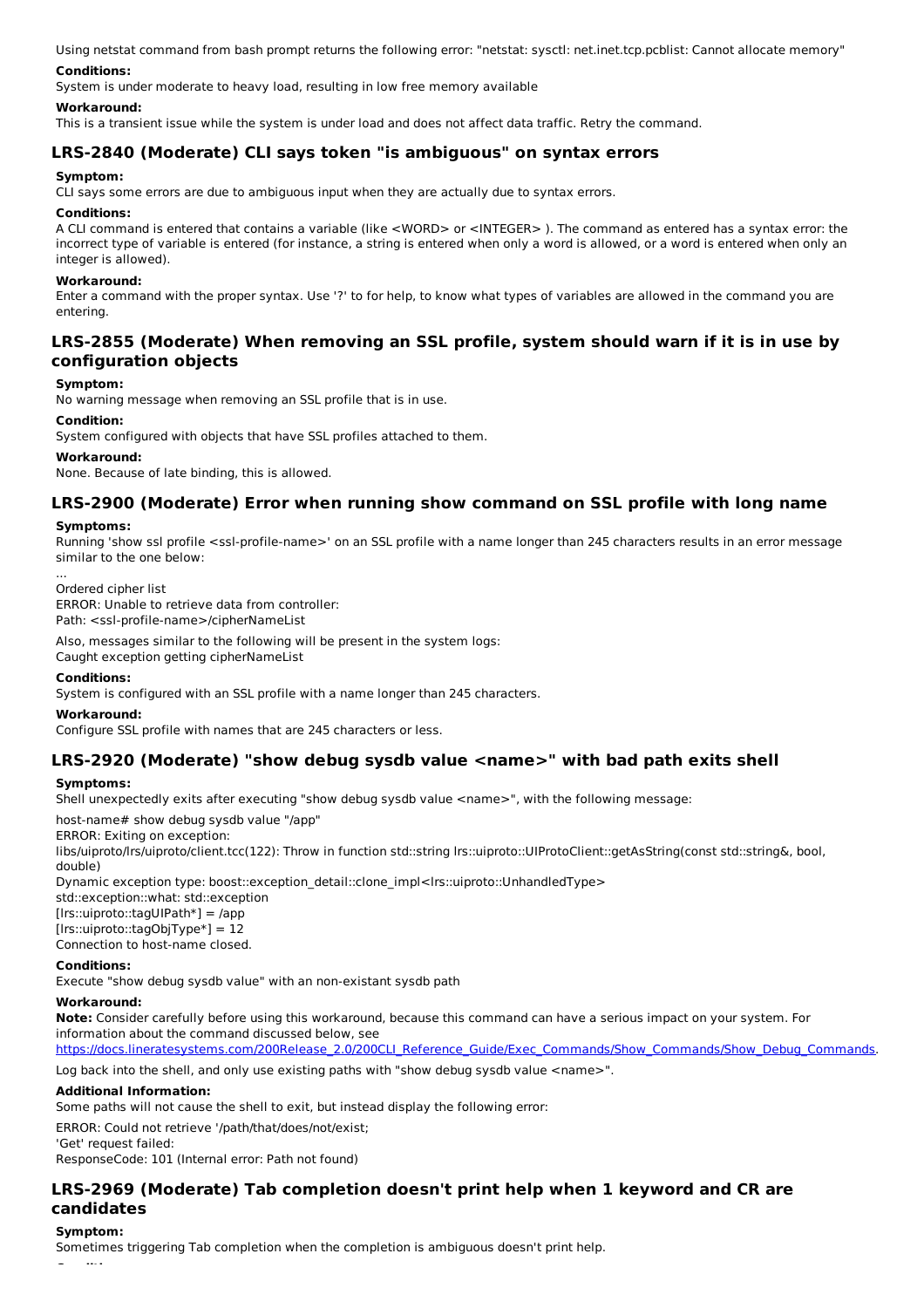### **Conditions:**

Type a partial command at the prompt without pressing Enter. Press the Tab key twice to trigger printing help on an ambiguous tab completion. Help is not printed. This must happen at a level where one of the possible command completions is just pressing Enter. The command is a valid command, but it could be extended into a longer command as well, for example by adding "detail".

### **Workaround:**

Press "?" to get the help manually.

## **LRS-2994 (Moderate) Removing a route from the configuration does not remove the route from the system**

#### **Symptoms:**

Removing a route from the config does not remove it from the system. The route is removed from the configuration as indicated by "show run".

#### **Conditions:**

1) Add a route to a network without using zeros (0) in the host portion of the network. For example 3.4.5.6/24 instead of 3.4.5.0/24 2) Remove the route added in #1 from the config. An error message similar to the one described in LRS-2993 is generated, but the route to the 3.4.5.0/24 net is not removed from the system. This can be verified either using netstat or by pinging a host on the 3.4.5.0/24 network.

#### **Workaround:**

While adding a route to a network, make sure that the host portion of the network is all zeros.

## **LRS-3023 (Moderate) SNMP error message: Could not restart snmp agent**

#### **Symptom:**

Error messages seen in logs similar to the following:

LROS: Error activating snmp changes. Will retry on the next config change

- LROS: Details: controller/modules/snmp/snmp\_writer.cc(27): Throw in function virtual void lrs::ctrl::NetSnmpWriter::activateChanges()
- LROS: Dynamic exception type: boost::exception\_detail::clone\_impl<ex::InternalErr>
- LROS: std::exception::what: std::exception

LROS:  $[ex::tagUserMsg*] = Could not restart s nmp agent$ 

#### **Conditions:**

System is configured to enable SNMP server.

#### **Workaround:**

None known.

### **LRS-3054 (Moderate) GUI filter does not support "==" as a valid equality operator.**

#### **Symptom:**

User receives an error when typing an equals operator as '=='.

#### **Condition:**

Typing '==' for an equals operator in filters (for example, name==vip1 will generate an error because the system only supports the '=' symbol for equality filters).

Woraround:

Use a single '=' character for equality filters (name=vip1).

### **LRS-3137 (Moderate) show backup list detail shows all backups as type "partial"**

#### **Symptoms:**

Output from the "show backup list detail" command lists all backups as type "partial." This makes it impossible to know which backup is partial and which backup is full.

linerate01# show backup list detail Available backups:

Backup Name Type Version -----------------------------------------------

backup-date-partial.tar.bz2 partial N/A backup-date-full.tar.bz2 partial N/A

#### **Conditions:**

System with full backups.

#### **Workaround:**

Use bash shell to compare backup file sizes. A full backup will be several MB in size. A partial will typically be less than 1 MB.

linerate01# bash [admin@linerate01 ~]\$ ls -l backups/ total 41840 rw-rr- 1 root lros 42777718 Apr 20 04:30 backup-date-full.tar.bz2 rw-rr- 1 root lros 14766 Apr 20 04:27 backup-date-partial.tar.bz2 [admin@linerate01 ~]\$ du -hs backups/\* 41M backups/backup-date-full.tar.bz2 16K backups/backup-date-partial.tar.bz2

### **LRS-3147 (Moderate) Virtual IP admin status inconsistent if exception**

#### **Symptoms:**

Virtual IP may be reported as being online when it is not.

### **Conditions:**

If an error is reported when setting a virtual IP's admin status to online, the virtual IP may report its admin status is online when it is not.

### **Workaround:**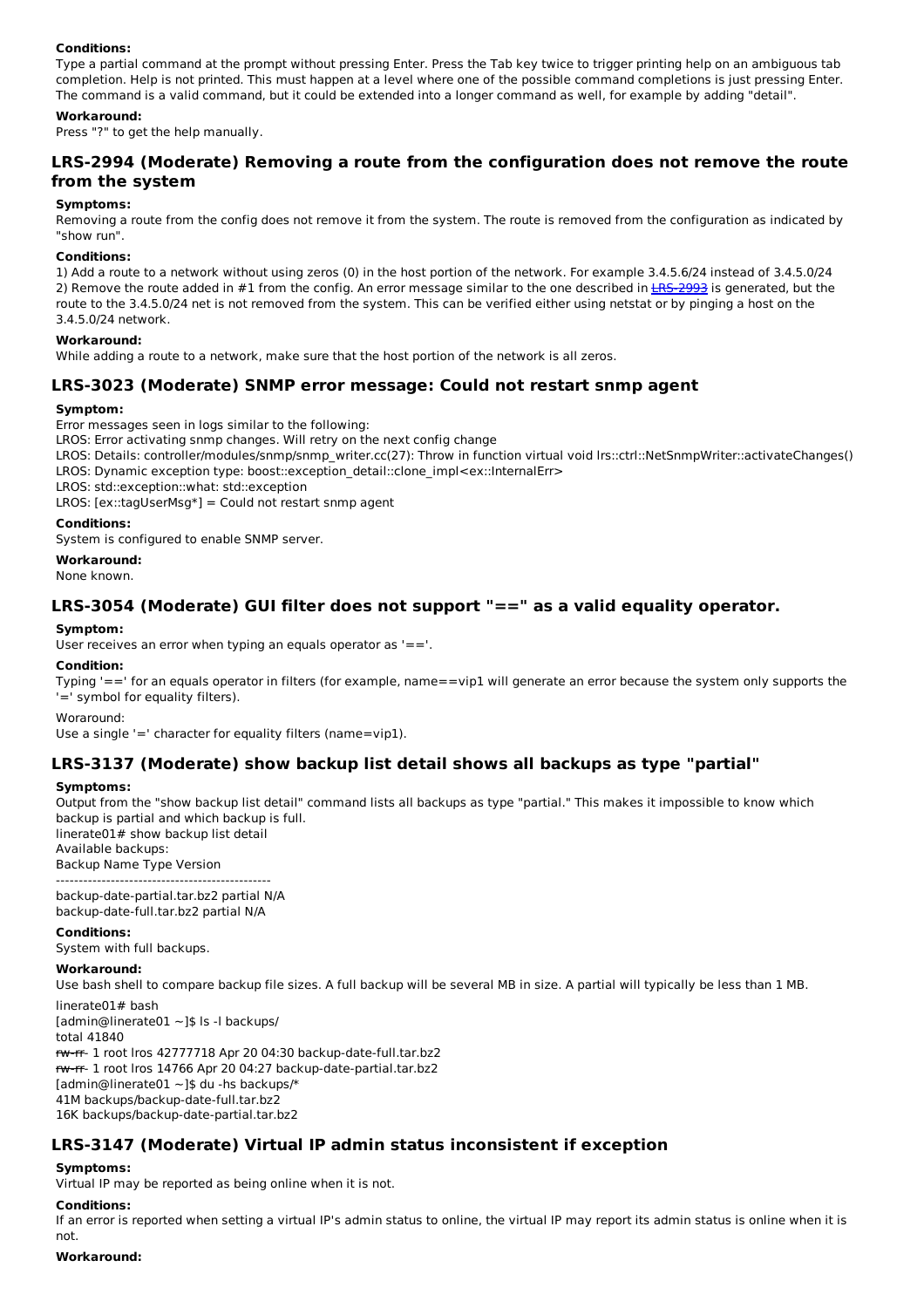## **LRS-3153 (Moderate) Average values displayed as part of the "show real-server <name> statistics" are not entirely accurate**

### **Symptom:**

The average values displayed in "show real-server <name> statistics" are not entirely accurate.

**Conditions:** None.

**Workaround:**

None.

### **Additional Information:**

The averages are off by a small factor due to a minor computational error. This issue is applicable to the average values reported in virtual IP and virtual server statistics as well. If the system has X number of load-balancer (version 1.6.x) or proxy (version 2.x) processes, the correct average value can be obtained by multiplying the reported value with  $((X+1)/X)$ .

## **LRS-3174 (Moderate) Need config migration when downgrading to earlier versions**

### **Symptom:**

Unable to connect to system via SSH after booting to a down-level version of LROS.

### **Conditions:**

Use upgrade command to install down-level version. The upgrade command copies the current running-config to the startup-config for the next version to be booted after installation completes.

### **Workaround:**

Connect via console and manually fix config after system reboot. Downlevel versions may not support all features of the current version. Due to current CLI behavior ("delayed config"), a top-level config command will not be accepted and subconfig commands will be applied as part of the previous top-level config. For instance, the current introduced rest-server. Using upgrade to boot back to the previous version will result in rest-server subconfig commands, such as "allow from" and "allow to", being applied to the SSH configuration.

## **LRS-3203 (Moderate) GUI does not quickly identify misconfigurations and incomplete configurations.**

### **Symptoms:**

Current GUI filtering capabilities don't identify common system misconfigurations or incomplete configurations.

### **Conditions:**

- Config contains objects with duplicate IP addresses (that is, virtual IP or real server objects).
- Config contains a real server attached to multiple virtual servers.
- Config contains virtual servers with no default host (even though the "host names" list is not empty).
- Config contains objects that inherit from non-existent bases (that is, virtual IP, real server, or SSL profile objects).
- Config contains "orphaned" objects (that is, objects that aren't associated with any other object).

### **Workaround:**

None.

## **LRS-3204 (Moderate) Kernel Panic during reboot after install**

### **Symptoms:**

Errors reported on console during reboot after install:

vm\_fault: pager read error, pid 1 (init)

... exit1() at exit1+0xa0 sys\_exit() at sys\_exit+0xe syscall() at syscall\_0x254 Xfast\_syscall() at Xfast\_syscall+0xab  $-$  syscall (1, FreeBSD ELF64, sys\_exit), rip = 0x67719c, rsp = 0x7fffffffe078, rbp = 0x6c6  $-$ 

#### **Conditions:**

Install media was removed before system has fully shut down.

### **Workaround:**

Leave install media in until the system has completely shutdown, and the BIOS boot messages are displayed.

#### Additional Info:

These errors can be ignored if the install media was in until the "Reboot and remove CD now" message was displayed.

## **LRS-3249 (Moderate) System fails to process filter conditions where the target value includes a character from operators list (=, ~, !, <, >).**

### **Symptoms:**

System fails to add a new filter condition to the filter chain. Press Enter, but nothing happens.

### **Conditions:**

Create a filter condition where the target value includes one of the operator characters (for example, VIP name =  $xxab = 1$ ).

## **Workaround:**

None.

## **LRS-3263 (Moderate) Ethernet link goes down briefly after executing 'ip routing' or 'no ip routing'**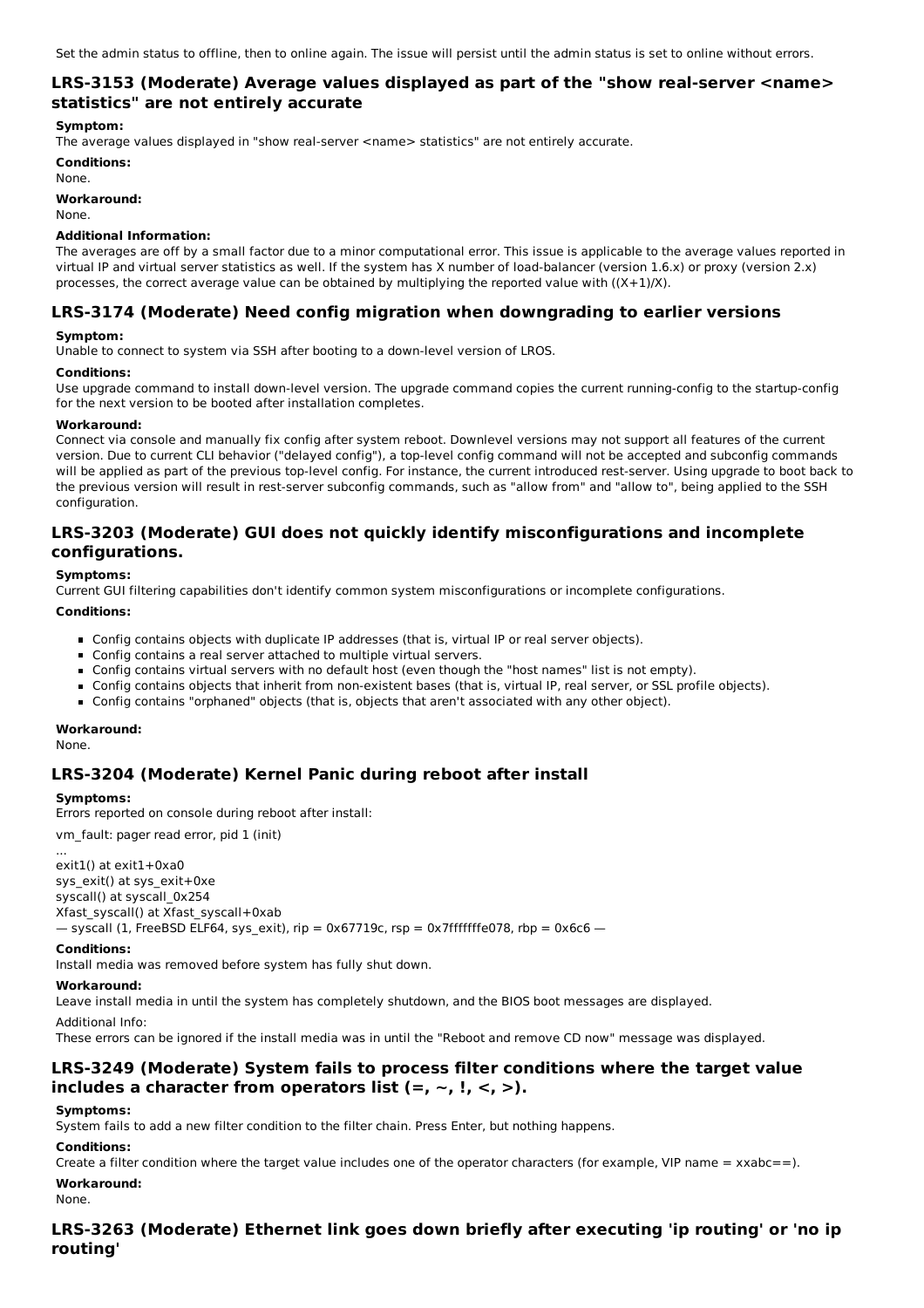### **Symptom:**

Network traffic is disrupted for up to a few seconds, potentially causing errors seen by clients and servers connected through the system.

### **Conditions:**

Executing the commands "ip routing" or "no ip routing".

### **Workaround:**

Configure the setting for "ip routing" in startup-config and do not change the value while traffic is being processed.

### **Additional information:**

The 'ip routing' and 'no ip routing' configuration commands result in all Ethernet interfaces transitioning to link down state briefly. Some interfaces may take a longer time to re-establish link than others.

## **LRS-3304 (Moderate) The system displays default values for HTTP-only attributes in a TCP object row or TCP-only attributes in an HTTP object row.**

#### **Symptoms:**

Table pane displays default values for HTTP-only attributes in TCP object rows (the displayed values don't apply to the TCP object). Table pane displays default values for TCP-only attributes in HTTP object rows (the displayed values don't apply to the HTTP object).

### **Conditions:**

Example:

- System config contains a virtual IP whose Service Type is TCP.
- Note that this TCP virtual IP's row in the Virtual IP table contains non-blank values for the HTTP-only attributes Keepalive Timeout, Max Header Size and Max In Flight.

### **Workaround:**

None.

## **LRS-3315 (Moderate) Node.js exception when user does not exist in /var/log/messages**

### **Symptom:**

Node.js exception in the log files for a user that does not exist.

Apr 17 13:44:49 host-44-data LROS: Error: User does not exist

Apr 17 13:44:49 host-44-data LROS: at findUserById (/usr/linerate/node/node\_js/http\_serv.js:38:8)

- Apr 17 13:44:49 host-44-data LROS: at /usr/linerate/node/node\_js/http\_serv.js:52:3
- Apr 17 13:44:49 host-44-data LROS: at pass (/usr/linerate/node/node\_modules/passport/lib/passport/index.js:217:7)
- Apr 17 13:44:49 host-44-data LROS: at Passport.deserializeUser (/usr/linerate/node/node\_modules/passport/lib/passport/index.js:221:4)
- Apr 17 13:44:49 host-44-data LROS: at SessionStrategy.authenticate

(/usr/linerate/node/node\_modules/passport/lib/passport/strategies/session.js:40:28)

Apr 17 13:44:49 host-44-data LROS: at Passport.authenticate

(/usr/linerate/node/node\_modules/passport/lib/passport/middleware/authenticate.js:114:14)

Apr 17 13:44:49 host-44-data LROS: at Object.handle (native)

Apr 17 13:44:49 host-44-data LROS: at next (/usr/linerate/node/node\_modules/connect/lib/http.js:203:15)

Apr 17 13:44:49 host-44-data LROS: at Passport.initialize

(/usr/linerate/node/node\_modules/passport/lib/passport/middleware/initialize.js:69:5)

Apr 17 13:44:49 host-44-data LROS: at Object.handle (native)

#### **Condition:**

User logs in to GUI with a username that is not configured on the system.

#### **Workaround:**

None.

## **LRS-3335 (Moderate) Question help gives empty list of options**

#### **Symptom:**

Occasionally, using the question mark in the command line interface will result in an empty list of help options.

#### **Conditions:**

The only place in the command line interface where this is known to occur currently is in virtual-server configuration mode when attaching a real server group and when typing a question mark after the "weight" keyword, like below:

host-lros(config-vserver:vs1)# attach real-server group mygroup-vs1 weight ?

Available options are: host-lros(config-vserver:vs1)#

### **Workaround:**

None known.

## **LRS-3366 (Moderate) ssh and rest-server 'allow from' command does not allow specifying a single IPv6 address without a prefix**

### **Symptoms:**

The 'allow from' option associated with 'ssh' and 'rest-server' does not allow specifying a single IPv6 address without a prefix.

### **Conditions:**

Configure an 'allow-from' option specifying a single IPv6 address for either an 'ssh' or 'rest-server' object.

#### **Workaround:**

Specify the single IPv6 address with a 128-bit prefix (that is, with a trailing /128 added to the IPv6 address).

## **LRS-3371 (Moderate) Creating an SSL profile with a name length greater than 22 will not display available certificates with ? completion**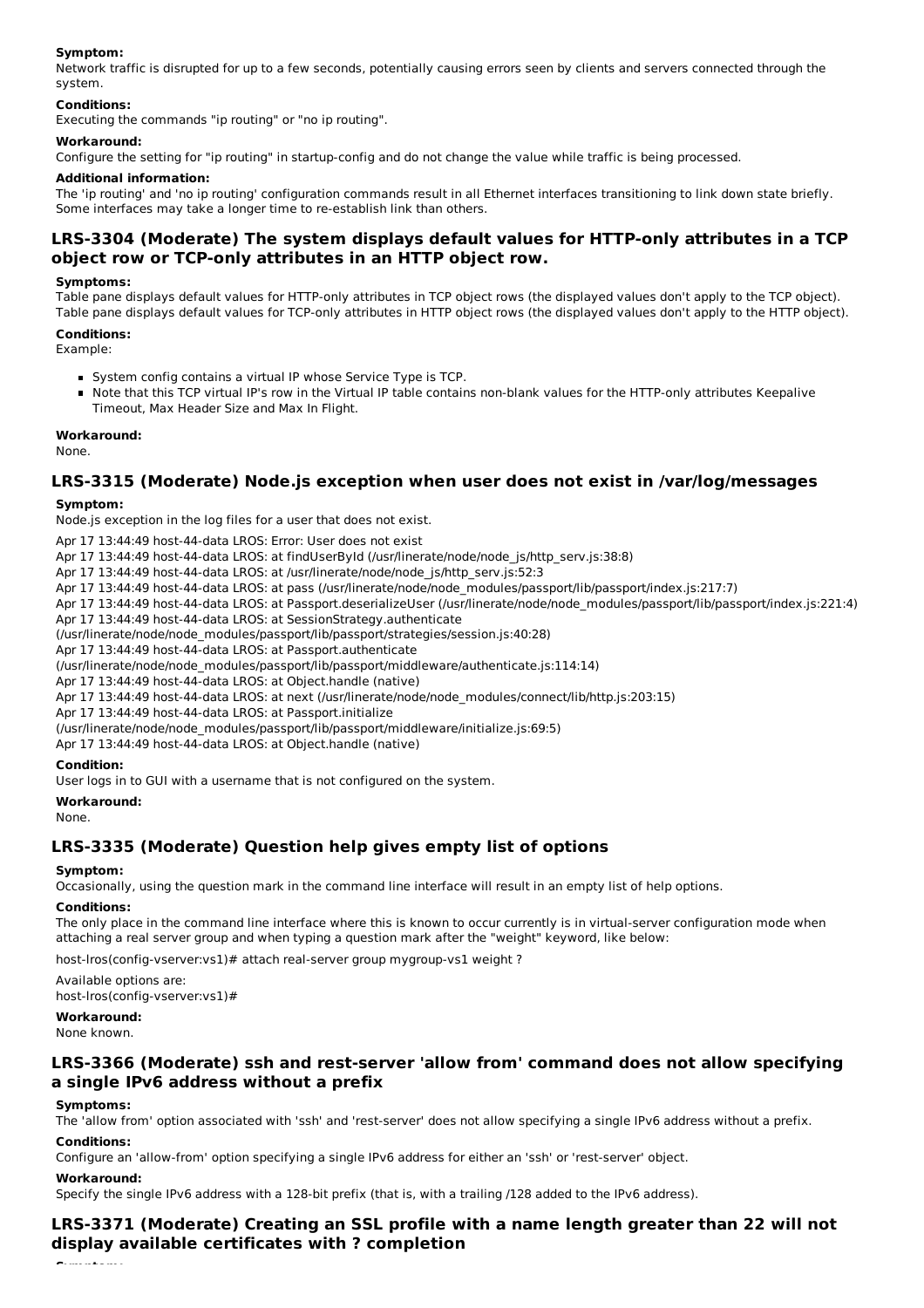### **Symptom:**

When editing an SSL profile to add certificates and keys, at times the certificate or key object that is defined will not show up in the list of available options. This is seen when using the Tab key or ? to expand the list of available options for attaching a primarycertificate or private-key object.

### **Conditions:**

This will occur when the length of the certificate or key object name is greater than 22 characters. This causes the CLI interpreter to fail to list all of the key or certificate options available.

### **Workaround:**

You can manually enter the name of the certificate or key object, and it will apply correctly. This can be verified with the command "show ssl profile <name>" and check that the Cert Name or Key Name is correct.

## **LRS-3385 (Moderate) REST server process leaks memory after running a script that repeatedly logs in**

### **Symptoms:**

The system has a slow memory leak triggered by repeated client login requests to the REST server.

### **Conditions:**

System is running with a configuration that has REST server access enabled. After processing client login requests to the REST server (on the order of several thousands of requests), the memory used by the REST server process goes up and doesn't appear to be released to the system after the client connections have closed.

### **Workaround:**

None.

## **LRS-3389 (Moderate) virtual-ip statistics for HTTP response codes are incorrectly labeled as internal**

### **Symptoms:**

The 'show load-balancer statistics detailed' command shows statistics for HTTP response codes, as seen by a virtual IP. However, the name of the statistics have "Internal" in the name, such as 'httpInternalResp200'. These statistics actually count all HTTP response codes, not just internally generated responses, so the name of the statistic is incorrect.

### **Conditions:**

The issue is always present when viewing 'show load-balancer statistics detailed'.

### **Workaround:**

None.

### **LRS-3416 (Moderate) Show tech support detailed output is missing netstat details**

### **Symptom:**

Command timed out message instead of mbuf details in output of show command.

#### **Conditions:**

Execute "show tech support detailed".

#### **Workaround:**

The show tech command aggregates the output of several OS commands, any of which may time out individually due to load on the system. The issue is transient, and the command may be re-run to capture complete output

### **LRS-3520 (Moderate) ipv6 route command does not support mtu option**

#### **Symptom:**

The "ipv6 route" command does not support the "mtu" option.

#### **Condition:**

Attempting to create a route with an associated MTU.

#### **Workaround:**

None.

## **LRS-3543 (Moderate) Redirect to the login page when click browser reload while the GUI is in the middle of an automatic reload.**

#### **Symptoms:**

System redirects to the login page when you click the browser reload button while the GUI page is in the middle of an automatic reload.

#### **Conditions:**

1. Log in to the GUI and wait for the initial config data load to complete (that is, wait for the "Last update" message to appear and the "Reload Configuration" spinner to disappear).

2. Click the "Reload Configuration" button, and then click the browser "Reload Page" button while the "Reload Configuration" spinner is spinning.

Note that you are redirected to the login page, but the expected behavior is to return to the GUI home page.

#### **Workaround:**

Don't click the browser "reload" button while the "reload configuration" spinner is visible.

### **LRS-3549 (Moderate) REST: PUT to reset node to default fails with HTTP error 500**

#### **Symptoms:**

Setting some REST API nodes to default value results in HTTP 500 error.

### **Conditions:**

Sending an HTTP PUT command to some REST API nodes with default = 'true' results in the error.

#### **Workaround:**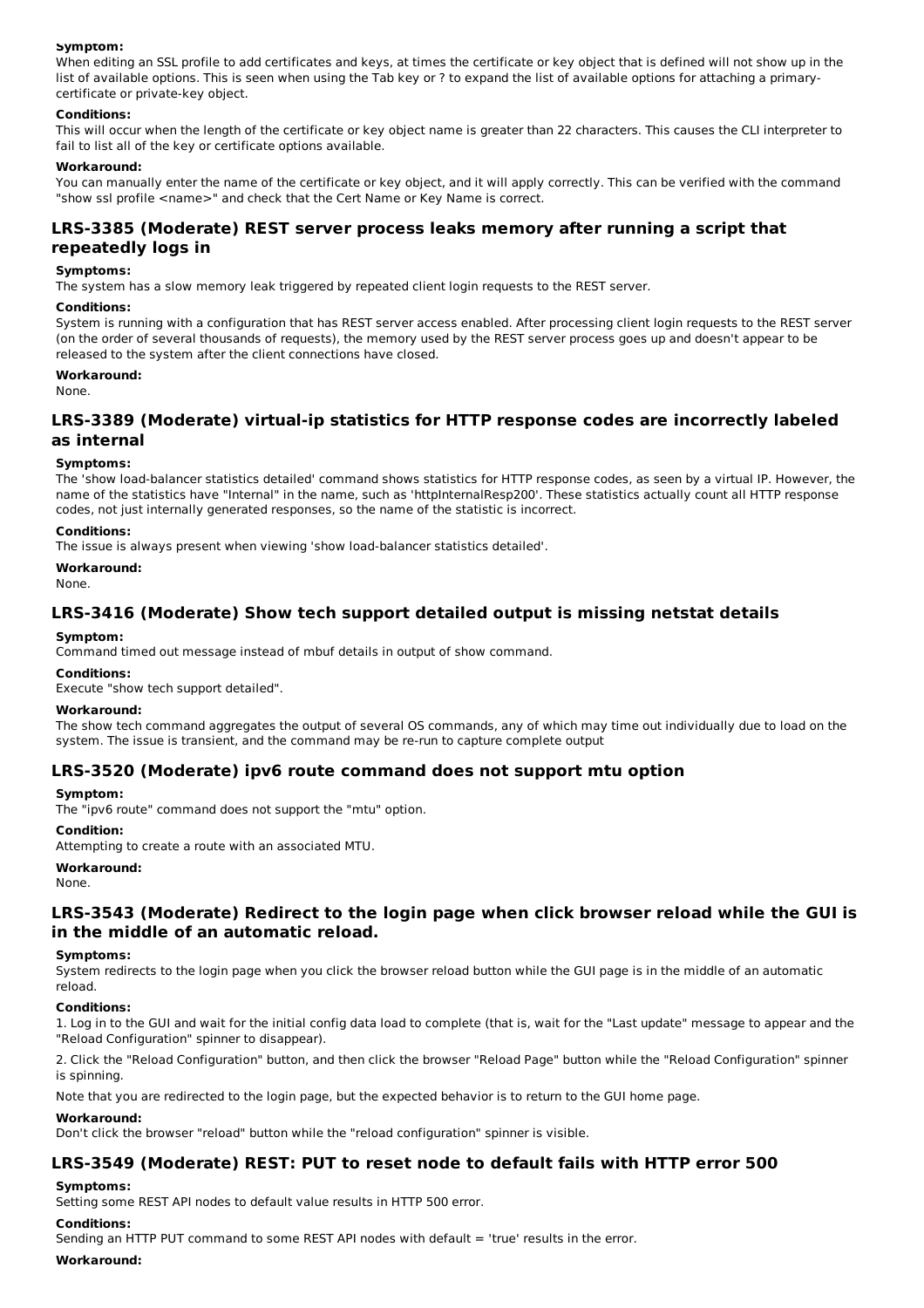**Workaround:** Refer to the REST API documentation for the node to determine if the node can be set to default = 'true'. If it cannot, use the default value listed to explicitly set the node to its default. For 1.6.x, see

https://docs.lineratesystems.com/100Release\_1.6/250REST\_API\_Reference\_Guide. For 2.x, see https://docs.lineratesystems.com/200Release\_2.0/250REST\_API\_Reference\_Guide.

### **Additional Information:**

Using REST or the documentation, you can determine if it is possible to set the node to default = 'true'. Send a GET command to the node and see if default and defaultAllowed are set to = 'false'. If they are, you cannot use the REST API GET default = 'true' to set the node to its default value.

## **LRS-3562 (Moderate) Incorrect warning message on removing interface IP address after changing virtual-ip IP address**

### **Symptoms:**

A warning message is incorrectly displayed upon removal of an IP address from an interface. The warning message is similar to the following:

WARNING: deleting IP address associated with virtual-ip <virtual\_ip\_name>

### **Conditions:**

- This occurs with the following sequence of steps:
- 1. Start with IP address A configured on a virtual IP.
- 2. Change virtual IP's address from A to B.
- 3. Remove IP address A from an interface, and the warning message incorrectly gets displayed.

### **Workaround:**

None needed. The message is only a warning.

# **LRS-3568 (Moderate) System redirects to a page whose content is "Internal Server Error".**

### **Symptoms:**

System redirects to a page whose content is "Internal Server Error" and subsequent login attempts will fail until the browser session cookie is manually deleted. This issue is reproducible in Chrome, but not in Firefox.

### **Conditions:**

1. Log in to the GUI and wait for the refresh configuration spinner to stop spinning.

- 2. Click the Real Servers tab.
- 3. Click the Refresh Configuration button and while the refresh configuration spinner is still spinning, click the Log Out link.
- 4. Log in again.

The page whose only content is the text "Internal Server Error" displays.

### **Workaround:**

- Don't click the Log Out link while the system is in the middle of refreshing the configuration.
- If you do get the "Internal Server Error" page, manually delete the connect.sid cookie before you try to log in again.

## **LRS-3597 (Moderate) MTU size does not change for IPv6 routes when changed on the physical interface**

### **Symptom:**

After changing interface MTU, the MTU value for the IPv6 routes for that interface still show the old MTU size.

#### **Condition:**

System configured for IPv6 interfaces and routes.

### **Workaround:**

Statically configure the route with the ip route command.

## **LRS-3605 (Moderate) Link local addresses can be configured for interfaces even if they don't start with fe80**

### **Symptom:**

IPv6 addresses that are not link local (start with fe80) are accepted by the CLI and shown in the running configuration.

**Condition:**

None.

### **Workaround:**

None. Take care to only configure link-local addresses when using the link-local keyword.

### **LRS-3633 (Moderate) IPv6 Routes do not check the destination before removing from the configuration**

### **Symptom:**

Removing an IPv6 route without the correct gateway address is allowed by the system. If any route with that destination network exists, it will be removed, regardless of whether the gateway given in the "no" command matched the gateway that was configured for that route.

### **Condition:**

System is configured with static routes.

### **Workaround:**

None

## **LRS-3635 (Moderate) Health monitor errors on valid response if connection is closed with TCP reset**

### **Symptom:**

HTTP health monitor does not show healthy real server, even though a correct and valid HTTP response was sent back to the health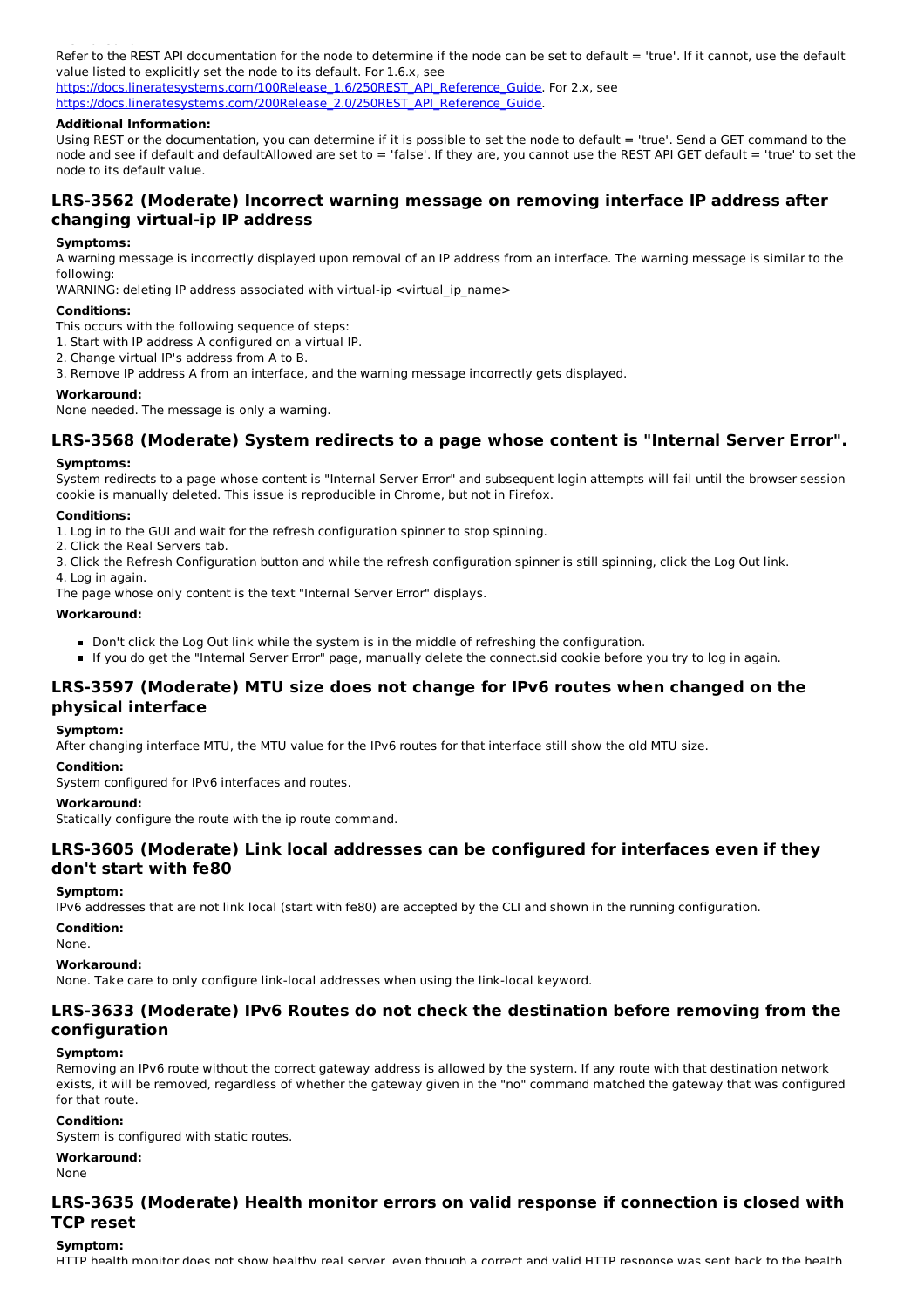HTTP health monitor does not show healthy real server, even though a correct and valid HTTP response was sent back to the health monitor request.

## **Conditions:**

The server sending the HTTP response closes the connection with a TCP reset immediately after sending an HTTP response.

## **Workaround:**

One of the following can resolve this issue:

- Configure the HTTP server to close the connection gracefully after sending the HTTP response, instead of closing the connection with a TCP reset.
- Configure the HTTP server to delay closing the connection with TCP reset by a few milliseconds after sending the HTTP response. However, this workaround will not work if the response body is delimited by the TCP connection closing (for example, "Connection: close" header).

## **LRS-3643 (Moderate) Error message: Bad message from route socket**

### **Symptom:**

Error message displayed in log files similar to the following: LROS: Bad message from route socket

### **Condition:**

Certain types of interface-related state changes, including CARP group state changes may cause this message.

**Workaround:**

None known.

## **LRS-3709 (Moderate) Real server pool and health monitor configuration can report the backup and primary real servers as "up" at the same time**

### **Symptoms:**

System reports that both the primary and secondary real servers are "up" at the same time.

### **Conditions:**

- Real server rs1 is the primary and real server rs2 is the secondary.
- Health monitor hm1 is attached to rs1 and monitors rs1's IP address.
- Health monitor hm2 is attached to rs2 and monitors rs2's IP address.
- Health monitor hm3 is attached to rs2 and monitors rs1's IP address. hm3 has the same settings as hm1 (same values for "interval", "server-up", etc.), but it also has the "invert" option set.
- User brings rs1 down, and the system correctly reports that rs1 is down and rs2 is up.
- User brings rs1 back up, and the system incorrectly reports that both rs1 and rs2 are up.
- The system can report that both the primary and backup real servers are "up" at the same time for the duration of one healthmonitor interval.

### **Workaround:**

The second health monitor (hm3) that is attached to the secondary real server (the health monitor that is supposed to be the invert of the primary server's health monitor) should have low values set for "interval", "server-up" and "server-down".

## **LRS-3750 (Moderate) REST: numChildren on a GET can sometimes return incorrect number of children for a node**

### **Symptom:**

The numChildren value returned in response to a GET in REST for some nodes in the /status hierarchy may sometimes be smaller than the actual number of children of that node.

### **Condition:**

Certain nodes always return a numChildren value that is too low. No additional condition is required.

### **Workaround:**

Perform a GET with the "op=list" query option and count the actual number of child nodes.

## **LRS-3751 (Moderate) PUT on certain REST nodes should return an error**

### **Symptom:**

The REST operation PUT is performed on a node where PUT is not a valid operation. The correct behavior is that an error should be issued for nodes that do not allow PUT on them.

### **Conditions:**

This issue applies to many nodes, including some collection (organization) nodes, such as virtualServer.

### **Workaround:**

None known.

## **LRS-3757 (Moderate) Attaching SSL profile to REST server after 'allow to' commands causes inconsistent state**

### **Symptom:**

The REST server may not listen on all configured IP addresses and ports. Additionally, the error message below will be present due to REST configuration:

ERROR: Unable to create socket: Address already in use

### **Conditions:**

Multiple instances of 'allow to' are present in the REST server configuration, and the SSL profile is attached to the REST server after the 'allow to' configuration. Additionally, it may be that one of the 'allow to' lines must be 'allow to any'.

### **Workaround:**

Configure either 'allow to any' or one or more other 'allow to' lines, but not both.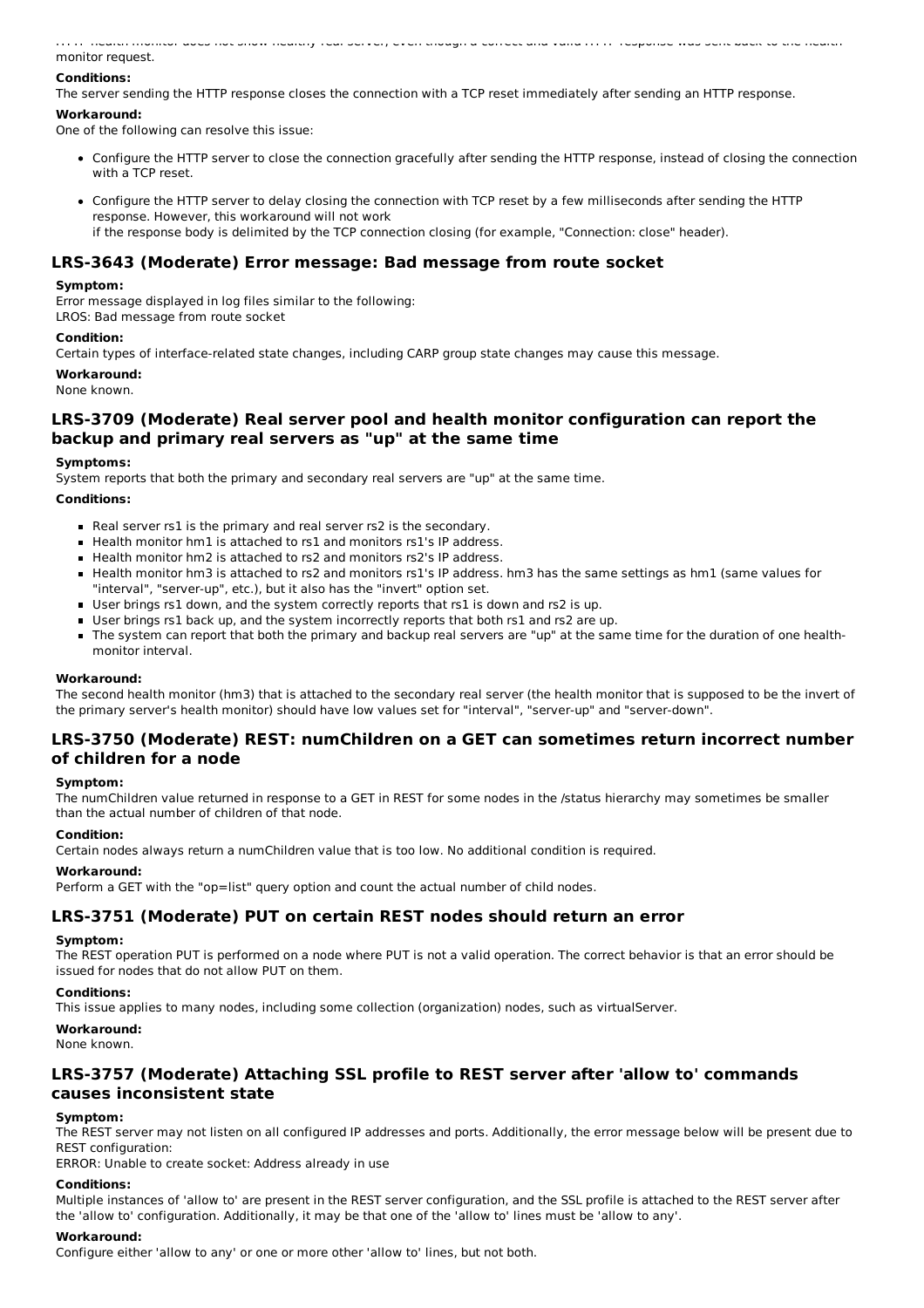## **LRS-3761 (Moderate) SNMP information incorrect for port channel**

### **Symptom:**

IF-MIB entries ifSpeed and ifType are incorrect for port channel interfaces.

### **Condition:**

System has a port channel interface configured and information about that interface is requested via SNMP.

**Workaround:**

None.

## **LRS-3762 (Moderate) SNMP IF-MIB ifType and ifSpeed incorrect for ix interfaces**

### **Symptom:**

The IF-MIB OIDs for ifType and ifSpeed do not contain the correct values for an ix interface.

### **Condition:**

Retrieving interface information via SNMP IF-MIB.

**Workaround:**

None.

### **LRS-3791 (Moderate) Error messages in log on failover: write error: device busy**

### **Symptom:**

Error messages in the system logs similar to the following:

LROS: Initiation(102.250.1.155:16224) to Termination(101.0.180.1:63728 -> 101.0.130.4:9020) write error: Device busy

### **Condition:**

Unknown, but may be related to layer 4 (TCP) load balancing and a failover event.

**Workaround:**

None known.

### **LRS-3793 (Moderate) Some virtual IPs don't come up correctly when set to use CARP IP**

### **Symptom:**

Virtual IP does not accept incoming traffic. Issuing 'show virtual-ip <name>' shows that the virtual IP is in a DOWN state due to IP address not being configured on the system, even though the IP address is correctly configured as a CARP IP.

### **Conditions:**

Virtual IP is configured to use an IP address from a CARP group. Other unknown conditions are also required to trigger this issue.

#### **Workaround:**

The virtual IP can be brought up by configuring the virtual IP and issuing the following commands: admin-status offline admin-status online

## **LRS-3803 (Moderate) Entering IP route with next hop not directly connected does not warn**

### **Symptom:**

The system accepts, without warning, a static IP route that has a next hop that is not directly connected.

#### **Conditions:**

Configuring an IP route with the 'ip route' command where the next hop IP address is not contained within a directly connected network.

### **Workaround:**

None.

## **LRS-3805 (Moderate) SNMP ifAlias not populated with interface description**

### **Symptom:**

The IF-MIB SNMP OID ifAlias does not contain a descriptive string, such as the configured interface description.

### **Condition:**

The system is configured for SNMP.

### **Workaround:**

None.

## **LRS-3811 (Moderate) Polling of CPU information via SNMP stopped retrieving information**

#### **Symptom:**

System CPU load is not being retrieved via SNMP.

### **Conditions:**

Polling SNMP OIDs related to system CPU utilization using an SNMP client, such as Cacti.

### **Workaround:**

Use "top" from bash via the command line.

## **LRS-3829 (Moderate) tmr\_tcp kernel thread - high CPU with many connections**

### **Symptom:**

Management of the system may become sluggish. Using "top -S" from bash, the tmr\_tcp process is using a large percentage of CPU.

### **Conditions:**

The system has a very large number of open TCP connections (greater than 1 million), and the traffic pattern causes a large number of delayed ACKs to be transmitted.

### **Workaround:**

**Note:** Consider your changes carefully before using this workaround, because these commands can have a serious impact on your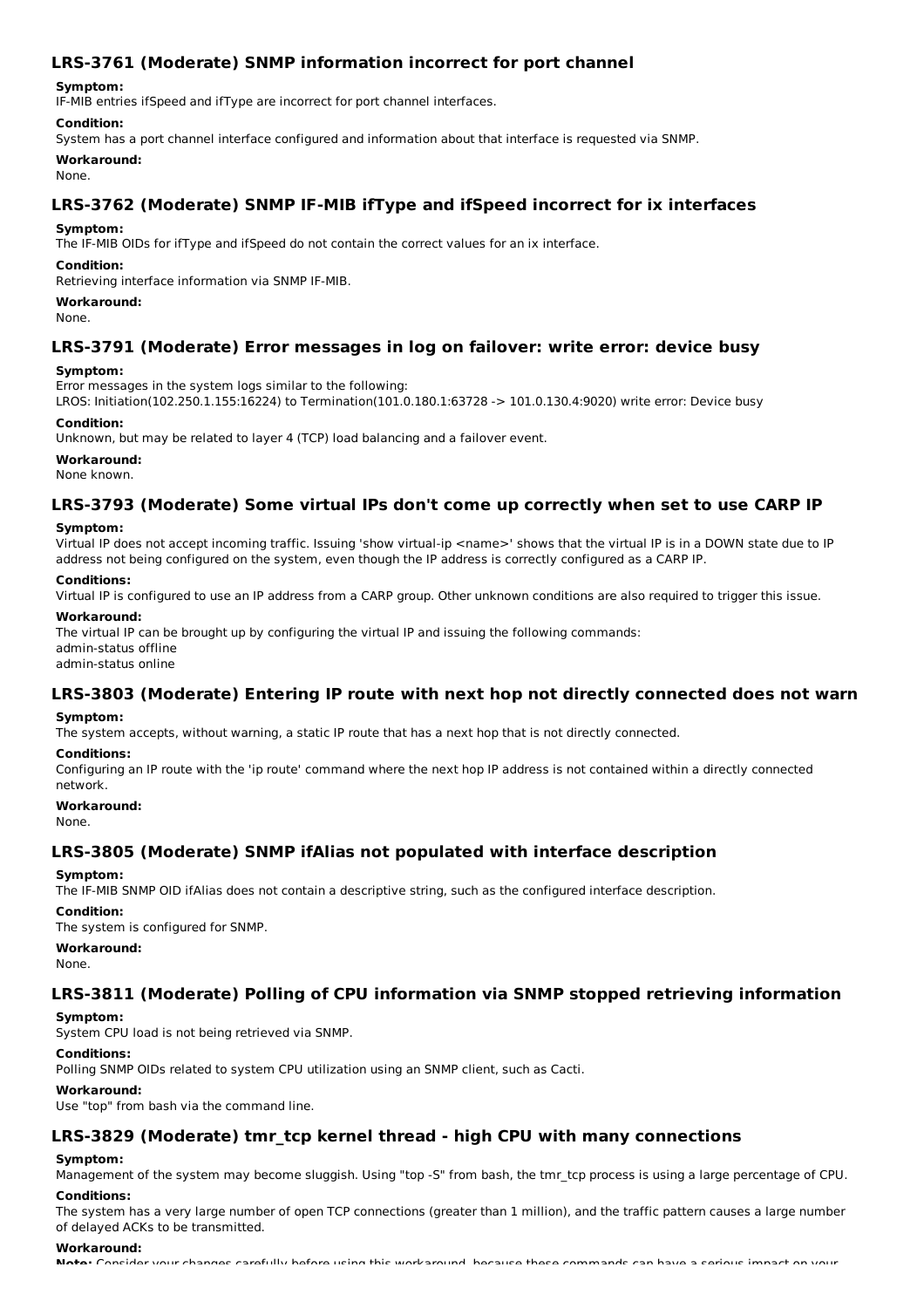**Note:** Consider your changes carefully before using this workaround, because these commands can have a serious impact on your system. For 1.6.x, see

https://docs.lineratesystems.com/100Release\_1.6/200CLI\_Reference\_Guide/Configure\_Commands/Load\_Balancer\_Mode\_Commands. For 2.x, see

https://docs.lineratesystems.com/200Release\_2.0/200CLI\_Reference\_Guide/Configure\_Commands/Proxy\_Mode\_Commands.

A CPU core can be devoted to the tmr\_tcp process by decreasing the number of load balancer (version 1.6.x) or proxy (version 2.x) datapath processes by one and moving the tmr\_tcp process.

## **LRS-3830 (Moderate) Extra VLAN encapsulation in port-mirrored packet capture**

#### **Symptoms:**

On ix interfaces with no VLANs configured, packet captures can incorrectly include erroneous VLAN encapsulation.

#### **Conditions:**

Packet capture on an ix interface with no VLAN interface configured on top of it.

#### **Workaround:**

Configure a VLAN interface on top of the ix interface you want to sniff on. Packet captures on the underlying physical interface now show the correct VLAN encapsulation (if any).

## **LRS-3835 (Moderate) Out-of-order transmission of forwareded IP fragments on ix interface**

#### **Symptoms:**

Forwarded fragments may be retransmitted out of order. Specifically, the first fragment may be delayed and transmitted after later fragments.

#### **Conditions:**

Forwarding fragments going out an Intel "ix" interface.

**Workaround:**

None.

### **LRS-3846 (Moderate) LROS installer exits when specifying a crash dump partition size larger than the disk**

#### **Symptom:**

The LROS installer exits unexpectedly during the installation process.

#### **Condition:**

The user specifies a size for the dumpdev that is larger than the target disk.

#### **Workaround:**

None known. Enter a smaller size for dumpdev.

### **LRS-3862 (Moderate) IP routes with non-zero host portion should be rejected**

#### **Symptom:**

A route with a destination network that contains non-zero host bits can be successfully entered using the "ip route" command. Routes like the two below are invalid and should be rejected by the system. ip route 10.0.0.1/24 ix1

ipv6 route fd::2:0:0:7b1/64 ix1

#### **Condition:**

No additional conditions are required.

#### **Workaround:**

Compute the correct destination network for the route and re-enter the correct route. Corrections for the examples above are: ip route 10.0.0.0/24 ix1

ipv6 route fd::/64 ix1

### **LRS-3892 (Moderate) recovery: restore command will only work if the target file exists in the default backup location (ie. /home/linerate/backups)**

#### **Symptoms:**

Restore command fails when the target file isn't in the default backup location (/home/linerate/backups).

#### **Conditions:**

Try to restore a target file that doesn't exist in the default backup location (/home/linerate/backups).

#### **Workaround:**

First copy the target file to the default backups location and then issue the restore command.

### **LRS-3959 (Moderate) DSCP is inconsistent when Max-in-flight > 1**

#### **Symptoms:**

DSCP is inconsistent.

#### **Conditions:**

Real server configured with max-in-flight >1.

#### **Workaround:**

Configuring DSCP with TCP multiplex enabled is not supported. The DSCP bits may not be correct in this case.

### **LRS-3997 (Moderate) Core files appear in /var/crash for the node process**

### **Symptom:**

Core files appear in /var/crash for the node process.

#### **Conditions:**

A PUT request is issued to the REST server containing a "data" field that

 $H \circ d$  ICON object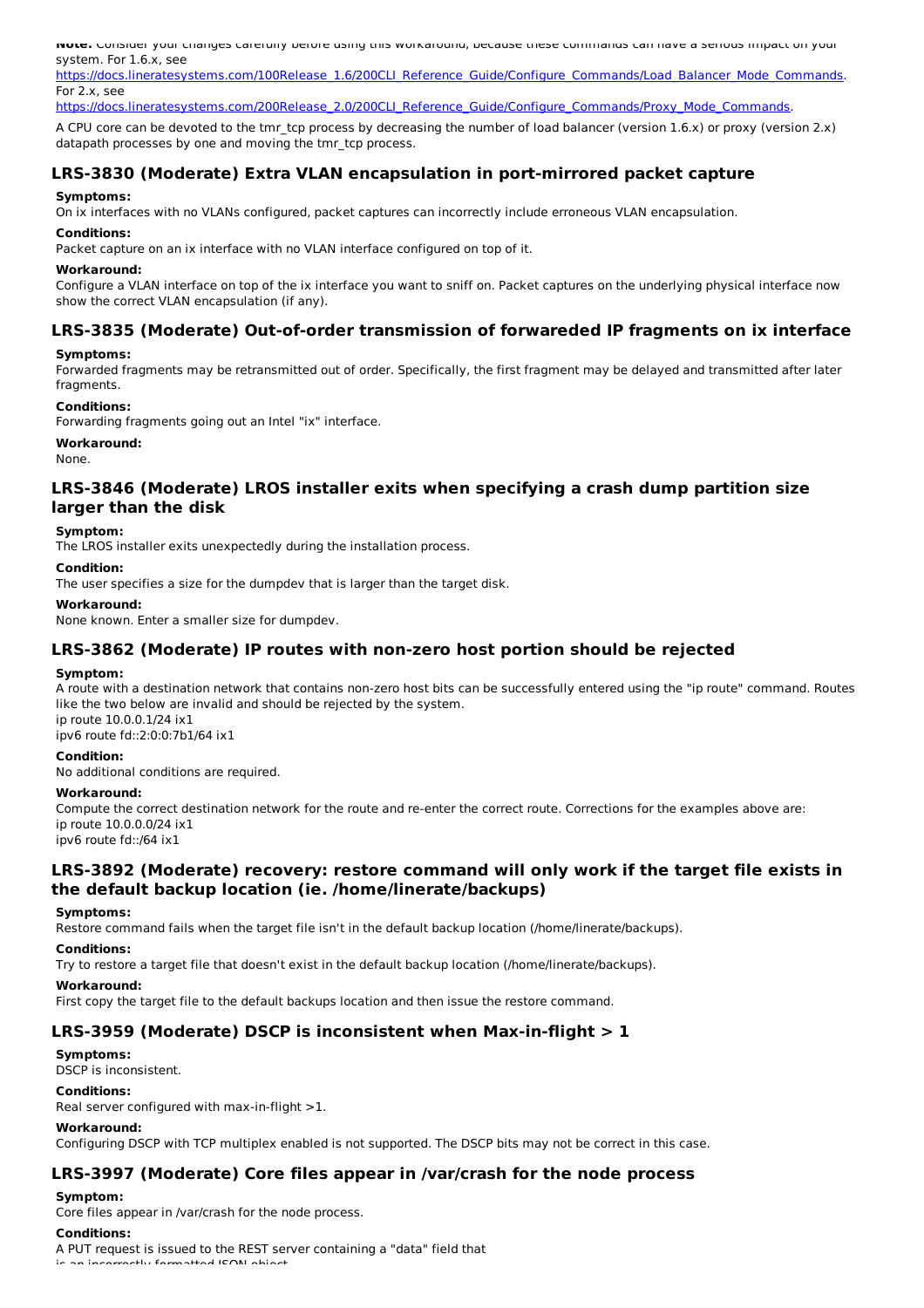**Workaround:**

None.

## **LRS-4117 (Moderate) REST: /config/restServer/<name>/allow/from/<address> node is a string**

## **Symptoms:**

The /config/restServer/<name>/allow/from/<address> node is currently a string type.

**Conditions:**

None.

## **Workaround:**

None.

#### **Additional Information:**

To be consistent with other IP address nodes, this node should be ip-addr-with-mask type.

## **LRS-4121 (Moderate) Can't distinguish between full and quick backup files in CLI or REST**

### **Symptom:**

Neither the show backup list command or /status/system/util/list node distinguish between a full or quick backup file.

### **Condition:**

System backups have been created with the backup command.

### **Workaround:**

When creating a backup, name the backup file with information that distinguishes the type of backup you are creating.

## **LRS-4640 (Moderate) REST API returns numChildren=0 for chainCertName with children**

### **Symptom:**

The JSON returned for the REST path /status/ssl/profile/<name>/chainCertName shows numChildren=0 even though there is at least one chain certificate installed and a corresponding node present.

### **Condition:**

Any retrieval of the chainCertName REST API node.

### **Workaround:**

Use the 'level=recurse' option on the query string to retrieve the actual list of installed chain certificates, and then count the number of direct child nodes returned.

## **LRS-4846 (Moderate) LACP interfaces are not always balanced**

### **Symptom:**

Traffic leaving the load balancer through an LACP port-channel is not evenly balanced between the physical interfaces that are members of that port-channel.

### **Conditions:**

LACP is configured across a set of physical interfaces.

**Workarounds:**

None known.

### **Additional information:**

Affects 1 G interfaces more severely than 10 G interfaces. The 10 G interfaces are typically within about 10% difference between physical interfaces.

## **LRS-4866 (Moderate) REST node: /config/snmp/servers/<name> has incorrect name**

### **Symptoms:**

The /config/snmp/servers/<name> node is incorrect.

## **Conditions:**

None.

**Workaround:** None.

### **Additional Information:**

This node is not a node you create, as denoted by the <name> at the end, but is a fixed node. Additionally, there is just one SNMP server, meaning that server in the node path should not be plural.

## **LRS-4870 (Moderate) Scripting: A file descriptor opened by a script can be accessed by other scripts**

### **Symptoms:**

A file descriptor opened by a script can be accessed by other scripts.

### **Conditions:**

Script foo opens a file and gets a file descriptor back. Script bar does a read/write/close on this file descriptor.

### **Workaround:**

Do not share file descriptors across scripts.

## **LRS-4872 (Moderate) LROS ping command does not set the TTL of the ping packet to what is requested**

**Symptom:**  $f$  the ping command cannot be overridden by the the  $m$  option for ping.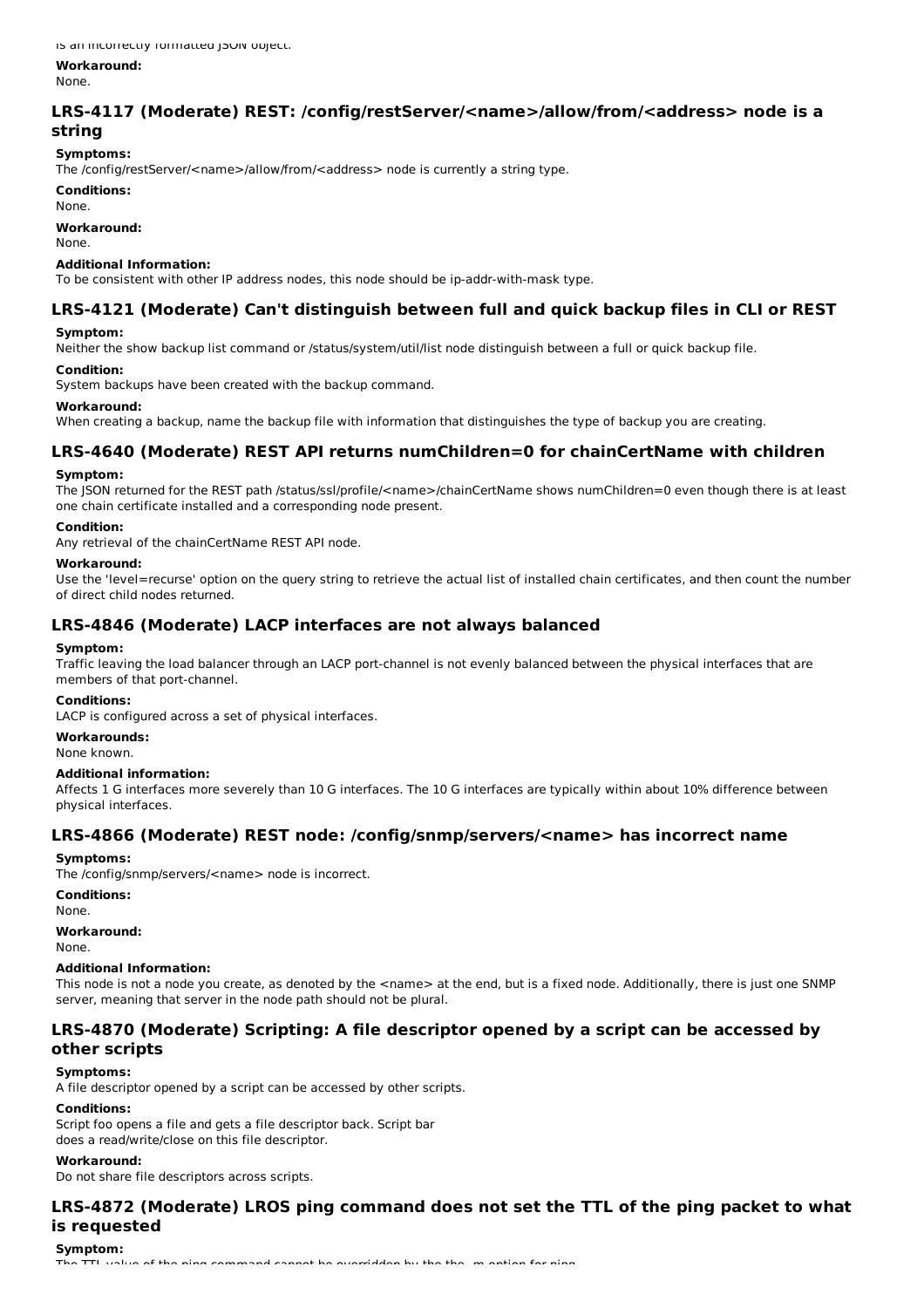The TTL value of the ping command cannot be overridden by the the -m option for ping.

### **Condition:**

Running ping command in bash.

**Workaround:** None known.

## **LRS-5223 (Moderate) Inconsistent use of the "default" field when using the REST API to unset virtual-ip "IP Address" and "IP Range".**

### **Symptoms:**

Inconsistent use of the "default" field when using the REST API to unset virtual-ip "IP Address" and "IP Range".

#### **Conditions:**

When you want to unset a virtual-ip "IP Range" through the REST API, you have to submit a request with "default  $= 1$ " and "family  $=$ af-unspecified". But when you want to unset a virtual-ip "IP Address", you have to submit a request with "default =  $0$ " and "family = af-unspecified".

#### **Workaround:**

None known.

### **Additional Information:**

## **LRS-5233 (Moderate) Output from the forward-proxy "statistics detailed" show command contains invalid queue-related statistics.**

### **Symptoms:**

Output from the forward-proxy "statistics detailed" show command contains invalid queue-related statistics.

### **Conditions:**

Create a forward-proxy object named "fp-1". Run the show command: "show forward-proxy fp-1 statistics detailed". Note that the output contains sub-sections entitled "Request Mgr Q Size:" and "Server Q Size:". These queue-related statistics blocks are not applicable to forward-proxy objects.

### **Workaround:**

None known.

### **Additional Information:**

## **LRS-5344 (Moderate) REST API doesn't perform the same input validations as the CLI.**

#### **Symptoms:**

REST API doesn't perform the same input validations as the CLI.

### **Conditions:**

For example, if you use the REST API to set a forward-proxy description value of "hello world", the double quotes will be preserved and when you execute "show run" at the CLI the output will show a description of ""hello world"" (ie. another set of wrapping quotes are added).

#### **Workaround:**

None known.

### **Additional Information:**

## **LRS-5377 (Moderate) CLI uses port-channel to create a port channel and channel-group to configure the port channel**

#### **Symptoms:**

The CLI command to create a port channel is interface port-channel <chan\_num>. The command to configure the port channel is channel-group <chan\_num>.

### **Conditions:**

Creating and configuring port channels.

### **Workarounds:**

None.

## **LRS-5378 (Moderate) Must use integer to create port channel, but pox to configure port channel**

### **Symptoms:**

CLI requires an integer to create a port channel, but requires pox (where x is the integer) to configure the port channel.

#### **Conditions:**

Creating and configuring port channels.

### **Workaround:**

Use an integer to create the port channel, then use pox (where x is the integer) to configure the port channel.

## **LRS-5856 (Moderate) Excessive SSL messages printed to log file**

### **Symptoms:**

Messages similar to one or more of the following appear in the system logs: LROS: Error accepting SSL connection: Encountered EOF before it was expected LROS: Error accepting SSL connection: Dynamic exception type: lrs::io::ssl::SSLIOException LROS: std::exception::what: no ciphers passed LROS: std::exception::what: tlsv1 alert user cancelled LROS: std::exception::what: tlsv1 alert internal error

**Conditions:**

SSL configured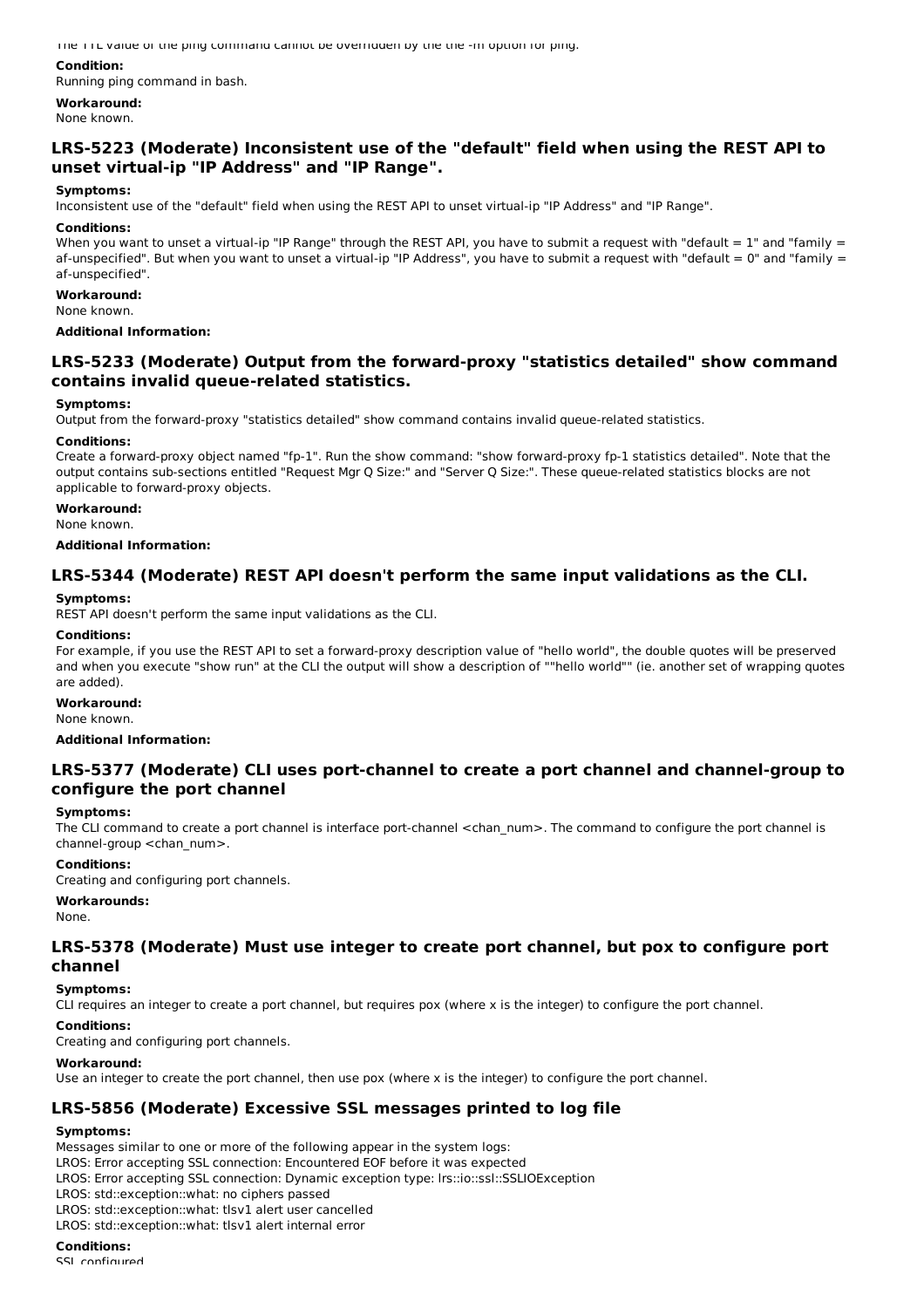**Workaround:** None known.

## **LRS-5947 (Moderate) Poor error message when upgrade runs out of disk space**

### **Symptoms:**

The upgrade command fails with an interaction similar to the following: LROS# upgrade "file:///home/linerate/image\_name.upg" Upgrade requires a reload when completed. Continue? [yes/no]: yes ERROR: Error upgrading: Running /boot/install failed. Unexpected error upgrading LROS

### **Conditions:**

The system is low on disk space. Typically, an upgrade requires about 2GB of free disk space.

#### **Workaround:**

Look for error messages in /var/log/controller.messages during the upgrade process. This should give more information on the failure. Removing un-needed files can allow the upgrade to complete successfully.

## **LRS-5954 (Moderate) System does not respond to any HTTP requests**

### **Symptoms:**

System stops responding to HTTP requests.

### **Conditions:**

1) Real server attached to the virtual server must have an SSL profile name attached to it.

2) The attached SSL profile must not be configured on the system.

3) The real server must not have an health monitor attached to it.

4) The virtual server must support TCP multiplexing.

After the virtual server processes a few HTTP requests in the above configuration, unconfigure the SSL profile attached to the real server. The virtual server will stop processing any new HTTP requests.

### **Workaround:**

Attach a health monitor monitor to the real server or

offline the real server administratively and bring it back online using the commands "admin offline" and "admin online"

#### Additional Details:

After queuing up around 10000 requests per system process, the system responds with HTTP 503 messages for all subsequent requests.

This issue can also happen in non-tcp-multiplex mode, but it requires the unconfiguration of the SSL profile attached to the real server to happen after the systm starts sending 503 response code HTTP responses.

## **LRS-5962 (Moderate) Proxy does not honor real server weights properly**

#### **Symptoms:**

System does not load balance the HTTP requests properly based on real server weights using the weighted least connections algorithm.

#### **Conditions:**

When tcp-multiplex and weighted least connections are configured on virtual servers, either of the following conditions may cause this:

- If real servers have "is-proxy" set to off and the virtual servers have "forward-connect-requests" set to true, HTTP CONNECT requests are dropped.
- Certain transmission errors to the real server that result in the proxy closing the connections.

#### **Workaround:**

Administratively offline and online the real servers using the "admin offline" and "admin online" configuration commands. Additional details:

## **LRS-6040 (Moderate) Client timeout with large HTTP objects with Weighted Least Connection Load Balancing algorithm with no tcp-multiplex**

#### **Symptom:**

HTTP clients with short timeouts may time out waiting for responses with objects greater than 8 k in size.

#### **Condition:**

The system is configured as a reverse proxy (load balancing), the virtual server is using the weighted least connections load balancing algorithm, and tcp-multiplex is disabled on the virtual server.

#### **Workaround:**

Enable tcp-multiplex or change the load balancing algorithm.

## **LRS-6160 (Moderate) Show CARP lists incorrect IP on "Master is ..." line**

### **Symptoms:**

The show carp <group> commands lists the incorrect IP address in the "Master is ..." line.

# **Conditions:**

At least two CARP groups and virtual IP configured.

#### **Workaround:**

None.

### **LRS-6258 (Moderate) Removing the IP address does not display the message - "WARNING:**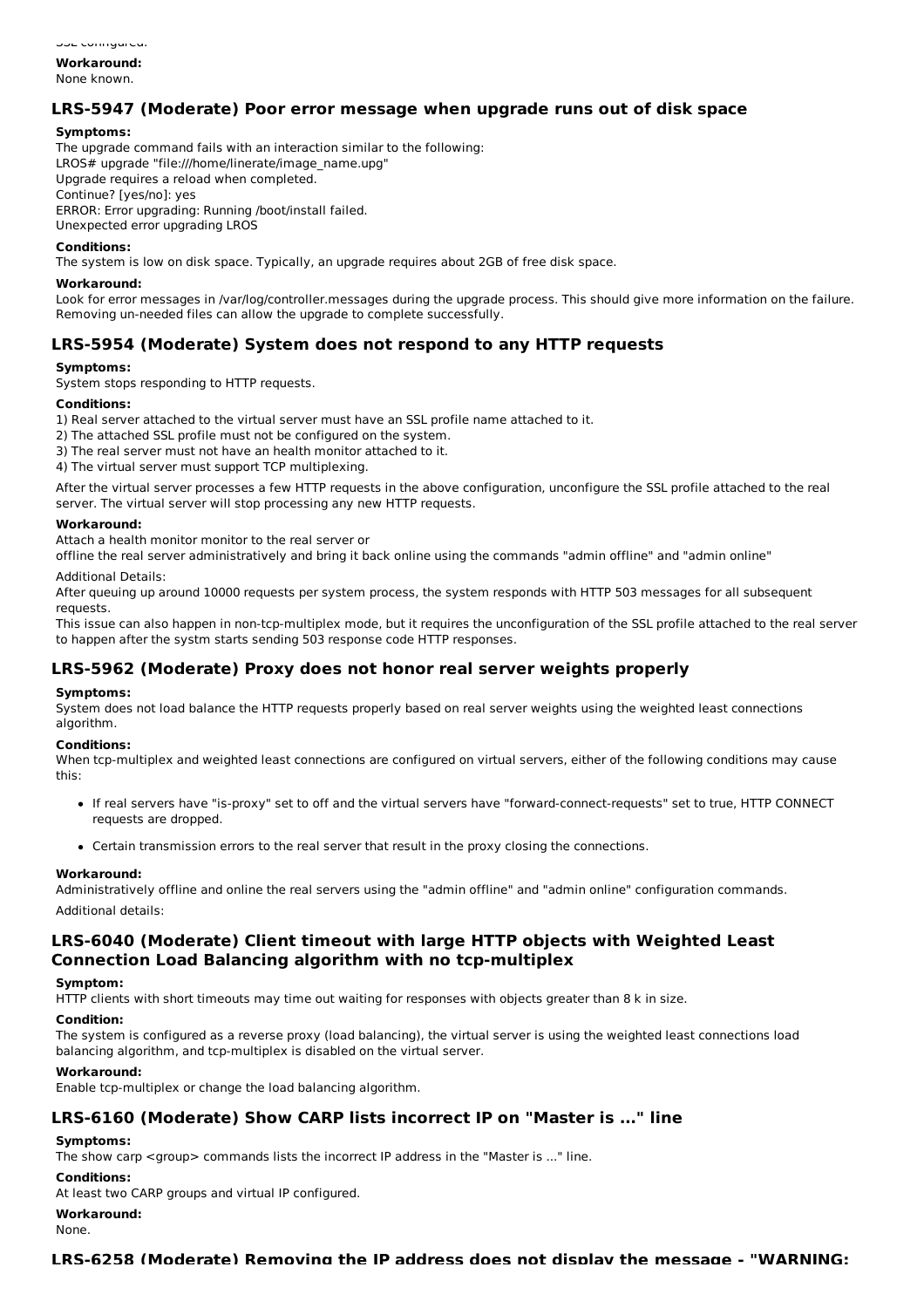### **LRS-6258 (Moderate) Removing the IP address does not display the message - "WARNING: deleting IP address associated with virtual-ip <vipname>"**

### **Symptoms:**

The message "WARNING: deleting IP address associated with virtual-ip vip1" is not displayed.

### **Conditions:**

- 1. Delete the IP address used by virtual IP (vip1) configured on an interface.
- 2. Add the IP address used by vip1 on a different interface.
- 3. Delete the IP address from the interface again.

### **Workaround:**

None.

### **Additional Information:**

This issue does not impact the functionality of the system.

### **LRS-6355 (Moderate) Cannot create or remove a virtual IP named "range" using the CLI**

#### **Symptom:**

You cannot create or remove a virtual IP named "range" using the CLI.

#### **Condition:**

Try to create or remove a virtual IP named "range."

#### **Workaround:**

Create or remove with the REST API.

#### **Additional Information:**

For a virtual IP in the CLI, range is reserved word for the virtual-ip command.

## **LRS-6449 (Moderate) Virtual server in TCP multiplex mode does not process any client requests**

## **Symptoms:**

LineRate does not process any HTTP requests.

#### **Conditions:**

- A virtual server must have real servers attached to it
- A virtual server must have a virtual IP attached to it
- All the real servers attached to the virtual server must have "max-connections" set to 0 (or default).
- "tcp-multiplex" must be enabled on the virtual server the first time after the real servers are attached

#### **Workaround:**

Set the "max-connections" on the real servers to a value greater than zero.

Enable "tcp-multiplex" again on the virtual server

#### **Additional Details:**

If "tcp-multiplex" is enabled prior to setting the "max-connections" on the real servers, an error message is generated indicating that "max-connections" must be set for "tcp-multiplex". In that case, set the "max-connections" to a non-zero value and then enable "tcpmultiplex" one more time.

### **LRS-6492 (Moderate) REST: Virtual IP stats for both forward and reverse proxies shown in clientNoVserver stats**

### **Symptoms:**

Virtual IP stats that relate to both forward and reverse proxies are in the clientNoVserver stats node.

#### **Conditions:**

None.

#### **Workaround:**

None. Node to be renamed clientNoProxy in the future.

## **LRS-6536 (Moderate) Need to clean-up the persistence-related warning messages on pxeboot images.**

#### **Symptoms:**

- The warning messages that are presented when you execute the "write" or "copy" commands on a pxeboot image are split across multiple lines instead of being written as a single, coherent warning message.
- The pxeboot image's persistence-related warning messages contain partial file path references instead of complete file path references. For example, they contain file paths like "/startup-config" instead of "/home/linerate/data/startup-config".

### **Conditions:**

- If you enter the command "write mem" on a pxeboot image, you'll get this output: WARNING: File written to a volatile storage location: /startup-config WARNING: This will not persist across a reboot. Please copy to a WARNING: non-volatile location when able. Building configuration...  $[OK]$
- If you enter the command "copy running-config tmp.txt" on a pxeboot image, you'll get this output: WARNING: File written to a volatile storage location: /tmp.txt WARNING: This will not persist across a reboot. Please copy to a WARNING: non-volatile location when able. Copying file...done.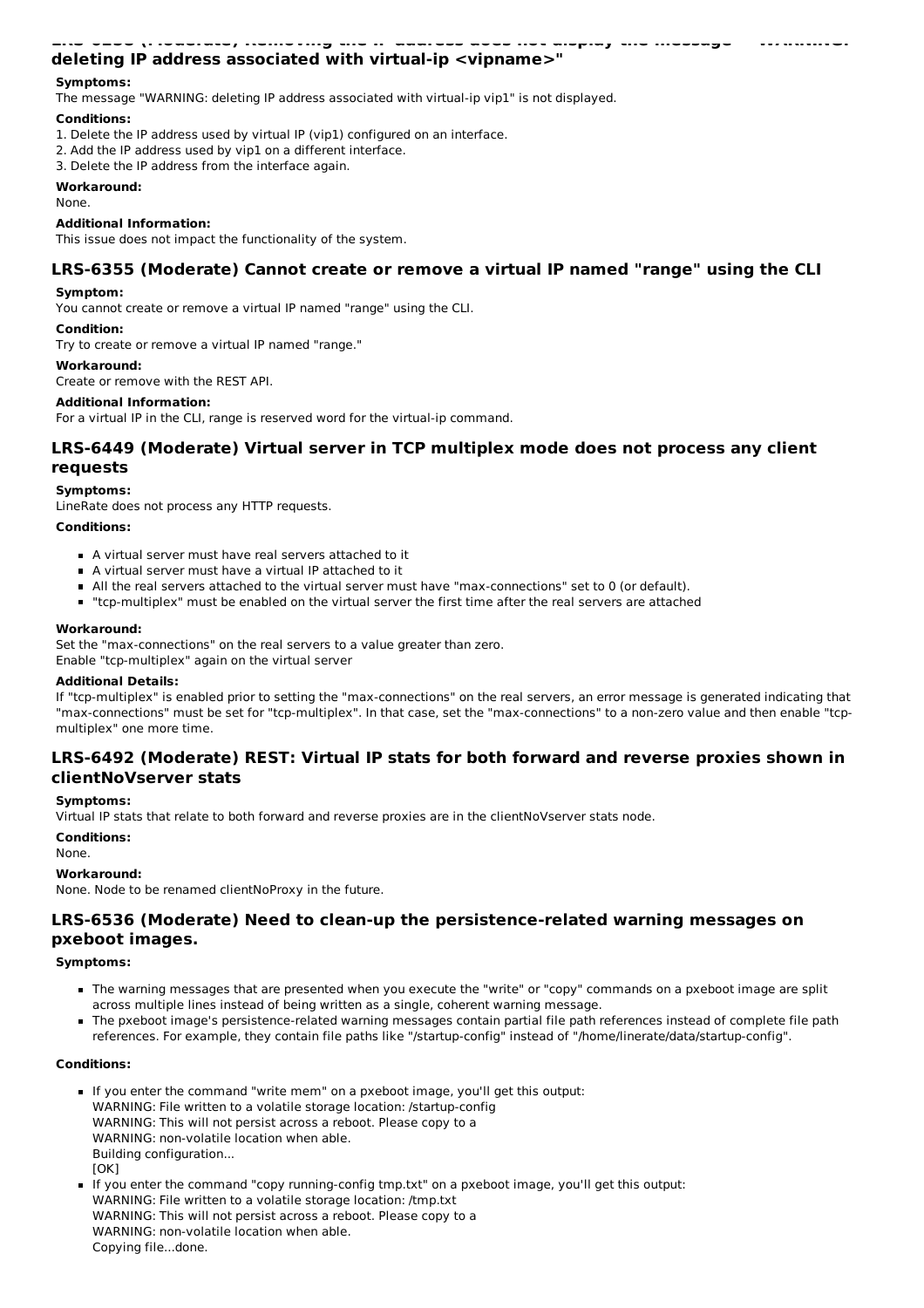### **Workaround:**

None known.

**Additional Information:**

## **LRS-6730 (Moderate) Selecting upgrade from installation menu exits to shell if no existing installation is found**

### **Symptoms:**

Installer program exits to shell prompt when "Upgrade" option is selected, but an existing installation is not found.

### **Conditions:**

In installer program, "Upgrade" option is selected, but an existing installation is not found.

### **Workaround:**

Do not attempt to upgrade a system without an existing installation. If you mistakenly exit to the shell, type "exit" or press CTRL-D to exit the shell and return to the installer or "reboot" to reboot the system.

### **Additional Information:**

## **LRS-7306 (Moderate) Cannot log in to system to use CLI or REST**

### **Symptom:**

In some rare instances, the system can get into a state where it does not accept new CLI or REST client requests.

### **Condition:**

This can happen when previous configuration commands take a long

time to service. These situations usually occur when:

a. the system is under heavy load.

b. the system has a really large configuration and is syncing it to

data path processes (which happens on system startup or when

a data path process starts up).

c. Both of the above.

**Workaround:** None known.

## **LRS-7739 (Moderate) no attach real-server on deleted but attached server doesn't tab complete**

### **Symptoms:**

Tab completion does not work on objects that have been deleted.

### **Conditions:**

Configure real server real-foo, attach it to virtual IP vip-foo, then delete real server real-foo ("no real-server real-foo"). In vip-foo mode, try "no attach real-server rea[TAB]." Tab completion does not work.

### **Workaround:**

Type the full name of the real-server or health-monitor in the "no attach" command.

#### **Additional Information:**

## **LRS-8412 (Moderate) Packets dropped counter is the same for both oce interfaces in system**

# **Symptoms:**

The dropped packets counter in the output of the show interface command for oce interfaces is the same value for all interfaces installed in the system

#### **Conditions:**

System running in a server with oce interfaces installed.

### **Workaround:**

None known.

## **LRS-8413 (Moderate) Output errors on oce interfaces after CARP switchover**

#### **Symptoms:**

Output errors reported in show interface output on Emulex (oce) interfaces after CARP switchover.

#### **Conditions:**

System running on a server that has Emulex interfaces installed in it and CARP configured.

**Workaround:**

## None known.

### **Additional Information:**

## **LRS-8414 (Moderate) Packets dropped counter rolls over at low values for oce interfaces**

### **Symptoms:**

The packets dropped stat reported in show interface output on Emulex (oce) interfaces rolls over to 0 at low values.

#### **Conditions:**

System running on a server that has oce interfaces installed in it that is receiving traffic that is being dropped by the interface.

**Workaround:** None known.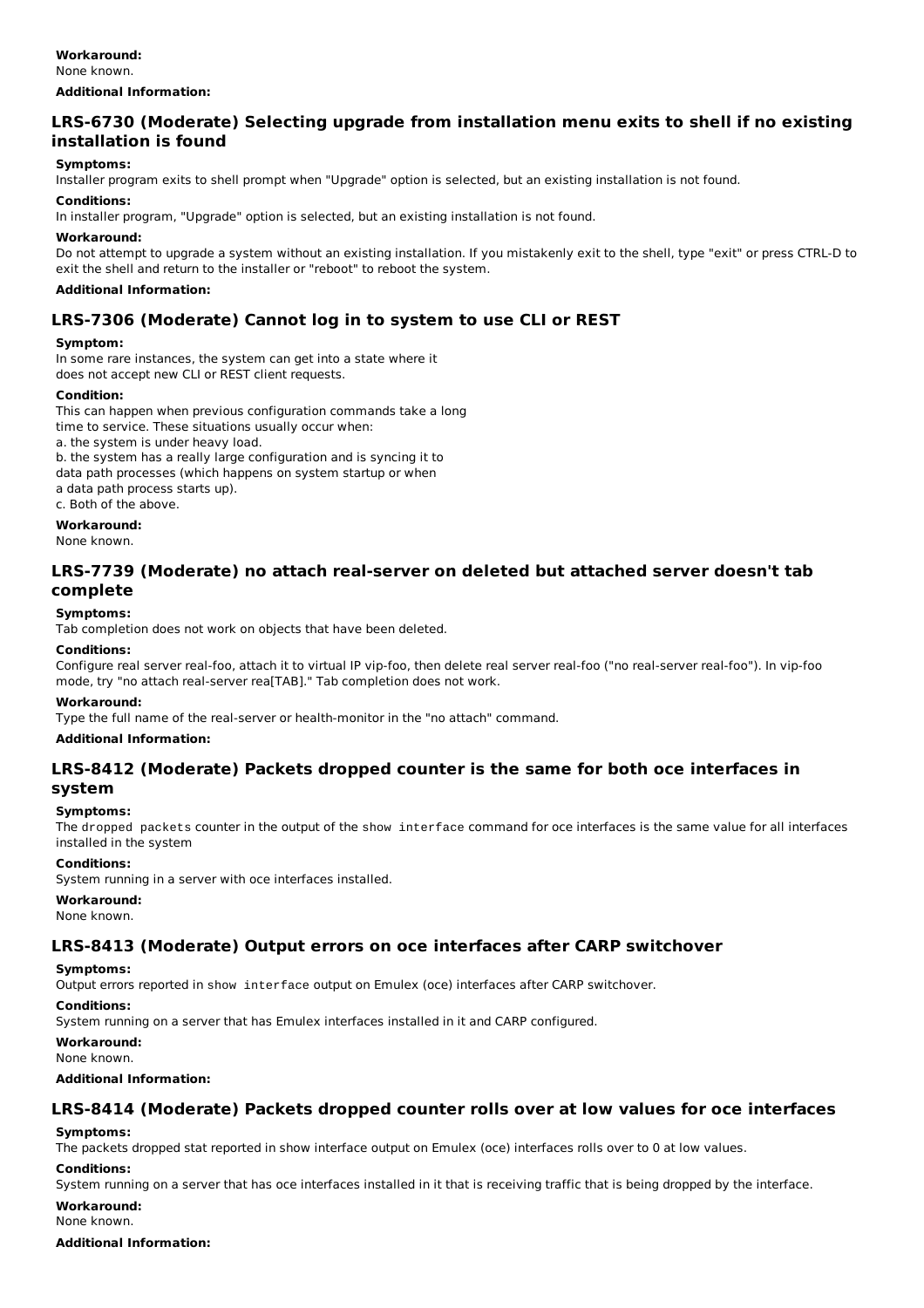## **LRS-8424 (Moderate) TCP Retransmission Errors**

### **Symptoms:**

Running system commands in bash such as sysctl -a or show tech-support with the CLI, which take a long time to complete, cause the system to fail over due to CARP keep-alive-timeout. This timeout out is short-lived, so the master changes back quickly, which causes TCP retransmissions.

### **Conditions:**

System with CARP configured and a user entering system or CLI commands that take a long time to complete.

### **Workaround:**

None.

### **Additional Information:**

If the system is busy or has a lot connections active, the commands will take a long time to complete causing this error. This is a transient error that only happens while the command is executing or shortly after it completes.

# **LRS-8930 (Moderate) Error: SNMP actual retrieval of routing table: Cannot allocate**

## **memory**

**Symptoms:**

Error: snmpd[14786]: actual retrieval of routing table: Cannot allocate memory message shown in the /var/log/messages file.

#### **Conditions:**

System configured for SNMP and client doing SNMP walk.

**Workaround:**

None.

### **Additional Information:**

## **LRS-9271 (Moderate) Custom error object handling inconsistent with node.js**

### **Symptoms:**

Thrown exceptions show up in the syslog as '[object Object]', and their source lines are printed (sometimes truncated), rather than the full, formatted exception message.

### **Conditions:**

Custom exceptions (of the form 'throw {name:"foo", message:"bar"}

;' are being used.

### **Workaround:**

Use the 'new Error("foo","bar");' syntax instead.

### **Additional Information:**

The node.js JavaScript interpreter parses the custom error messages correctly when run in non-interactive mode. In interactive mode, the custom errors are unrecognized. The V8 JavaScript interpreter does not parse such custom objects as exceptions, but prints them as objects with their source line. LineRate's interpreter is consistent with V8 and the node.js interactive interpreter.

### **LRS-9334 (Moderate) scheduler sometimes has error: "cpuset: setaffinity: No such process"**

#### **Symptoms:**

The "scheduler cpu manual" command returns an error similar to the following:

ERROR: cpuset error for thread 100503 (controller/controller): cpuset: setaffinity: No such process

#### **Conditions:**

Using "scheduler cpu manual" on a multithreaded process that starts and stops threads frequently.

## **Workaround:**

If the command is repeated, it may complete successfully.

### **Additional Information:**

This error does not cause any other undesired behavior other than the message itself. It simply indicates that a transient thread of the multithreaded process has exited prior to setting the CPU affinity for that thread.

## **LRS-9336 (Moderate) Garbled syslog output from scripting engine**

### **Symptoms:**

Error messages from multiple data path (lb\_http) processes are interleaved, causing garbled lines in /var/log/controller.messages.

### **Conditions:**

A script with a runtime or syntax error is loaded in the scripting engine.

### **Workaround:**

The properly formatted error message is available from "show script <script>".

## **LRS-9576 (Moderate) CARP ads not received for ix VLAN interface on backup**

### **Symptoms:**

Both units in CARP group are operating as the master, leading to traffic problems as an upstream switch or router may not pass traffic properly through the CARP group.

### **Conditions:**

CARP is configured on a VLAN interface attached to an ixgbe physical interface.

### **Workaround:**

None. Reboot of CARP backup system is required.

## **Additional Information:**

The trigger for this problem is unknown. However, CARP switchovers were being deliberately forced, and in other cases, the interface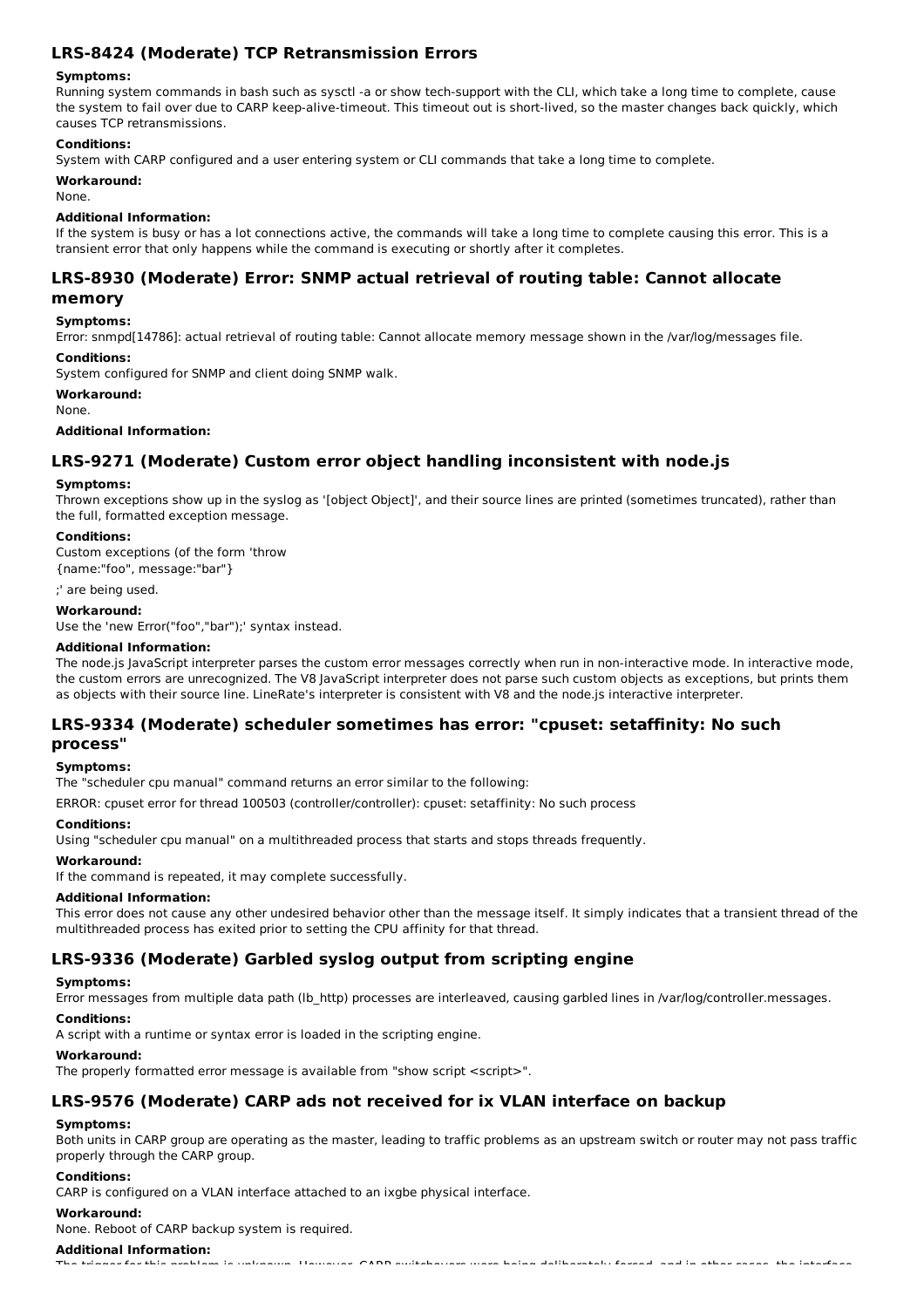The trigger for this problem is unknown. However, CARP switchovers were being deliberately forced, and in other cases, the interface driver has been observed to perform a reset when going "admin-status up". Although, in those cases, the interface could be manually reset to correct the CARP issue, whereas in this case no reset path was identified short of a system reboot.

## **LRS-9585 (Moderate) GUI doesn't poll the backend system on a regular basis.**

### **Symptoms:**

GUI fails to display configuration changes that were made outside the GUI (ie. changes that were made through the CLI or REST API).

### **Conditions:**

Log in to the GUI, click on the "Real Servers" tab in the configuration table and apply the filter "name = rs-x". Verify no matches are found and then remove the filter. Go to the CLI and add a new real-server named rs-x. Go back to the GUI and re-apply the filter "name = rs-x". Verify the GUI still returns no matches. Remove the filter, click the "Refresh Configuration" button and then re-apply the filter. Note that this time the GUI returns one match (ie. the GUI recognizes the config change after you clicked the "Refresh Configuration" button).

### **Workaround:**

Periodically refresh the configuration by clicking the "Refresh Configuration" button.

### **Additional Information:**

Prior versions of the GUI would poll the backend system at regular intervals to pick up config changes and update the dashboard's configuration widgets accordingly. Prior versions of the GUI would also allow this polling feature to be enabled/disabled with a checkbox on the "Information" dialog.

## **LRS-9805 (Moderate) Scripting HTTP.ClientRequest doesn't support hostname option**

### **Symptoms:**

Scripting HTTP client requests with the 'hostname' option ignore the option, and always request to host '127.0.0.1'.

### **Conditions:**

A script that makes a request using the 'hostname' option:

```
var http = require('http');
var req = http.get({ hostname: '3.4.5.6',
                      port: 80,
                      path: '/index.html' },
                    onResponseCb);
```
### **Workaround:**

Use the 'host' property instead:

```
var http = require('http');
var req = http.get({ host: '3.4.5.6',
                     port: 80,
                     path: '/index.html' },
                   onResponseCb);
```
#### **Additional Information:**

## **LRS-10373 (Moderate) Sample file names used in the upgrade command help message end with ".img" instead of ".upg".**

### **Symptoms:**

Sample file names used in the upgrade command help message end with ".img" instead of ".upg".

### **Conditions:**

At the CLI, issue the command "upgrade ?" to see the the upgrade command help message. Note that the sample file names used in the help message end with ".img" instead of ".upg".

### **Workaround:**

n/a

### **Additional Information:**

## **LRS-10456 (Moderate) API allows TCP attributes to be set on objects with a service type of HTTP.**

### **Symptoms:**

API allows TCP attributes to be set on objects with a service type of HTTP and allows HTTP attributes to be set on objects with a service type of TCP.

### **Conditions:**

Create a real-server named "rs-http-1" and set its service type to HTTP. Use the REST API to set the TCP attribute "Data Idle Timeout" on this HTTP real-server and note that the PUT request succeeds (ie. the TCP-specific attribute is successfully set on an HTTP realserver).

### **Workaround:**

None known.

## **Additional Information:**

## **LRS-10461 (Moderate) GUI fails to apply additional formatting to configuration table cells that contain delimited list values.**

### **Symptoms:**

GUI fails to apply additional formatting to configuration table cells that contain delimited list values, which makes these cells unreadable without manual intervention.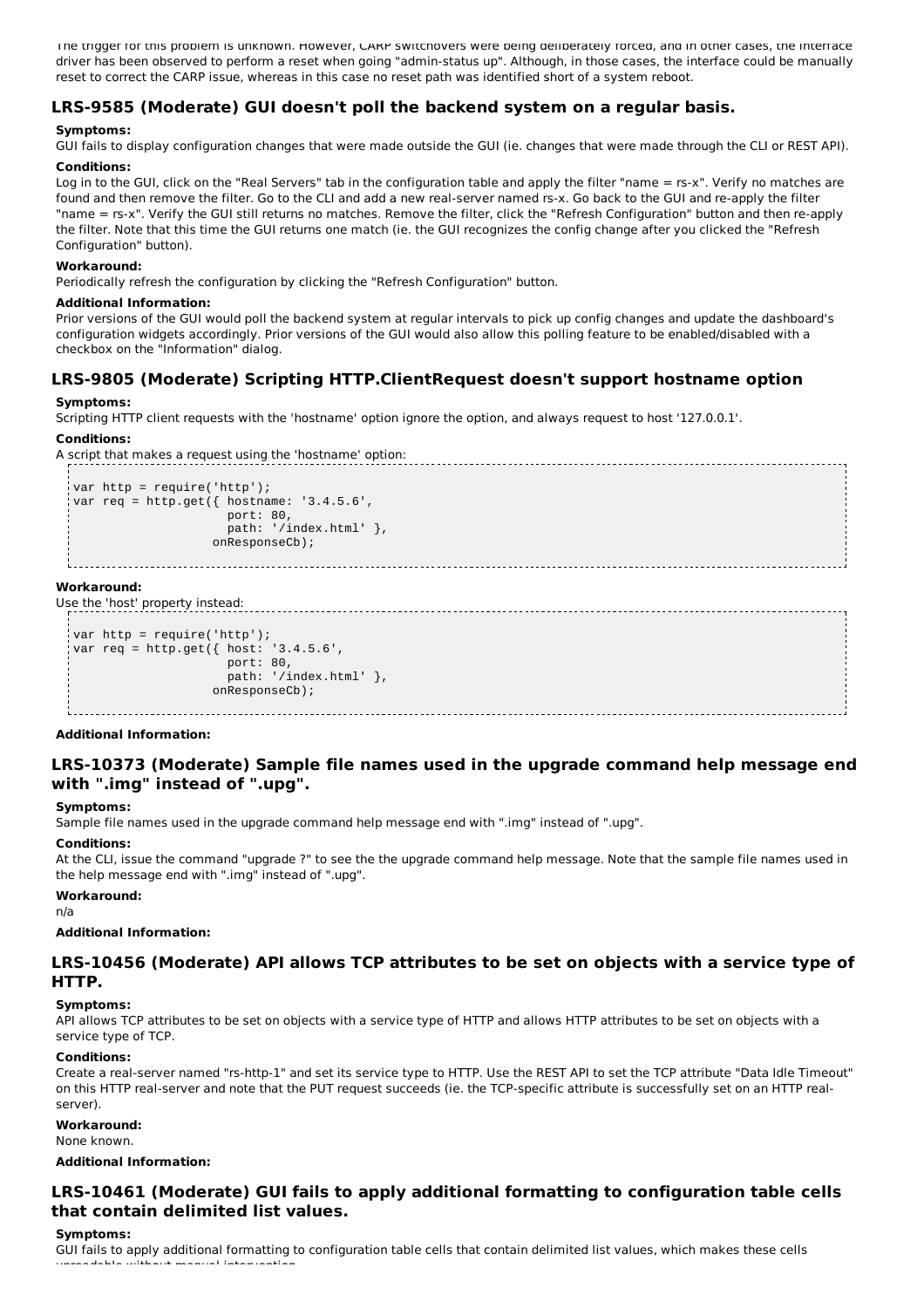unreadable without manual intervention.

#### **Conditions:**

Create a virtual-server and attach three real-servers. Log in to the GUI, click the "Virtual Servers" tab on the configuration table control and find the newly created virtual-server. Note that the contents of the "Real Servers" column is a comma-separated list of real-server names and is unreadable without manual intervention (ie. in the absence of text-wrapping or some other formatting assistance, you're forced to resize the column to read its contents).

### **Workaround:**

Manually resize the affected columns to make their content readable.

**Additional Information:**

## **LRS-10483 (Moderate) System allows users to edit public dashboards they don't own.**

#### **Symptoms:**

System allows users to edit public dashboards they don't own.

#### **Conditions:**

System contains two users: user-1 and user-2. Log in as user-1, create a public dashboard and add a line chart widget to the dashboard. Log out as user-1 and log in as user-2. Add, remove and edit widgets on the public dashboard that you created as user-1. Log out as user-2 and log back in as user-2. Note that none of the changes you made as user-2 were persisted.

#### **Workaround:**

You should treat public dashboards as read-only and avoid trying to edit them.

#### **Additional Information:**

## **LRS-10485 (Moderate) System only allows one dashboard to be deleted at a time.**

### **Symptoms:**

System only allows one dashboard to be deleted at a time.

## **Conditions:**

Open the Dashboards dialog and create two new dashboards by clicking the "+" button twice. Now try to delete both of the newly created dashboards by clicking their associated checkboxes and then clicking the "-" button. Note that the system only allows one dashboard to be selected at a time.

#### **Workaround:**

When you want to delete multiple dashboards, you have to delete them one at a time.

#### **Additional Information:**

## **LRS-10610 (Moderate) System refuses to accept the opening paren when you type a filter that uses the attribute name "Session Cache Size (bytes)".**

## **Symptoms:**

System displays the error message "Enter a different attribute name." when you type a filter that uses the attribute "Session Cache Size (bytes)".

#### **Conditions:**

Log in to the GUI and click the "SSL Profiles" tab in the configuration table control. Click into the filter textbox, type the filter condition "Session Cache Size (bytes) > 0" and hit "Enter". Note that the filter condition that's actually applied is "Session Cache Size bytes) > 0" (ie. note that the system refuses to accept the opening paren before "bytes").

#### **Workaround:**

Instead of typing the full attribute name into the filter textbox, you can just select the attribute name from the type-ahead suggestions list.

#### **Additional Information:**

## **LRS-10633 (Moderate) System fails to clearly communicate chart widget's chart type.**

#### **Symptoms:**

System fails to clearly communicate chart widget's chart type

#### **Conditions:**

Create a line chart for the real-server connections statistic "Server Open Connections" (allow "Objects" to default to "All"). Create an area chart for the exact same statistic. Note that both the line and area charts appear identical on your dashboard and the system provides no way to distinguish between the two.

### **Workaround:**

None known.

#### **Additional Information:**

## **LRS-10640 (Moderate) Monitoring charts fail to display coordinate values when you hover over a data point.**

#### **Symptoms:**

Monitoring charts fail to display coordinate values when you hover over a data point.

## **Conditions:**

Hover over a data point on a monitoring chart and note that the system fails to display a tooltip that shows the data point's coordinate values.

#### **Workaround:**

Estimate the x-axis value from a visual inspection of the chart. The y-axis value can be found in the line label text that appears in the top right corner of the chart when you hover over a data point.

#### **Additional Information:**

### **LRS-10722 (Moderate) Set default=false ignored for script attributes when override value**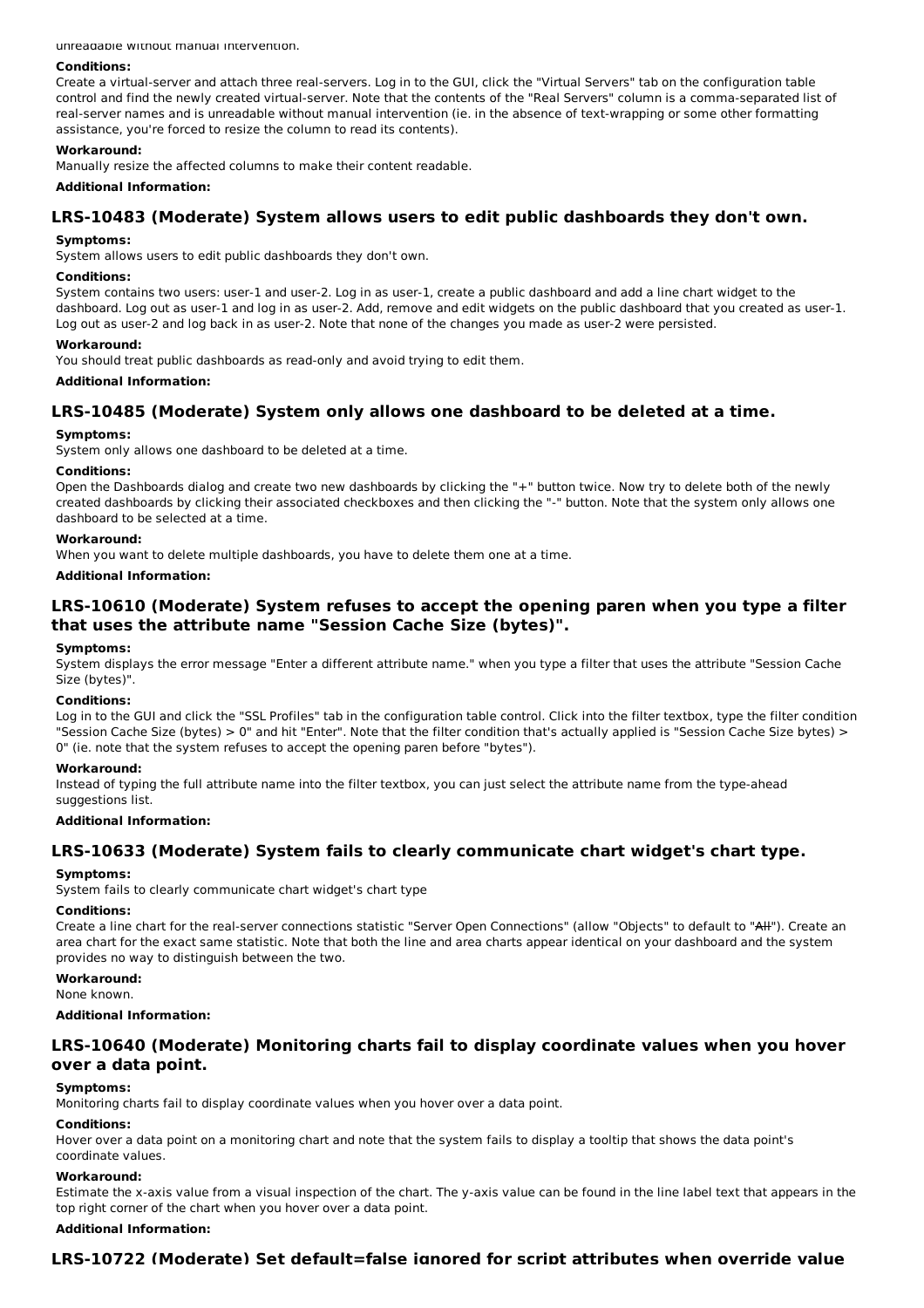## **is the same as the default value.**

#### **Symptoms:**

With REST API path /status/script/<script name>/restartMode or /status/script/<script name>/adminStatus, the default setting remains set to True after setting a value equal to the default (0).

#### **Conditions:**

Set REST API paths /status/script/<script name>/restartMode or /status/script/<script name>/adminStatus, to a value equal to the default.

**LRS-10722 (Moderate) Set default=false ignored for script attributes when override value**

#### **Workaround:**

Either ignore the default setting or set to non-default value (1 in this case), and then set back to 0 to clear the default setting.

## **LRS-10948 (Moderate) Scripting buffer.toString() truncates utf8 strings**

**Symptoms:** Scripting's buffer.toString() method may truncate some strings with extended characters.

**Conditions:** A script that tries to convert a buffer with extended characters using Buffer.toString():

str =  $' \u00bd + \u00bc = \u00be'$ ; var buf = new Buffer(str, 'utf8'); console.log('String:', str); console.log('Buffer.toString():', buf.toString());

**Workaround:** None known.

#### **Additional Information:**

### **LRS-11348 (Moderate) ix interface takes 5 seconds to come out of reset**

#### **Symptoms:**

When reconfiguring an Intel "ix" network interface, the system may take up to approximately 5 seconds to start sending and receiving traffic. After traffic starts moving through the ix network interface, performance is normal.

#### **Conditions:**

This brief delay in traffic happens when the network interface configuration is changed, for example, when the LRO and TSO flags are enabled or disabled.

**Workaround:** None.

#### **Additional Information:**

### **LRS-11352 (Moderate) ix interface traffic byte-count stats are off by 6%**

#### **Symptoms:**

Intel "ix" network traffic statistics (bytes sent and received) may be off by 5-10%.

#### **Conditions:**

When bytes are sent and received by an Intel "ix" network interface, the bytes reported by the "netstat" command may be incorrect by 5-10%.

#### **Workaround:**

None.

### **Additional Information:**

### **LRS-11374 (Moderate) Script editor doesn't warn user about missing write permissions on source file**

#### **Symptoms:**

No warning issued while launching script editor on files that have missing write permissions.

#### **Conditions:**

Configure a script with source specified from file that has no write permissions, and then try to edit the script source.

#### **Workaround:**

Inspect script source file permissions via bash before launching editor to make sure it has the correct permissions.

### **Additional Information:**

## **LRS-11821 (Moderate) System will pass through HTTP Upgrade: headers it does not understand, corrupting the channel**

#### **Symptoms:**

System will forward all Upgrade headers and then terminate the server connection when data is sent, if the upgrade was to a non-HTTP protocol (for example, HTTPS, FTP, etc.).

#### **Conditions:**

Client request contains an Upgrade: header requesting an upgrade to a non-plain text HTTP protocol. System forwards this header to a server. The server understands the upgrade request and switches protocols.

#### **Workaround:**

Configure strip-request-headers on the virtual server to remove all Upgrade headers from requests.

## **LRS-11943 (Moderate) System fails to sort newly copied objects into the correct row.**

#### **Symptoms:**

System fails to sort newly copied objects into the correct row.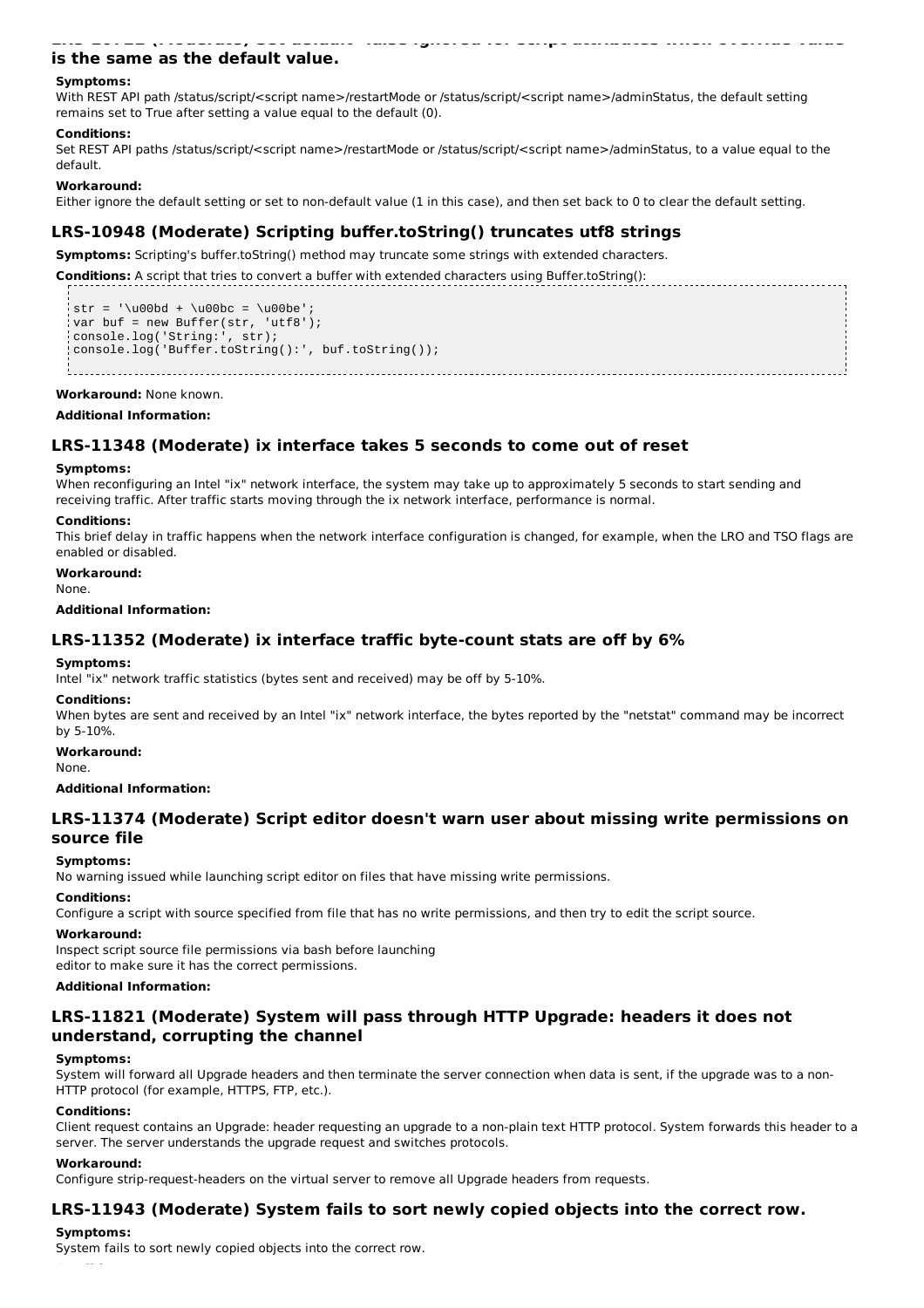### **Conditions:**

This issue only occurs if there are more objects than can fit on a single page of the configuration table (ie. if the configuration table has to add a vertical scrollbar to show all the objects) and if the configuration table hasn't been manually sorted already (ie. you haven't clicked any column headers yet). If both of these conditions exist, then if you copy an existing object and give it a name that is almost identical to the original (eg. copy real-server "rs-http-1" to "rs-http-2"), you'll notice that the newly created object does not automatically appear next to the original object. You have to manually sort on the "Name" column to make the newly created object appear next to the original.

### **Workaround:**

After copying an object, click on the "Name" column header to manually sort on that column.

### **Additional Information:**

## **LRS-11965 (Moderate) System fails to deselect configuration table rows when a filter is removed.**

#### **Symptoms:**

System fails to deselect configuration table rows when a filter is removed.

#### **Conditions:**

Apply a filter (for example "name != ''"), then select one or more of the resulting rows. Remove the filter and note that the same number of rows are still selected. The expected behavior is that no rows remain selected when the filter is removed.

#### **Workaround:**

You can manually remove

### **Additional Information:**

## **LRS-13138 (Moderate) Category names in the filter feature's autocomplete suggestions list are not sorted alphabetically.**

#### **Symptoms:**

Category names in the filter feature's autocomplete suggestions list are not sorted alphabetically.

### **Conditions:**

Navigate to the "Virtual Servers" tab on the configuration table control. Type "a" into the filter textbox and note that the "SCRIPT" category appears below the "VIRTUAL IP" category in the resulting autocomplete suggestions list.

**Workaround:**

None known.

#### **Additional Information:**

## **LRS-13145 (Moderate) Chart statistics list is difficult to read when object names are long enough to overflow a single line in the statistics list.**

#### **Symptoms:**

Chart statistics list is difficult to read when object names are long enough to overflow a single line in the statistics list.

#### **Conditions:**

Add a real-server named real-server-default-vals. Create a line chart, set the object type to "Real Server", set the object name to "real-server-default-vals". Add the "HTTP Requests" statistic "Total HTTP Server Requests" and the "Connections" statistic "Server Open Connections". Note that the first statistic overflows into the second line in the "Statistics" section of the chart settings dialog and the second statistic is then overlaid on top of this second line, which makes the list of associated statistics difficult to read.

### **Workaround:**

None known.

**Additional Information:**

## **LRS-13146 (Moderate) Dropdown controls on the chart settings dialog don't display properly in Chrome on Windows and Ubuntu.**

#### **Symptoms:**

Dropdown controls on the chart settings dialog don't display properly in Chrome on Windows and Ubuntu.

#### **Conditions:**

Open the chart settings dialog in Chrome on a Windows or Ubuntu machine and note that bottom parts of the characters in the dropdown controls are truncated.

### **Workaround:**

#### None known.

#### **Additional Information:**

### **LRS-13150 (Moderate) pico editor has strange backspace behavior when using tmux**

### **Symptoms:**

When editing a file via the included editor in the system, characters disappear and reappear.

#### **Conditions:**

Editing existing lines of code when using tmux version 1.7

#### **Workaround:**

Do not use tmux version 1.7. Use tmux version 1.6.

### **Additional Information:**

## **LRS-13169 (Moderate) Dashboard management dialog indicates that dashboard copying is a supported operation.**

**Symptoms:**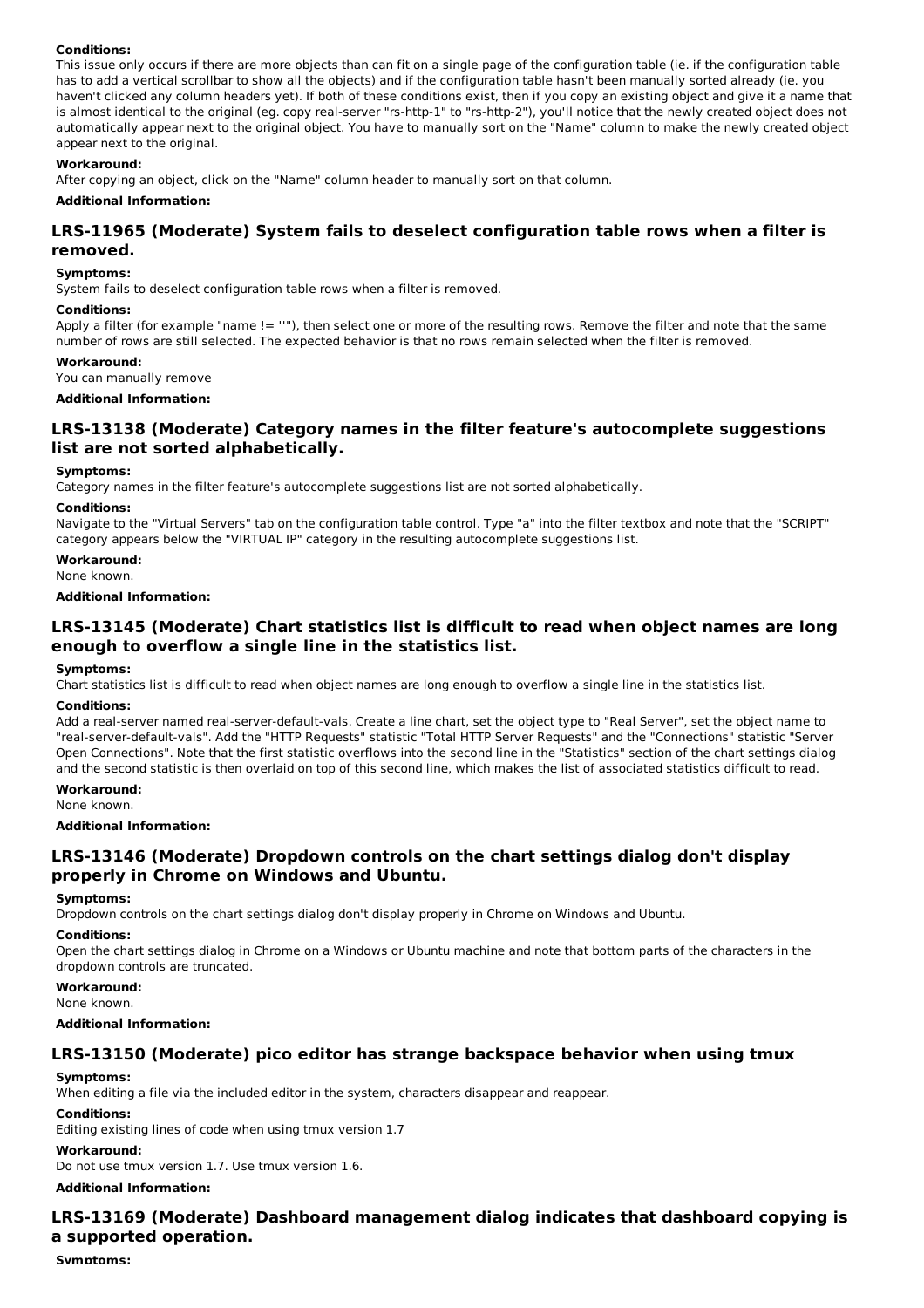**Symptoms:**

Dashboard management dialog indicates that dashboard copying is a supported operation.

### **Conditions:**

Open the dashboard management dialog and note that it contains the header text "Add, remove, or copy dashboards". The dashboard copy operation is not supported in this release, so the dialog header text should read "Add or remove dashboards".

### **Workaround:**

None known.

### **Additional Information:**

## **LRS-13170 (Moderate) Dashboard management dialog indicates that public dashboards are supported.**

## **Symptoms:**

Dashboard management dialog indicates that public dashboards are supported.

#### **Conditions:**

Open the dashboard management dialog and note that it contains a column of checkboxes entitled "Public". Public dashboards are not supported in this release, so this column of checkboxes should be removed.

## **Workaround:**

None known.

### **Additional Information:**

## **LRS-13201 (Moderate) Memory and CPU utilization spike when creating and deleting many real servers (or virtual servers)**

### **Symptoms:**

Memory and CPU utilization spike when creating or deleting many real servers and virtual servers.

### **Conditions:**

Any time many real servers or virtual servers are being created or deleted.

#### **Workaround:**

None.

#### **Additional Information:**

## **LRS-13212 (Moderate) GUI allows TCP-only attributes to be set on HTTP objects (and vice versa).**

### **Symptoms:**

TCP attributes are set on HTTP objects and HTTP attributes are set on TCP objects.

#### **Conditions:**

Create a new real-server and set its "Service Type" to HTTP. Edit the TCP attribute "Data Idle Timeout" in the new real-server's row of the "Real Servers" table. Hit "Save" and note that your changes are persisted without error. The same behavior occurs if you create a TCP real-server and save changes to an HTTP attribute (like "Response Idle Timeout") on that TCP object.

### **Workaround:**

None known.

**Additional Information:**

## **LRS-13213 (Moderate) GUI fails to recognize object name if the name wasn't specified in the object creation request's payload.**

#### **Symptoms:**

GUI configuration table contains rows with empty "Name" cells.

#### **Conditions:**

Use the REST API to create a new configuration object, but omit the 'data' key from the json data that is sent with the object creation request.

#### **Workaround:**

Specify the object name in the 'data' key in the json data that is sent with the object creation request.

### **Additional Information:**

### **LRS-13243 (Moderate) REST: some nodes below /config/ssl/profile/<name> are not used**

**Symptoms:** Unused REST nodes are available.

**Conditions:**

### None.

#### **Workaround:**

Do not use these nodes: /config/ssl/profile/<name>/keyLifeTime /config/ssl/profile/<name>/sslVersionsOpenSslFormat /config/ssl/profileBase/<name>/keyLifeTime /config/ssl/profileBase/<name>/sslVersionsOpenSslFormat

### **Additional Information:**

## **LRS-13505 (Moderate) GUI fails to treat real-server base "Description" attribute as readonly**

**Symptoms:**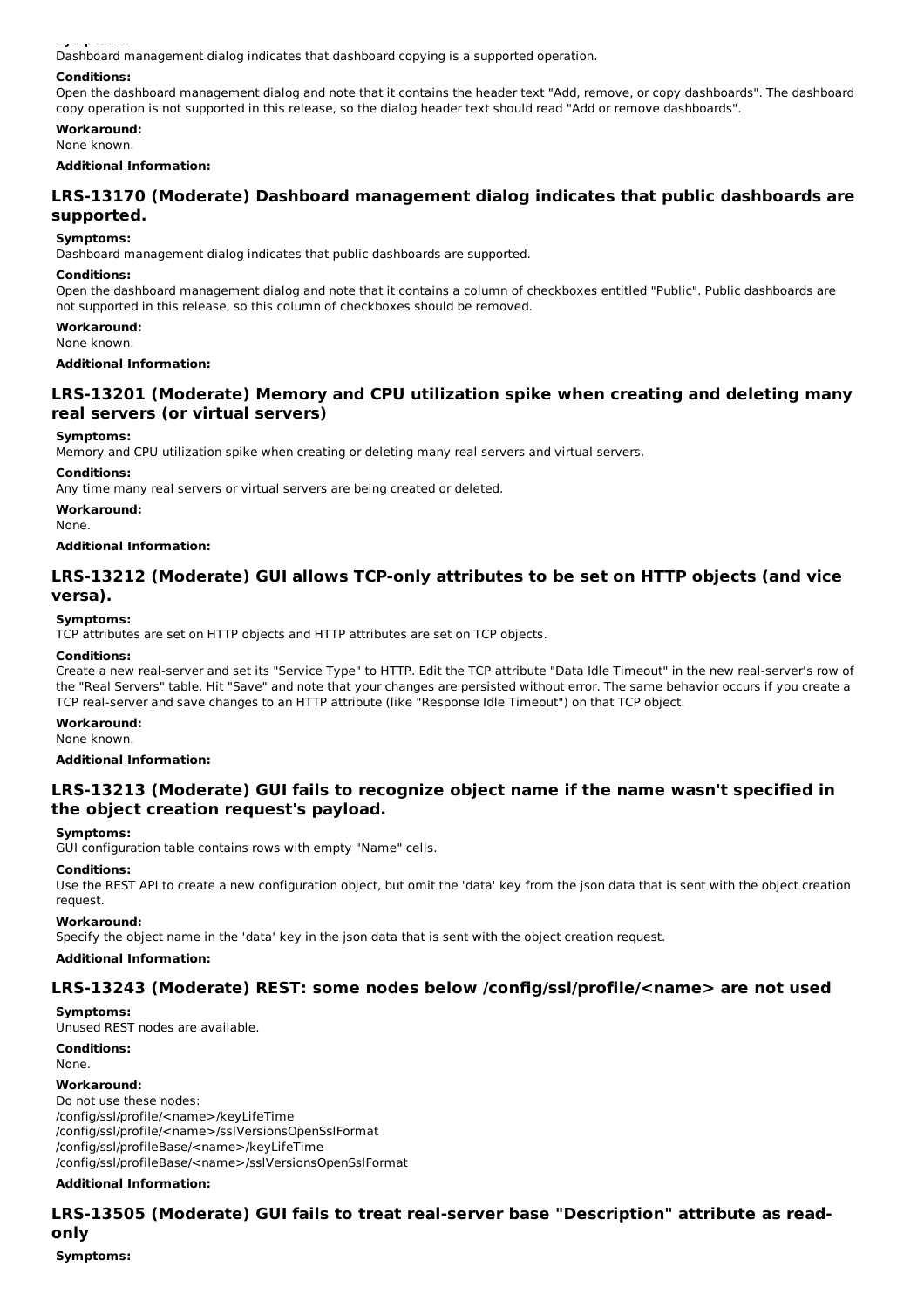GUI allows the real-server base "Description" attribute to be edited.

### **Conditions:**

Create a real-server base object, click on its "Description" cell in the configuration table and note that the GUI opens the "Description" editor. Real server base objects do not support the "Description" attribute, so the GUI should not open an editor when this cell is clicked.

**Workaround:**

#### None known.

### **Additional Information:**

## **LRS-13512 (Moderate) npm tmp directory contents not cleaned up in some cases**

#### **Symptoms:**

Some temporary files are left in /home/linerate/data/scripting/tmp directory that do not get cleaned up when they are no longer needed.

#### **Conditions:**

Seen occasionally when npm installs fail.

#### **Workaround:**

Remove files in this directory manually.

### **Additional Information:**

## **LRS-13675 (Moderate) Default cell editor hangs if user tries to save with "Use Default" after a failed attempt to save with "Set Locally".**

### **Symptoms:**

Default cell editor hangs if user tries to save with "Use Default" after a failed attempt to save with "Set Locally".

### **Conditions:**

- open the real-server "Max Connections" cell editor
- select the "Set Locally" radio button, enter a value of 1234 and click "Save"
- re-open the cell editor, clear the textbox and click "Save"
- note that an editor error message is displayed ("Enter a valid number")
- select the "Use Default" radio button and click "Save"
- note that the editor error message remains and the editor fails to save the change and close

### **Workaround:**

Close and re-open the cell editor. Note that the "Set Locally" field contains the cell value you want to unset. Select "Use Default" and click "Save".

**Additional Information:**

### **LRS-13947 (Moderate) System hangs during boot after changing /home/linerate/data to be a symlink to /tmp**

#### **Symptoms:**

Unable to SSH into system or connect via REST API. System is hung while booting just after a message is display on the console 'Clearing /tmp'. The serial console is still accessible.

#### **Conditions:**

After entering the bash prompt from Iros shell and changing /home/linerate/data to be a symlink to /tmp instead of pointing the physcial disk. System is reloaded from CLI or power-cycled and is in the process of rebooting.

#### **Workaround:**

Configure /home/linerate/data to point to physical disk storage. If /home/linerate/data must point to temporary (or temporarily unreachable) storage, the system startup may hang. Connect to the serial console and press 'Ctrl-C' to terminate the startup. However, you cannot log in to the product. You need to boot from an ISO (such as a LiveCD), manually mount the physical disk on which LROS is installed, and configure /home/linerate/data to point to a persistent (not /tmp) location.

#### **Additional Information:**

This is a non-standard deployment would be manually configured. You cannot configure the system in this manner from lros\_shell. This item informational in case someone wants to map parts of the directory structure to either /tmp storage, or perhaps some offbox location (for example, NFS).

## **LRS-14261 (Moderate) Licensing error message: "Couldn't resolve host login.f5.com"**

### **Symptoms:**

User cannot get a trial license from the license server because the login failed with the error message "Couldn't resolve host 'login.f5.com'"

#### **Conditions:**

System that is unlicensed and is trying to install a license via the F5 license sever.

### **Workaround:**

Ensure there is connectivity to the DNS servers that are configured. DNS servers can be seen with the "show ip dns" command. One reason for this error is that the system may not be configured with a route that allows it to reach the DNS servers. For how to configure for licensing, see https://docs.lineratesystems.com/200Release\_2.0/100Getting\_Started\_Guide/130Configuring\_Licensing.

### **Additional Information:**

## **LRS-14295 (Moderate) GUI displays a "Create Error" message instead of redirecting to login page (on an expired session).**

### **Symptoms:**

After clicking a tab, object icon, or configuration reload button, the GUI displays a "Create Error" dialog.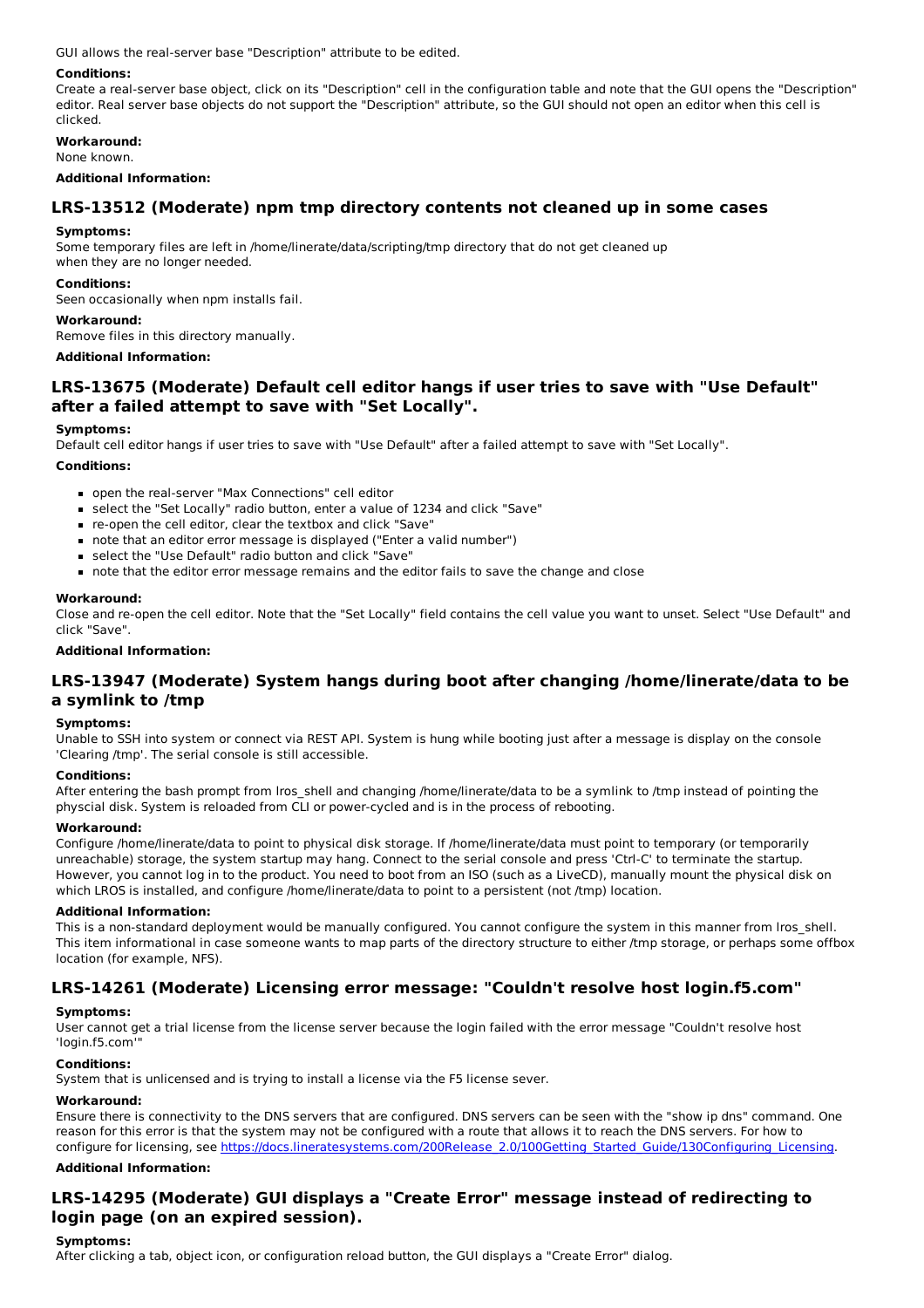#### **Conditions:**

The "Create Error" dialog is displayed after the session idle timeout period has expired.

#### **Workaround:**

Log in to the application again by clicking the browser reload button or by clicking the log out link located at the top of the application. Enter a valid user name and password in the login page to start a new session.

#### **Additional Information:**

### **LRS-14296 (Moderate) GUI displays poor error message when duplicate address is used for start and end address in the virtual-ip "IP Address Range" attribute.**

#### **Symptoms:**

GUI displays the "Save Error" message "hostname, nor servname provided, or not known".

#### **Conditions:**

The same IP address is used for the "start" and "end" addresses when configuring the virtual-ip "IP Address Range" attribute.

#### **Workaround:**

n/a

#### **Additional Information:**

## **LRS-14301 (Moderate) GUI displays "Delete Error" when trying to remove health-monitor request/response headers.**

#### **Symptoms:**

GUI displays "Delete Error" when trying to remove health-monitor request/response headers.

#### **Conditions:**

- open the editor for the health-monitor attribute "HTTP Request Headers", add "Connection: keep-alive" to the list and click "Save"
- re-open the editor, remove "Connection: keep-alive" from the list and click "Save"
- note that the GUI presents the "Delete Error" message "Path not found"

#### **Workaround:**

Use the CLI or REST API to remove health-monitor http request/response headers.

### **Additional Information:**

### **LRS-14373 (Moderate) Warning message: Error retrieving value of object**

#### **Symptoms:**

A warning message similar to the following appears in the log files:

Error retrieving value of object /script/<script-name>/attached/proxyRequestListener/add during sync: Internal error: Node Has No Data

Error retrieving value of object /script/<script-name>/attached/proxyRequestListener/del during sync: Internal error: Node Has No Data

Error retrieving value of object /script/<script-name>/signalRuntimeError during sync: Internal error: Node Has No Data

#### **Conditions:**

During system startup or when data path processes are started.

#### **Workaround:**

None.

### **LRS-14549 (Moderate) LineRate Manager displays the error message: "Unable to communicate with host x"**

#### **Symptoms:**

LineRate Manager displays the error message "Cannot communicate with host x".

#### **Conditions:**

The conditions that generate this error are unknown, but it seems to occur most regularly while performing forward proxy configuration operations through LineRate Manager.

### **Workaround:**

None known.

#### **Additional Information:**

LineRate Manager displays this error message when it times out waiting for a response from the REST server.

## **LRS-14559 (Moderate) GUI fails to display an error message for invalid ssl-profile "Cipher List" values.**

#### **Symptoms:**

GUI fails to display an error message for invalid ssl-profile "Cipher List" values.

#### **Conditions:**

GUI user configures an invalid value (eg. "abc") for the ssl-profile "Cipher List" attribute.

#### **Workaround:**

n/a

#### **Additional Information:**

**LRS-14708 (Moderate) When a script with a syntax error is offlined, then onlined, no error message is given**

**Symptoms:**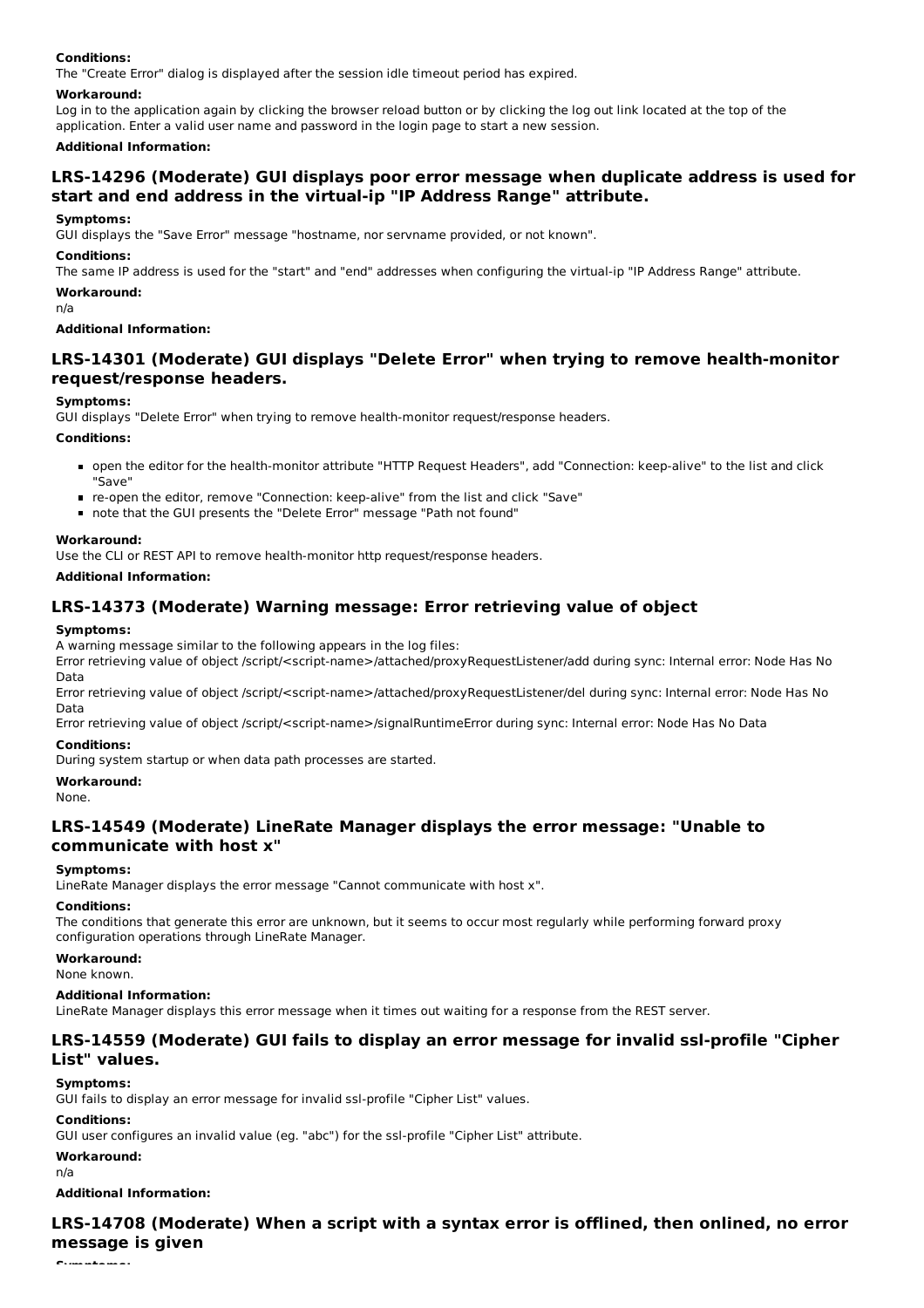### **Symptoms:**

Script silently fails to compile and run.

### **Conditions:**

A script contains a syntax error, then is offlined and onlined

### **Workaround:**

Check the status of a script after admin online: "show script foo".

### **Additional Information:**

## **LRS-14796 (Moderate) Script editors don't work well when user connects via mosh/tmux.**

### **Symptoms:**

When using "source edit vim" or "source edit pico" to edit a script, the editor becomes unusable. For example, cursor keys insert lines with numbers instead of moving the cursor.

### **Conditions:**

Script editor is invoked from a 256-color terminal, with TERM set incorrectly, such as when running in a tmux session.

### **Workaround:**

Don't use mosh/tmux to access the CLI and edit scripts, or set \$TERM to the correct value before logging in. For tmux or screen: export TERM=screen-256color

### **Additional Information:**

## **LRS-14913 (Moderate) When GUI is refreshed (CTRL-r), tabs of whiteboard and config panes are reset to default**

### **Symptoms:**

Whiteboard and config panes are reset to default tab when LineRate Manager GUI page is reloaded by user.

### **Conditions:**

User presses CTRL-r, F5, or click the reload icon in browser while viewing the LineRate Manager GUI.

### **Workaround:**

Reselect the correct tabs, or don't refresh.

### **Additional Information:**

## **LRS-15139 (Moderate) Scripting fs module has no chmod method**

### **Symptoms:**

JavaScript exception when calling fs.chmodSync.

### **Conditions:**

A script makes a call to fs.chmodSync.

### **Workaround:**

Fix file permissions from the bash shell using the chmod command.

### **Additional Information:**

## **LRS-17560 (Moderate) HTTP/1.1 client requests served by HTTP/1.0 real servers are not always closed**

### **Symptoms:**

Some client connections are not closed immediately.

### **Conditions:**

An HTTP/1.1 client makes a request with a body, and the back-end server behind the proxy is HTTP/1.0

### **Workaround:**

None known.

### **Additional Information:**

## **LRS-17953 (Moderate) Requests/sec not split evenly across multiple identical clients**

### **Symptoms:**

Requests/sec not split evenly across multiple identical clients.

## **Conditions:**

System has a license limiting HTTP requests/sec, and client load exceeds the limit. Each client uses a dedicated virtual IP to isolate traffic type and measure distribution of the license capacity.

#### **Workaround:**

### **Additional Information:**

All clients are able to sustain requests through the system. However, the client sending requests to the virtual IP with the lowest IO address appears to receive 50% of the licensed capacity. Remaining clients appear to evenly split the remaining 50% of licensed capacity.

### **LRS-17954 (Moderate) System limits transactions/sec to under the value entitled by the license**

### **Symptoms:**

System limits transactions/sec to under the value entitled by the license.

### **Conditions:**

Script uses .newRequest() API to redirect a request between two proxies.

#### **Workaround:**

None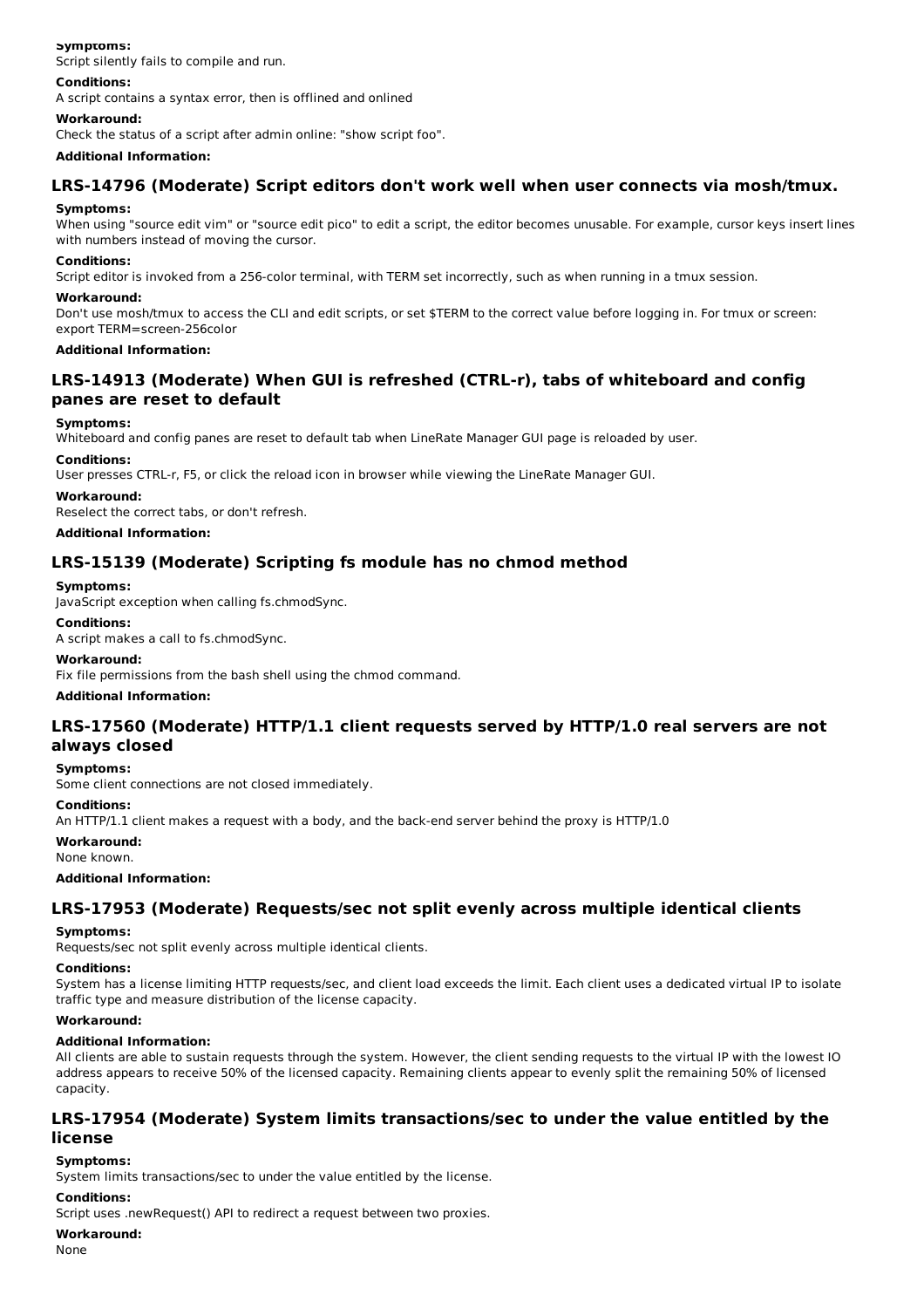### **Additional Information:**

Requests flowing through the data path, when caught by a script, should only be counted once by the licensing feature. Only new requests or connections initiated by a script should be counted explicitly and added to the total requests being captured by licensing.

## **LRS-17959 (Moderate) GUI doesn't perform the same license file validations that the CLI performs.**

### **Symptoms:**

GUI doesn't perform the same license file validations that the CLI performs.

#### **Conditions:**

- GUI fails to display an error message when it imports an empty license file or a license file that's larger than 100mb.
- GUI fails to display an error message when it imports a license file that uses an unsupported character set (eg. utf-16).

#### **Workaround:**

n/a

#### **Additional Information:**

## **LRS-18243 (Moderate) Unclear error message - ERROR: Unable to set IP address: Internal error: No additional information available, when adding an IP address to an interface**

### **Symptoms:**

Unclear error message - ERROR: Unable to set IP address: Internal error: No additional information available, when adding an IP address to an interface

### **Conditions:**

Add an interface based static route to a subnet using the config command: ip route 10.10.10.0/24 em1

Add an IP address that is in the same subnet as the above route to any interface: interface em0 ip address 10.10.10.10/24

**Workaround:** None

### **Additional Information:**

It is not valid to configure an IP address in the same subnet as the configured static route.

One must remove the static route and then add the IP address to an interface and since the subnet is directly attached, the system will be able to send the IP packets properly.

The fix for this issue enhances the displayed error message.

## **LRS-18306 (Moderate) Path to syslog in Console page of Scripting API Reference Guide is wrong**

## **Symptoms:**

Path to syslog in Console page of Scripting API Reference Guide is wrong.

**Conditions:**

None.

### **Workaround:**

The correct path is: /var/log/controller.messages

### **Additional Information:**

### **LRS-18310 (Moderate) show snmp-server always requires host**

### **Symptoms:**

The "show snmp-server" command always requires "host" to be a valid command. The host setting is not currently in use.

#### **Conditions:**

None.

#### **Workaround:**

Use "show run" to see the snmp-server settings that configured on the system.

#### **Additional Information:**

## **LRS-18312 (Moderate) In LineRate Manager, copying a file-based script makes a duplicate entry pointing to the same file**

### **Symptoms:**

Copied script file actually points to the original file.

### **Conditions:**

Use LineRate Manager to copy a file-sourced script.

### **Workaround:**

Copy the script to the clipboard with the mouse, then create a new script and paste it in.

**Additional Information:**

## **LRS-18313 (Moderate) LineRate Manager "Save to Startup" works, but gives no feedback that the changes were saved.**

### **Symptoms:**

LineRate Manager does not display a confirmation message after a successful copy of the running configuration to startup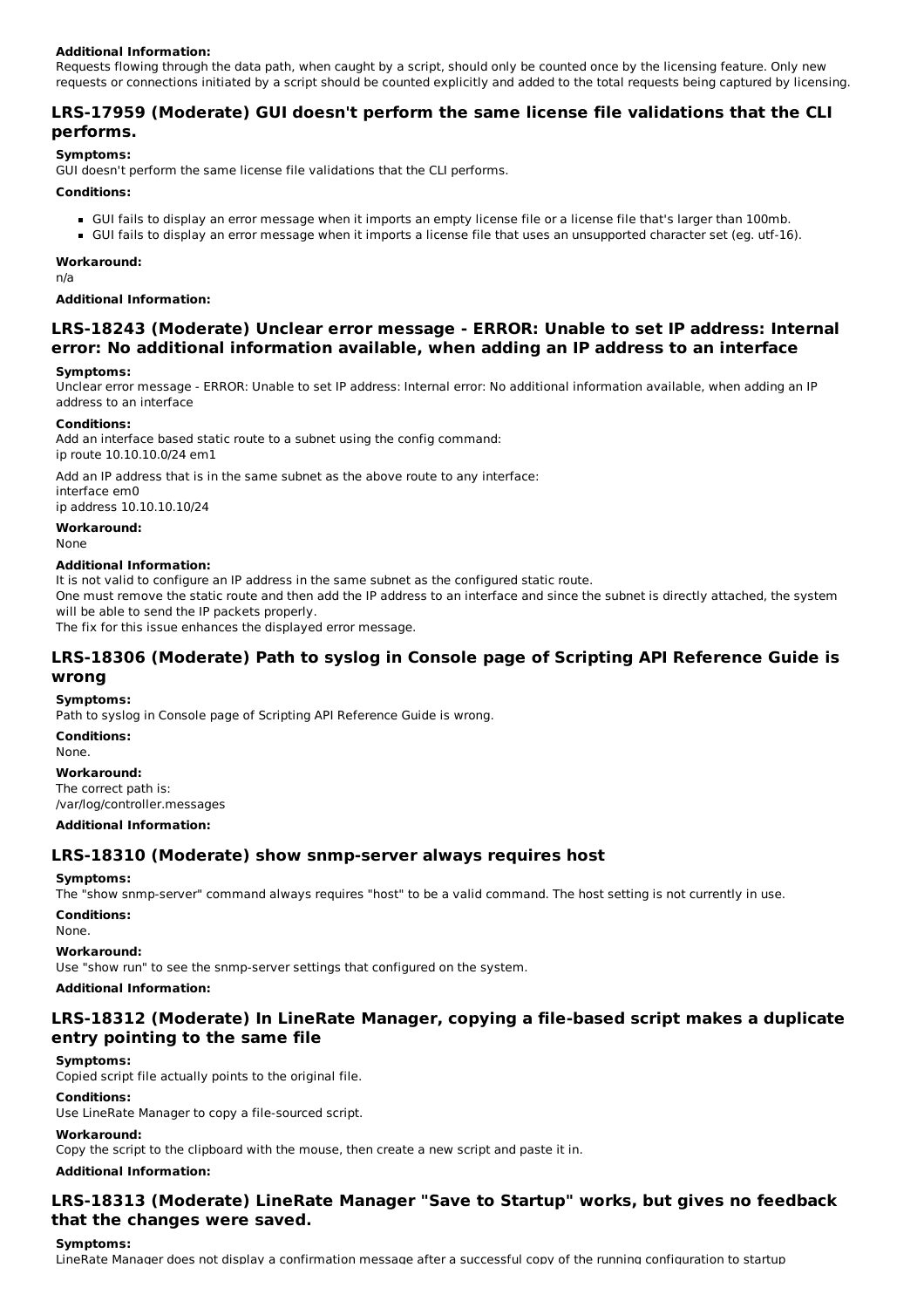## configuration.

### **Conditions:**

Using "Save to Startup" in LineRate Manager.

**Workaround:**

None.

#### **Additional Information:**

If no error message is displayed, the save operation was successful.

## **LRS-18315 (Moderate) LineRate Manager script editor: misplaced cursor when using Safari OS X Mavericks**

LineRate Manager does not display a confirmation message after a successful copy of the running configuration to startup

#### **Symptoms:**

In the LineRate Manager script editor, as you type, the cursor is positioned ahead of actual text input position.

#### **Conditions:**

Only when using Safari on an OS X system.

#### **Workaround:**

Use either Chrome or Firefox browser instead of Safari.

#### **Additional Information:**

## **LRS-18954 (Moderate) Some net-snmp errors are logged to the console during reboot**

#### **Symptoms:**

net-snmp errors about a lock being held for more than 100ms are seen on the console.

### **Conditions:**

The error messages are seen only during a reboot.

### **Workaround:**

None.

### **LRS-18970 (Moderate) Edit vm module content for old link**

### **Symptoms:**

Link to GitHub open issues site is wrong in the Executing JavaScript page in the LineRate Scripting API Documentation.

### **Conditions:**

Click link from the Executing JavaScript page.

#### **Workaround:**

Use this link: https://github.com/joyent/node/issues?labels=vm&page=1&state=open

**Additional Information:**

## **LRS-19165 (Moderate) Error message when saving the configuration in a PXE boot deployment is not clear**

#### **Symptoms:**

ERROR: Error copying file: Unable to configure the boot loader.std::exception error message when saving the running configuration.

#### **Conditions:**

Device that is deployed using the PXE boot installation.

#### **Workaround:**

None. PXE boot configurations are not persistent, and the error message is trying to convey that.

#### **Additional Information:**

## **LRS-19596 (Moderate) LineRate scripts do not validate hostname during certificate validation**

### **Symptoms:**

LineRate Scripting does not validate the hostname in the server certificate

#### **Conditions:**

Scripts are configured on LineRate and HTTPS client connections are initiated from LineRate

#### **Workaround:**

None

### **Additional Information:**

### **LRS-19737 (Moderate) REST server returns "unknown error" when the request times out**

#### **Symptoms:**

When requesting a large data set using the REST API and creating the response takes too long, the request fails with the description "unknown error".

#### **Conditions:**

A request of a large data set, for example querying "/status?level=recurse".

#### **Workaround:**

Request multiple smaller data sets instead of fewer large ones.

### **Additional Information:**

## **LRS-21127 (Moderate) Non-UTF-8 characters do not display correctly in show certificate**

**output and generate an error message**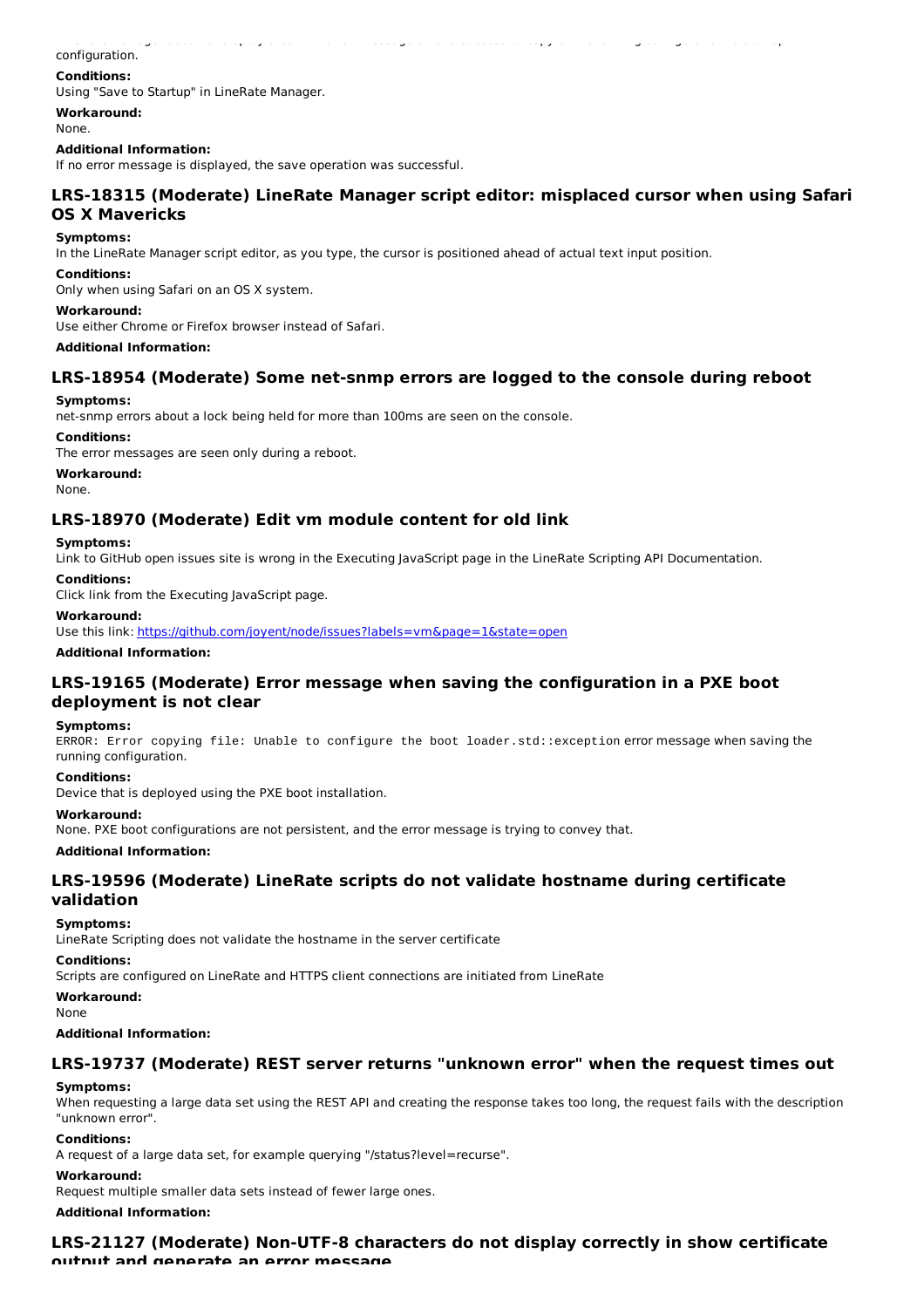#### **output and generate an error message**

#### **Symptoms:**

The "show certificate" and "show certificate bundle" commands generate "libprotobuf ERROR ..." message in syslog. Additionally, the show output doesn't display non-UTF-8 characters correctly.

#### **Conditions:**

Configuration where a certificate whose parsed data has any non UTF-8 characters is used to configure a LineRate certificate or certificate bundle.

#### **Workaround:**

**None** 

#### **Additional Information:**

The certificate is accepted and works correctly.

### **LRS-21559 (Moderate) Some [no] syntax examples are not valid when used without no**

#### **Symptoms:**

Some syntax examples in the CLI help that use [no] in the example are only valid as the no form of the command. The form of the command without no is not valid.

#### **Conditions:**

Using the CLI ? help.

#### **Workaround:**

In general, configuration commands that refer to a named object require the inclusion of the object name.

#### **Additional Information:**

### **LRS-21618 (Moderate) node.js's util.inspect does not print all request object fields**

#### **Symptoms:**

The util.inspect() method may not print all fields of a ServerRequest object.

#### **Conditions:**

Calling util.inspect(request):

```
var util = require('util');
vs.on('request', function (servReq, servResp, cliReq) {
  console.log('ServerRequest:', util.inspect(servReq));
  // Other processing
| \cdot \rangle):
```
#### **Workaround:**

The 'url', 'method', 'httpVersion', 'httpVersionMajor', and 'httpVersionMinor' properties are present, but must be enumerated

```
separately:
                          var util = require('util');
  vs.on('request', function (servReq, servResp, cliReq) {
    console.log('ServerRequest:', util.inspect(servReq));
    console.log('servReq.url:', servReq.url);
    console.log('servReq.method:', servReq.method);
   console.log('servReq.httpVersion:', servReq.httpVersion);
    console.log('servReq.httpVersionMajor:', servReq.httpVersionMajor);
    console.log('servReq.httpVersionMinor:', servReq.httpVersionMinor);
    // Other processing
 \});
```
#### **Additional Information:**

The 'headers' and 'connection' properties are present and will be printed by util.inspect().

### **LRS-21627 (Moderate) Time-based system proxy stats are not the sum of per-proxy stats**

#### **Symptoms:**

Time-based stats (/sec, /sec 1 Min Avg, /sec 5 Min Avg) in the output of "show proxy statistics detailed" are not equal to the sum of individual (per-proxy) stats in the output of "show virtual-server <name> statistics detailed". The same is true for forward-proxy.

#### **Conditions:**

The output appears correct when only a single proxy is configured, but does not appear correct when multiple proxies are configured.

#### **Workaround:**

None

#### **Additional Information:**

Time-based statistics conform to the Unix convention of "exponential decay." Meaning each sample in a window of time is weighted, with samples at the beginning of the window receiving less weight than samples at the end of the window. The system statistic is calculated by taking the sum of the per-proxy dividends but with its own independent (exponential decay) divisor algorithm.

### **LRS-23047 (Moderate) Script file name verification does not check for empty string**

#### **Symptoms:**

Configuring an empty script source file name succeeds and gives the following warning message: "WARNING: encountered the following errors when compiling script <script-name>:1: SyntaxError: Unexpected token ILLEGAL

#### **Conditions:**

A script is configured with an empty source file name.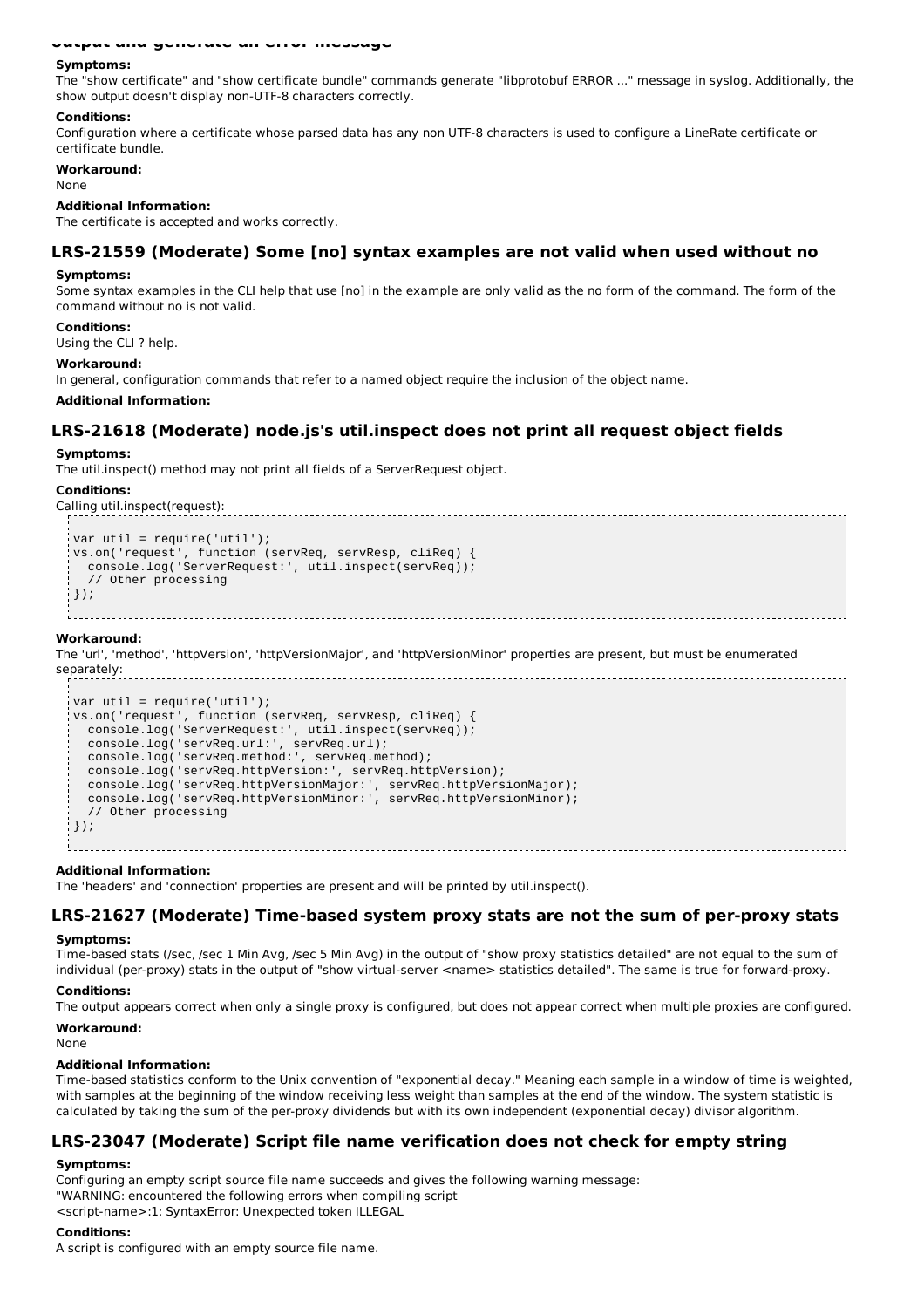### **Workaround:**

Configure the script file with a valid UNIX file name.

#### **Additional Information:**

The running-config will not list the "source file" line.

## **LRS-23048 (Moderate) copy command allows file paths that can resolve to any directory**

#### **Symptoms:**

The copy command could potentially write new files in non-user directories or overwrite existing ones.

#### **Conditions:**

A copy command is executed with a destination file name that resolves to a path not in the HOME or /tmp directories.

#### **Workaround:**

Specify a destination file name that resolves to a path under either the HOME (absolute or relative to HOME) or /tmp directory.

### **Additional Information:**

## **LRS-23533 (Moderate) /system/config/inProgress REST/SysDB node name is misleading**

#### **Symptoms:**

The /system/config/inProgress REST/SysDB node name is misleading.

#### **Conditions:**

The /system/config/inProgress node does not refer to a configuration being "in progress." Rather, it refers to a backup, restore, or upgrade being in progress.

### **Workaround:**

None.

**Additional Information:**

## **LRS-23740 (Moderate) Use of \_\_scriptname global triggers a spurious warning in the LineRate Manager script editor**

#### **Symptoms:**

A yellow warning icon appears next to lines containing the \_\_scriptname global in the LineRate Manager script editor.

#### **Conditions:**

User is editing a script in the LineRate Manager script editor.

### **Workaround:**

Ignore this warning, it is inaccurate.

**Additional Information:**

## **LRS-24011 (Moderate) Hostname is "LROS" in logs, even after changing the hostname**

#### **Symptoms:**

Hostname in logs is usually the string "LROS," even after a different hostname has been configured.

**Conditions:**

Always

### **Workaround:**

You can manually restart rsyslogd after every boot and hostname change. Note that log messages generated while rsyslogd is restarting will be lost:

bash "sudo service rsyslogd restart"

# 

## **Additional Information:**

## **LRS-24065 (Moderate) Error message - ERROR: Cannot configure service tcp with cookie persistence enabled, displayed when changing the service type of the virtual-server**

#### **Symptoms:**

Error message - ERROR: Cannot configure service tcp with cookie persistence enabled, displayed when changing the service type of the virtual-server

#### **Conditions:**

Create a virtual server Set the service type of the the virtual-server to HTTP Configure Source IP persistence on the virtual-server Change the service type of the virtual-server to TCP

#### **Workaround:**

Un-configure source-ip persistence and then change the service type of the virtual-server to TCP

#### **Additional Information:**

## **LRS-24524 (Moderate) unexpected vCPU counts cause LROS to only start one lb\_http**

### **Symptoms:**

Limited performance when a LineRate instance runs on a system with certain number of vCPUs.

### **Conditions:**

LineRate instance boots on a computer with an unexpected number of vCPUs,

#### **Workaround:**

Use one of the following 2 workaround

1. Assign one of the supported vCPU counts for a LineRate instance if the vCPU allocation can be changed. (For example, when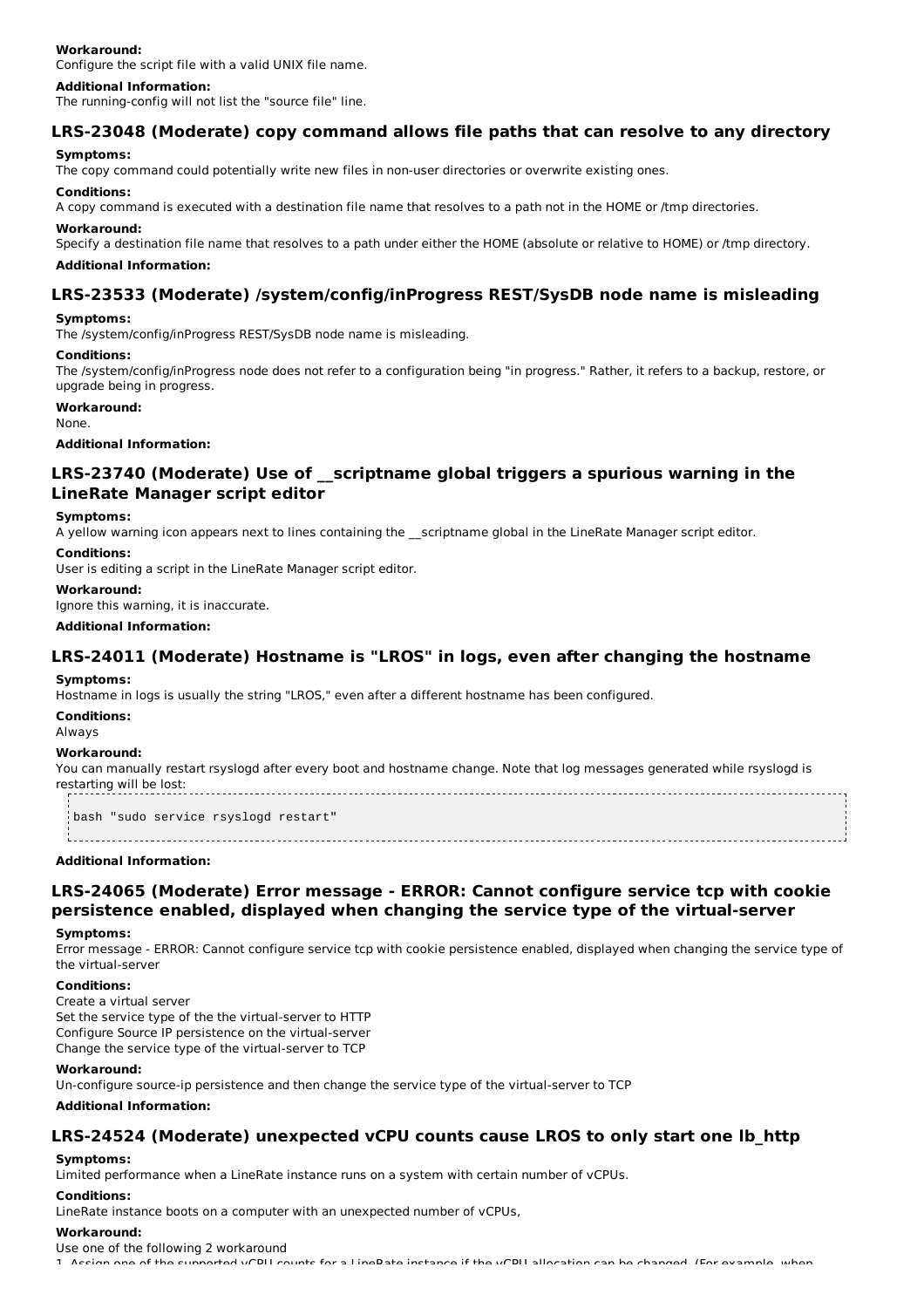1. Assign one of the supported vCPU counts for a LineRate instance if the vCPU allocation can be changed. (For example, when LineRate is running in VMWare )

2. Change the number of proxy processes running on the system to the total number of vCPUs less 9 using CLI or REST API CLI Command to change the number of proxy processes:

proxy processes <number-of-processes>

REST node for modifying the number of proxy processes: /config/app/proxy/processes

### **Additional Information:**

Expected numbers of vCPUs for which LineRate has the correct behavior are: 1, 2, 4, 6, 8, 12, 16, 24, and 32.

## **LRS-24765 (Moderate) Memory leak when fastpiping server request with response option and 'response' listener**

#### **Symptoms:**

Proxy processes use larger amounts of memory as reported by top. Eventually, the processes may be killed by the out-of-memory killer and some customer traffic will be temporarily disrupted.

#### **Conditions:**

A script registers a listener for the ClientRequest's response event and calls ServerRequest.fastPipe() with an auto-fastPipe ServerResponse target, for example:

```
vs.on(request, function(servReq, servResp, cliReq) {
   // BAD: Can only register for 'response' OR fastPipe() with auto-fastPipe on response, not both.
  cliReq.on('response', function(cliResp) {
    // If you are auto-fastPiping the response (like below), this is never called.
    console.log('Caught response:', cliResp);
  });
  servReq.bindHeaders(cliReq);<br>servReq.fastPipe(cliReq, { 'response': servResp });
  servReq.fastPipe(cliReq, {
\left| \cdot \right\rangle);
```
### **Workaround:**

Only register for the response event OR auto-fastPipe the response, not both. You can check if a response listener is registered when auto-fastPiping:

```
vs.on('request', function(servReq, servResp, cliReq) {
   ...
   if (cliReq.listeners('response').length) {
    // There is a listener, we can't auto-fastPipe
    servReq.fastPipe(cliReq);
  } else {
    // There is no listener, we can auto-fastPipe
    servReq.fastPipe(cliReq, { 'response' : servResp });
  }
\left( \ \right) ;
```
You can also call cliReq() as a function, which will do the same thing:

```
vs.on('request', function(servReq, servResp, cliReq) {
   ...
  // Call cliReq() as a function: auto-fastPipe the response if there are no response listeners.
  cliReq();
\vert \cdot \rangle ):
```
### **Additional Information:**

Auto-fastPiping the response prevents the response event from firing, per the API documentation. The never-called response callback is useless. The resolution of this bug will prevent the memory leak but the response callback will still not be called, and will be useless.

### **LRS-25265 (Moderate) HTTP statistics graphing options are not greyed out in TCP VIPs in GUI**

### **Symptoms:**

HTTP statistics graphing options show as selectable options in drop-down menu of graphing tool for TCP VIP objects

#### **Conditions:**

User uses the graphing feature of the GUI to select a TCP type statistic, such as a TCP VIP.

### **Workaround:**

Ignore the HTTP options for TCP objects.

### **Additional Information:**

## **LRS-25373 (Moderate) REST API permits enabling HTTP source IP persistence on a TCP virtual server**

#### **Symptoms:**

REST API permits enabling HTTP source IP persistence on a TCP virtual server

### **Conditions:**

1. Create a virtual server.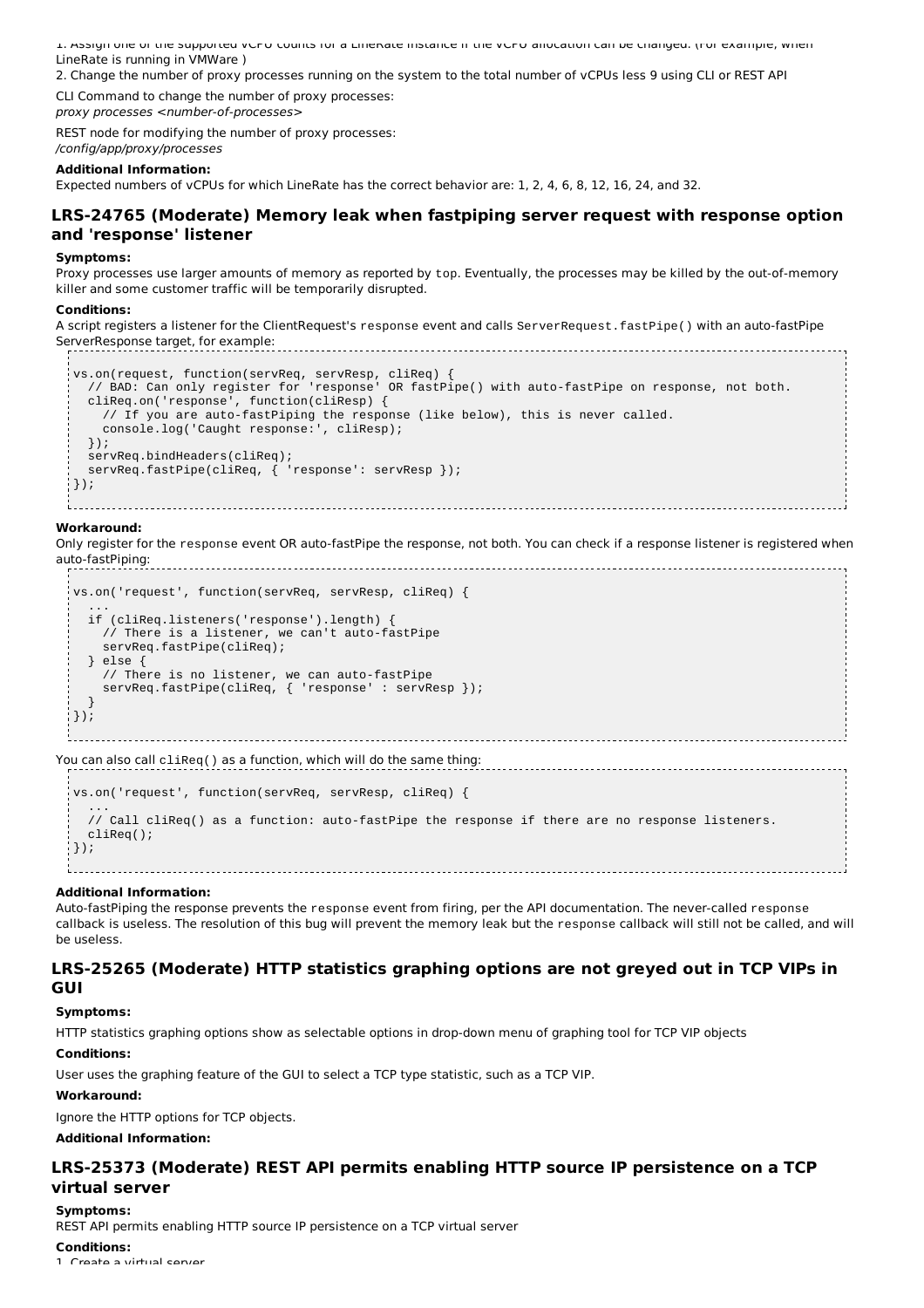1. Create a virtual server.

2. Set the service type of the virtual server to TCP.

3. Using REST API, enable source IP persistence on the serviceHTTP node by setting the REST node -

/config/app/proxy/virtualServer/<vsname>/serviceHttp/persistSourceIp.

#### **Workaround:**

Do not set the source IP persistence on service HTTP node of a TCP virtual server.

### **Additional Information:**

In this state, if the service type of the virtual server is changed to HTTP, the source IP persistence would be enabled.

## **LRS-25374 (Moderate) SNMP agent takes a long time (up to 20 sec) to restart after a configuration change**

### **Symptoms:**

Unable to poll the system via SNMP.

#### **Conditions:**

Apply snmp-server configuration change to system.

### **Workaround:**

Wait 20 seconds before attempting to poll system via SNMP.

#### **Additional Information:**

The SNMP agent executes as a separate process from LineRate. It can take up to 20 seconds for configuration changes made in LineRate to sync to the external SNMP process. After configuration is updated, the SNMP agent will emit a syslog message containing the text "AgentX subagent connected."

## **LRS-25381 (Moderate) REST API does not show default value of "300" for persistSourceIp/idleTimeout node**

#### **Symptoms:**

REST API does not show default value of "300" for /status/app/proxy/virtualServer/vs1/serviceHttp/persistSourceIp/idleTimeout node.

#### **Conditions:**

Create a new virtual server in the CLI and configure its service type to HTTP or TCP. Then configure source IP persistence without specifying an explicit idle timeout value. Run "show virtual-server <name>" in the CLI and note that the virtual server was assigned a default idle timeout value of "300". Now send a GET request to the corresponding REST API status node (/status/app/proxy/virtualServer/vs1/serviceHttp/persistSourceIp/idleTimeout) and note that the response does not indicate the idle timeout value is "300".

#### **Workaround:**

Make an explicit request to configure the persistSourceIp/idleTimeout value.

#### **Additional Information:**

## **LRS-25382 (Moderate) REST API allows users to set the persistSourceIP/idleTimeout node without configuring the persistSourceIp node.**

#### **Symptoms:**

REST API allows users to set the /config/app/proxy/virtualServer/vs1/serviceHttp/persistSourceIp/idleTimeout node (or the tcp equivalent node) without configuring the persistSourceIp node first.

#### **Conditions:**

Create a new virtual server and set its service type to HTTP or TCP. Then send a REST request to configure its persistSourceIp/idleTimeout node without first configuring its persistSourceIp node. Note that the request succeeds even though the persistSourceIp node was not set.

#### **Workaround:**

Configure the persistSourceIp node (that is, set its "data" value to "1" and "default" to "False") before you send a request to configure the persistSourceIp/idleTimeout value.

### **Additional Information:**

### **LRS-25953 (Moderate) System does not respond to SNMP requests after reboot**

### **Symptoms:**

System does not respond to SNMP requests, such as GET or GETNEXT.

## **Conditions:**

Apply snmp-server configuration, write mem, reload the system

### **Workaround:**

After reload, enter configuration mode on the system and execute the snmp-server command.

### **Additional Information:**

This issue happens intermittently.

## **LRS-26216 (Moderate) Scripting performance drop in scripting response processing**

### **Symptoms:**

LineRate Scripting performance drops 13% from previous version **only** when the script processes HTTP responses.

### **Conditions:**

Upgrade from 2.2.4 to 2.2.5 with a script installed that catches responses from real-server sent back to the DUT.

### **Workaround:**

None

**Additional Information:**

## **LRS-26399 (Moderate) npm fails to install package with "unable to find location of package**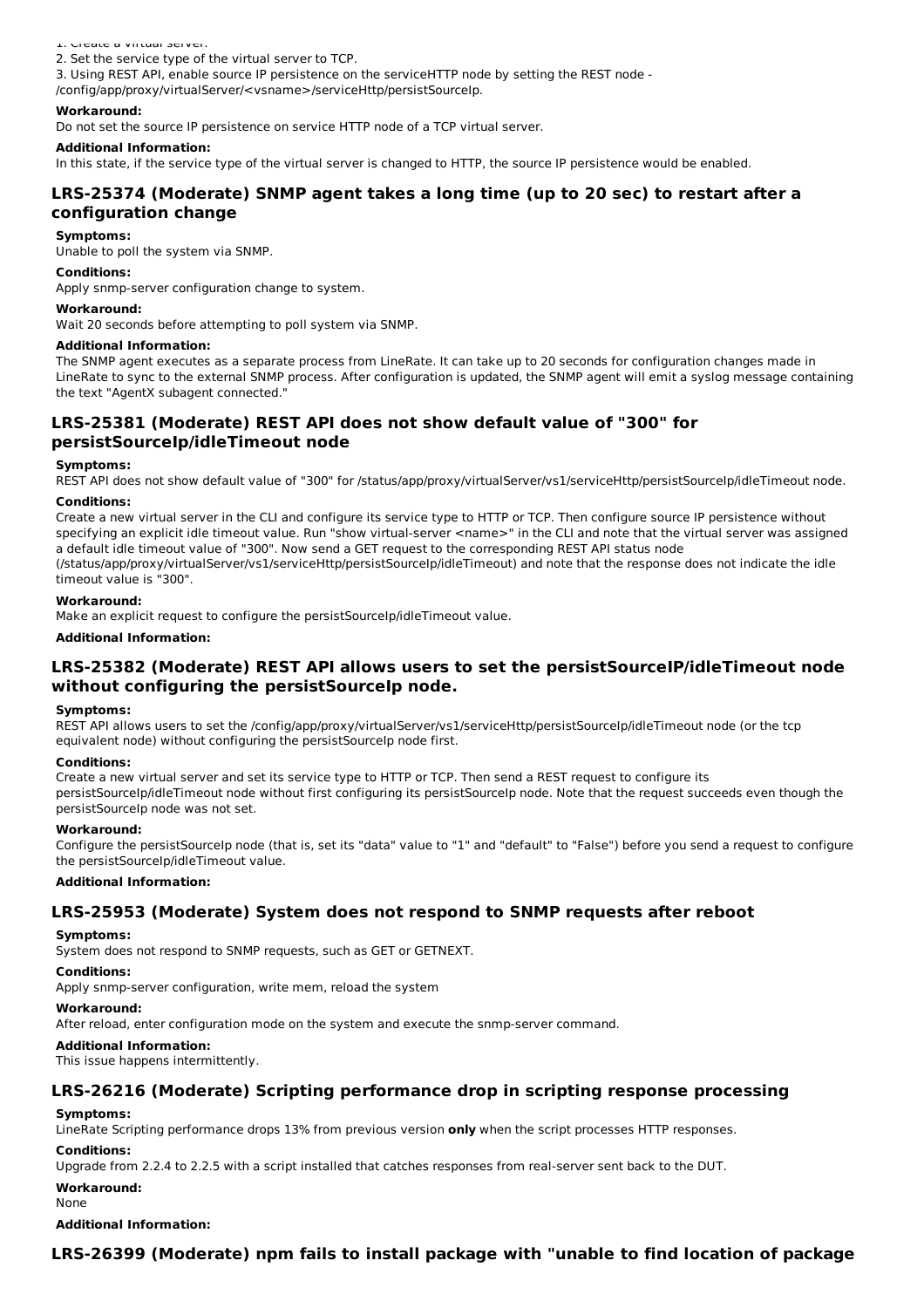## **from install output"**

### **Symptoms:**

Receive the error "unable to find location of package from install output" when attempting to install an npm module.

### **Conditions:**

The version string contains a . in the version modifier. For example, the . after rc1 in the version: some-pkg@1.0.0-rc1.4

#### **Workaround:**

- $\bullet$  Install a different version that does not contain a . in the version modifier
- You can execute the following command to install the requested version. However, it will not honor npm registry settings, including SSL certificates, and the installed version will not show up in show scripting packages user until reboot:

```
lros# bash
[user@lros ~]$ sudo /usr/local/bin/bash -c "cd \
/home/linerate/data/scripting \
 && HOME=/home/linerate/data/scripting \
PATH=/usr/linerate/node/scripting/bin:$PATH \
/usr/linerate/node/scripting/bin/npm install <PACKAGE>"
```
#### **Additional Information:**

## **LRS-26400 (Moderate) Output of "show carp" incorrectly indicates master has no IP address**

#### **Symptoms:**

The "show carp" command states that master has no IP address.

#### **Conditions:**

Remove the IP address of the interface that contains CARP subconfig. Then re-add the IP address. Output of "show carp" command now reflects that master has no IP address.

### **Workaround:**

Unknown.

#### **Additional Information:**

This is a cosmetic bug and CARP will continue to function correctly.

### **LRS-26919 (Moderate) Backup and restore execute the OpenSSL command with the encryption key/password visible**

#### **Symptoms:**

The backup and restore CLI commands execute the OpenSSL command with the supplied key as command line parameters instead of using STDIN to supply them. This is insecure, because the key can be read in the process list of the system.

#### **Conditions:**

This insecurity occurs when an encryption key is provided to backup and restore commands.

#### **Workaround:**

None.

#### **Additional Information:**

## **LRS-27167 (Moderate) PXE loader fails to mount NFS share if the IP address of the NFS server is different than the TFTP server**

#### **Symptoms:**

Diskless software (PXE boot) deployment of an image fails to boot.

#### **Conditions:**

LineRate deployed as a KVM guest using PXEBOOT.

#### **Workaround:**

Ensure that the next-server and root-path both have the same IP address in them.

#### **Additional Information:**

This happens when the NFS server and the TFTP server are on different machines. There are messages on the console of the VM as it boots that indicate that the ARP entry for the NFS server (the one specified in root-path) is not found.

## **LRS-27315 (Moderate) GET of empty JSON nodes in /status tree are not formatted correctly**

#### **Symptoms:**

Using the REST API, queries of some nodes in the /status tree can return a JSON response that is not well-formed.

#### **Conditions:**

A REST node in the /status tree that also has a type of "json" and does not actually have any data.

#### **Workaround:**

Use the "op=list" REST query parameter for the problematic nodes first and do not attempt to query the data if the "default" tag is "true" for that node.

#### **Additional Information:**

## **LRS-27593 (Moderate) REST API does not return error for PUT of ipfilter rule without a subnet mask**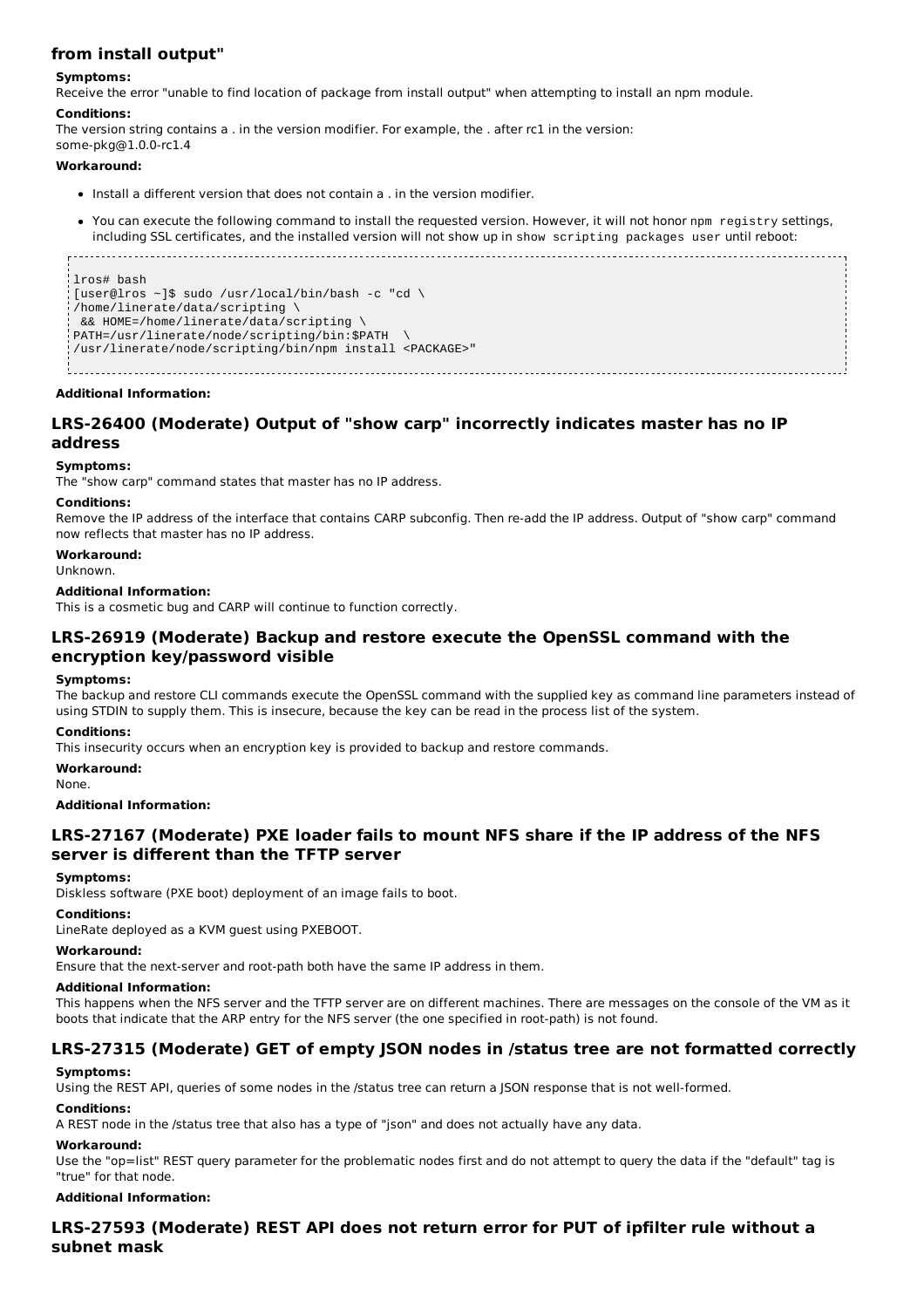### **Symptoms:**

The LineRate REST API accepts PUT requests for an IP filter list rule with IP addresses that do not include a subnet mask. Users submitting the request will see that LineRate accepts the PUT request and returns response code 200, but fails to process the rule because no mask was supplied.

### **Conditions:**

Using the LineRate REST API to submit a PUT request to an IP filter list object using path /config/ip/filterList/<filter name>.

### **Workaround:**

Always include a subnet mask with the IP address when adding an IP filter list rule using the REST API.

### **Additional Information:**

## **LRS-28843 (Moderate) CVE-2014-3512 (openssl - SRP buffer overrun)**

### **Symptoms:**

SRP buffer overrun (CVE-2014-3512)

### **Conditions:**

SRP cipher is disabled by default in the controller; however, it can be enabled by scripting.

### **Workaround:**

Disable SRP cipher.

### **Additional Information:**

http://cve.mitre.org/cgi-bin/cvename.cgi?name=CVE-2014-3512

## **LRS-28844 (Moderate) CVE-2014-3511 (openssl - OpenSSL TLS protocol downgrade attack)**

### **CVE:**

CVE-2014-3511 (openssl - OpenSSL TLS protocol downgrade attack)

### **Conditions:**

A flaw in the OpenSSL SSL/TLS server code causes the server to negotiate TLS 1.0, instead of higher protocol versions when the ClientHello message is badly fragmented. This allows a man-in-the-middle attacker to force a downgrade to TLS 1.0, even if both the server and the client support a higher protocol version, by modifying the client's TLS records.

### **Workaround:**

None

### **Additional Information:**

http://web.nvd.nist.gov/view/vuln/detail?vulnId=CVE-2014-3511

## **LRS-28925 (Moderate) Running LineRate ova in VMware workstation causes the host (PC) to hang**

### **Symptoms:**

Host PC hangs when starting LineRate in VMware Workstation.

#### **Conditions:**

Import LineRate into VMware Workstation. Run the LineRate instance without adding a serial port.

#### **Workaround:**

Add a serial port before running the LineRate instance.

#### **Additional Information:**

## **LRS-29155 (Moderate) ECC curve ist in an SSL profile not properly applied**

### **Symptoms:**

ECC curves being negotiated always use prime256v1 (secp256r1), even though the system reports a different ECC curve as being configured.

### **Conditions:**

The ECC curve uses the prime256v1 (secp256r1) curve, even though a different curve was configured, because it was not the last command applied to the SSL profile.

#### **Workaround:**

Always specify the ECC curve list as the last configuration option of the SSL profile before a write. After a reboot, reconfigure the ECC curve list.

### **Additional Information:**

### **LRS-29181 (Moderate) GUI line chart doesn't convert bytes/sec to bits/sec**

## **Symptoms:**

LineRate Manager line and area charts display Y axis label of "bits/s" instead of "bytes/s" for L7 traffic statistics.

### **Conditions:**

When using LineRate Manager and adding either a line chart or area chart, and the chart is configured with one of the following statistics:

- Client L7 Traffic Received
- Client L7 Traffic Sent
- **Client L7 SSL Traffic Received**
- Client L7 SSL Traffic Sent
- Server L7 Traffic Received
- Server L7 SSL Traffic Sent

### **Workaround:**

Read the values displayed as bytes/second not bits/second.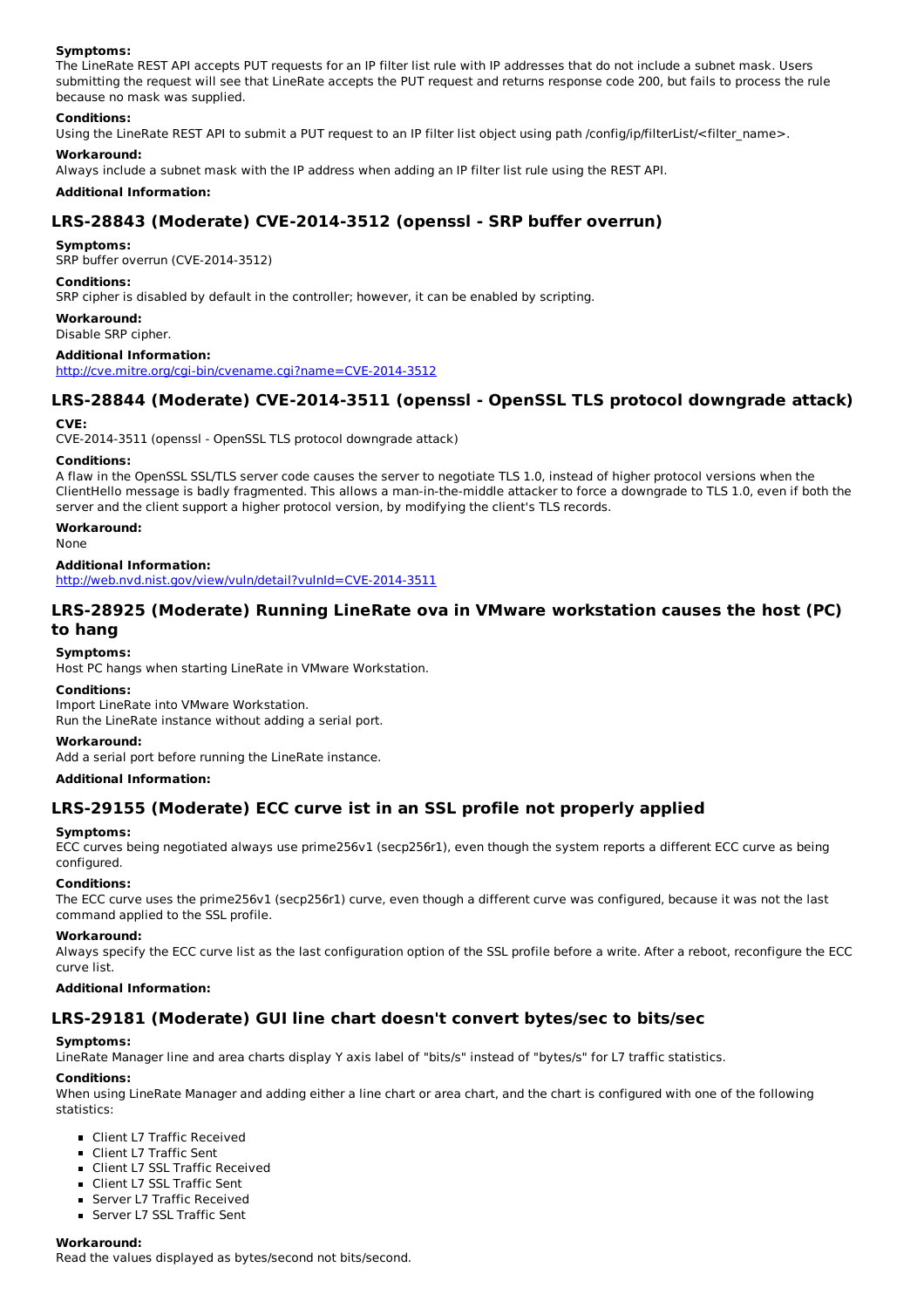# Read the values displayed as bytes/second not bits/second.

## **Additional Information:**

## **LRS-29219 (Moderate) Virtual IP keepalive timeout isn't overridden by scripts that are submitting requests with bodies**

### **Symptoms:**

ServerRequests are closed after the virtual IP's keepalive timeout elapses (default 5 seconds), even if the script called ServerRequest.resetTimeout().

#### **Conditions:**

The ServerRequest must have a body (such as a POST or PUT).

#### **Workaround:**

Make the keepalive timeout longer on the virtual IP that is receiving requests for the script, for example:

lros# config lros(config)# virtual-ip <yourVip> lros(config-virtual-ip:<yourVip>)# service http lros(config-virtual-ip-http:<yourVip>)# keepalive-timeout 60

#### **Additional Information:**

### **LRS-29422 (Moderate) Popup values for statistic graphs need greater precision for values < 1**

#### **Symptoms:**

When using LineRate Manager with either a line chart or area chart configured to display latency statistics, values less than 0.05 seconds will be formatted as 0.0 in the chart legend. The graph line or area value is plotted correctly, but the legend value can read as 0.0 for values less than 50 milliseconds.

#### **Conditions:**

Using LineRate Manager line or area charts to graph latency values, including: Client Transaction Latency Server Transaction Latency

#### **Workaround:**

Read the value from the graph Y axis and do not rely on the legend value.

**Additional Information:**

### **LRS-29476 (Moderate) Disable bit field ECC curves**

#### **Symptoms:**

Unsupported ECC curves could be used.

#### **Conditions:**

SSL profile is configured to use ECC-based ciphers.

### **Workaround:**

Configure a supported ECC curve in all SSL profiles that use ECC ciphers.

#### **Additional Information:**

The list of curves that are not supported, and will be disabled are: sect113r1 SECG curve over a 113 bit binary field sect113r2 SECG curve over a 113 bit binary field sect131r1 SECG/WTLS curve over a 131 bit binary field sect131r2 SECG curve over a 131 bit binary field sect163k1 NIST/SECG/WTLS curve over a 163 bit binary field sect163r1 SECG curve over a 163 bit binary field sect163r2 NIST/SECG curve over a 163 bit binary field sect193r1 SECG curve over a 193 bit binary field sect193r2 SECG curve over a 193 bit binary field sect233k1 NIST/SECG/WTLS curve over a 233 bit binary field sect233r1 NIST/SECG/WTLS curve over a 233 bit binary field sect239k1 SECG curve over a 239 bit binary field sect283k1 NIST/SECG curve over a 283 bit binary field sect283r1 NIST/SECG curve over a 283 bit binary field sect409k1 NIST/SECG curve over a 409 bit binary field sect409r1 NIST/SECG curve over a 409 bit binary field sect571k1 NIST/SECG curve over a 571 bit binary field sect571r1 NIST/SECG curve over a 571 bit binary field c2pnb163v1 X9.62 curve over a 163 bit binary field c2pnb163v2 X9.62 curve over a 163 bit binary field c2pnb163v3 X9.62 curve over a 163 bit binary field c2pnb176v1 X9.62 curve over a 176 bit binary field c2tnb191v1 X9.62 curve over a 191 bit binary field c2tnb191v2 X9.62 curve over a 191 bit binary field c2tnb191v3 X9.62 curve over a 191 bit binary field c2pnb208w1 X9.62 curve over a 208 bit binary field c2tnb239v1 X9.62 curve over a 239 bit binary field c2tnb239v2 X9.62 curve over a 239 bit binary field c2tnb239v3 X9.62 curve over a 239 bit binary field c2pnb272w1 X9.62 curve over a 272 bit binary field c2pnb304w1 X9.62 curve over a 304 bit binary field